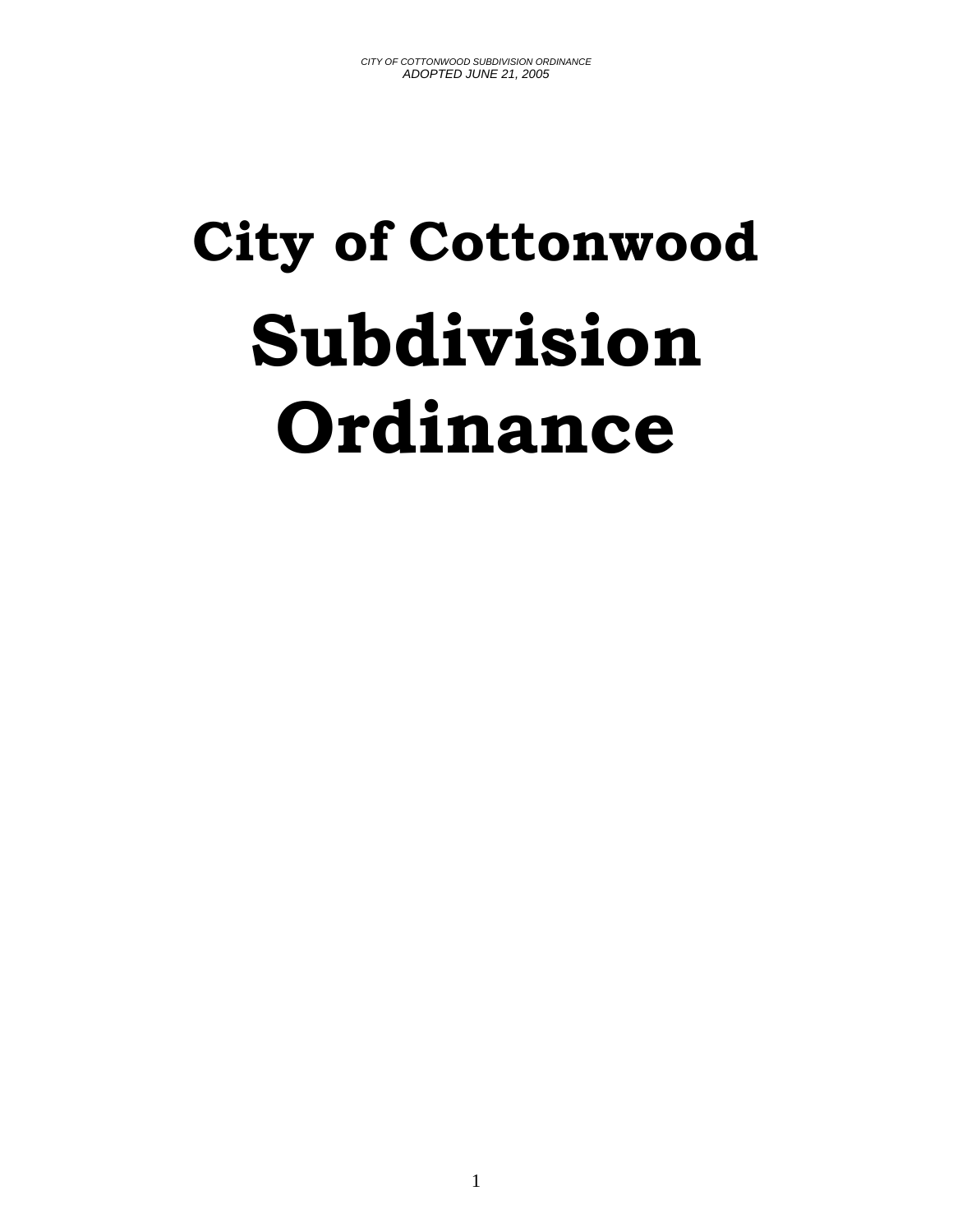### **CITY OF COTTONWOOD SUBDIVISION ORDINANCE**

### TABLE OF CONTENTS

Page

| <b>ARTICLE 1</b> | AUTHORITY, ENFORCEMENT & EXCEPTIONS       | 4  |
|------------------|-------------------------------------------|----|
| <b>ARTICLE 2</b> | SKETCH PLAN AND MASTER PLAN REQUIREMENTS  | 9  |
| <b>ARTICLE 3</b> | PRELIMINARY SUBDIVISION PLAT              | 13 |
| <b>ARTICLE 4</b> | FINAL SUBDIVISION PLAT                    | 19 |
| ARTICLE 5        | ASSURANCES FOR COMPLETION OF IMPROVEMENTS | 29 |
| ARTICLE 6        | <b>DESIGN STANDARDS</b>                   | 32 |
| <b>ARTICLE 7</b> | <b>MINOR LAND DIVISION</b>                | 40 |
| <b>ARTICLE 8</b> | CONDOMINIUM REGULATIONS                   | 46 |
| <b>APPENDIX</b>  | NEIGHBORHOOD DESIGN PRINCIPLES            | 50 |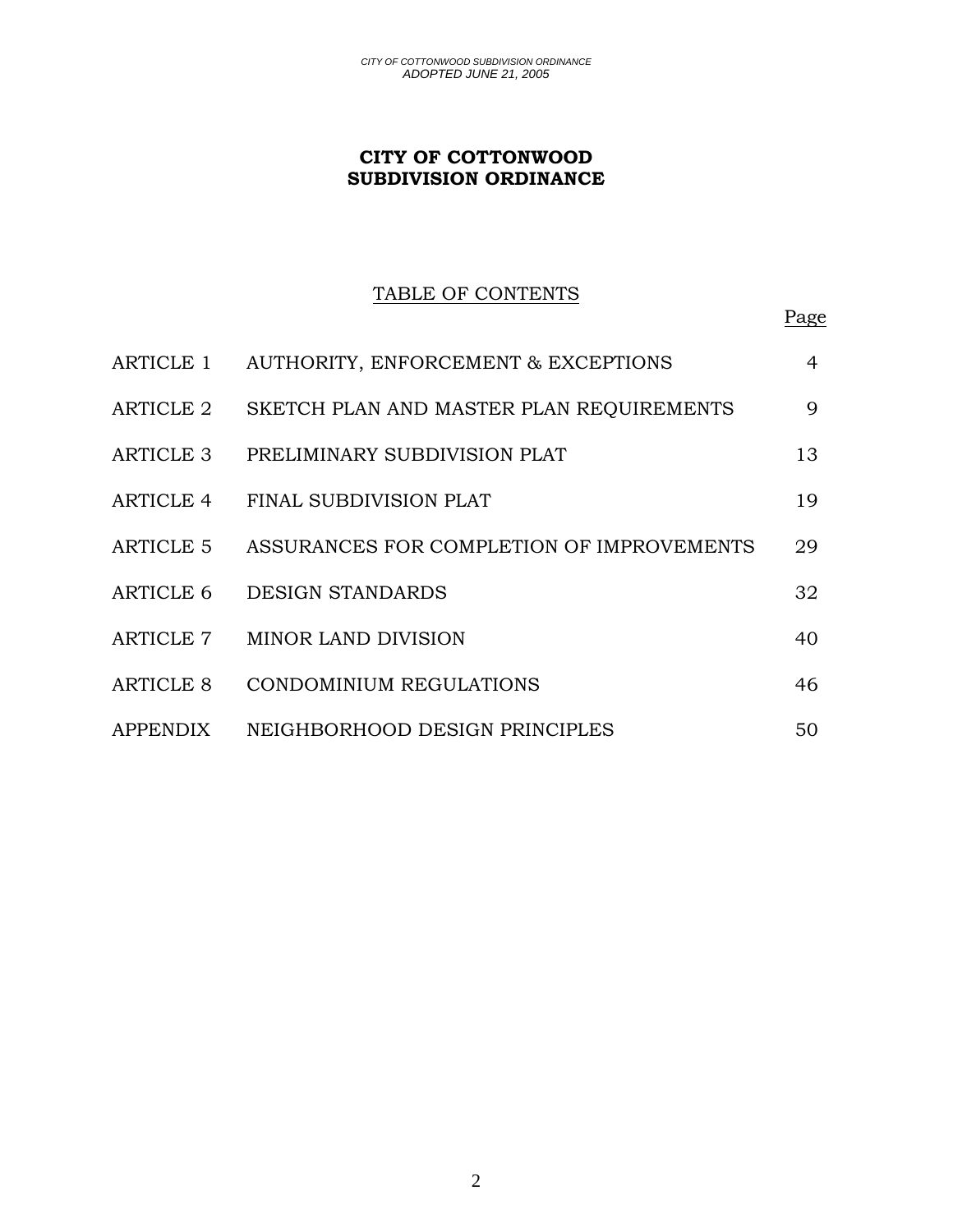#### CITY OF COTTONWOOD SUBDIVISION ORDINANCE

A regulation of the City of Cottonwood, Arizona, providing for the regulation of subdivision development within the City, defining its terms, setting forth subdivision platting procedures and requirements, establishing subdivision design principles and standards, establishing street and utility improvement requirements, providing for modification of the regulations and for other purposes. The provisions of these regulations shall be in accordance with Arizona Revised Statutes, 9-463, pertaining to Municipal Subdivision Regulations.

#### City Council

Ruben Jauregui, Mayor Randy Lowe, Vice-Mayor Joan M. Cerny Karen Pfeiffer Steven Dockray Robert Rothrock Diane Joens

#### Planning & Zoning Commission

Jim Gillespie, Chairman Terry Fisher, Vice-Chairman Edmund Kiyler Ing Kiland Richard Kevin Pat Bartmus David Mazzuchelli

#### Subdivision Regulations Review Committee

Gari Basham Mike Casson Tim Costello Chuck Garrison Randy Garrison George Gehlert Richard Kevin Ing Kiland Pat Naville Jerry Owen Tom Pender Tim Wills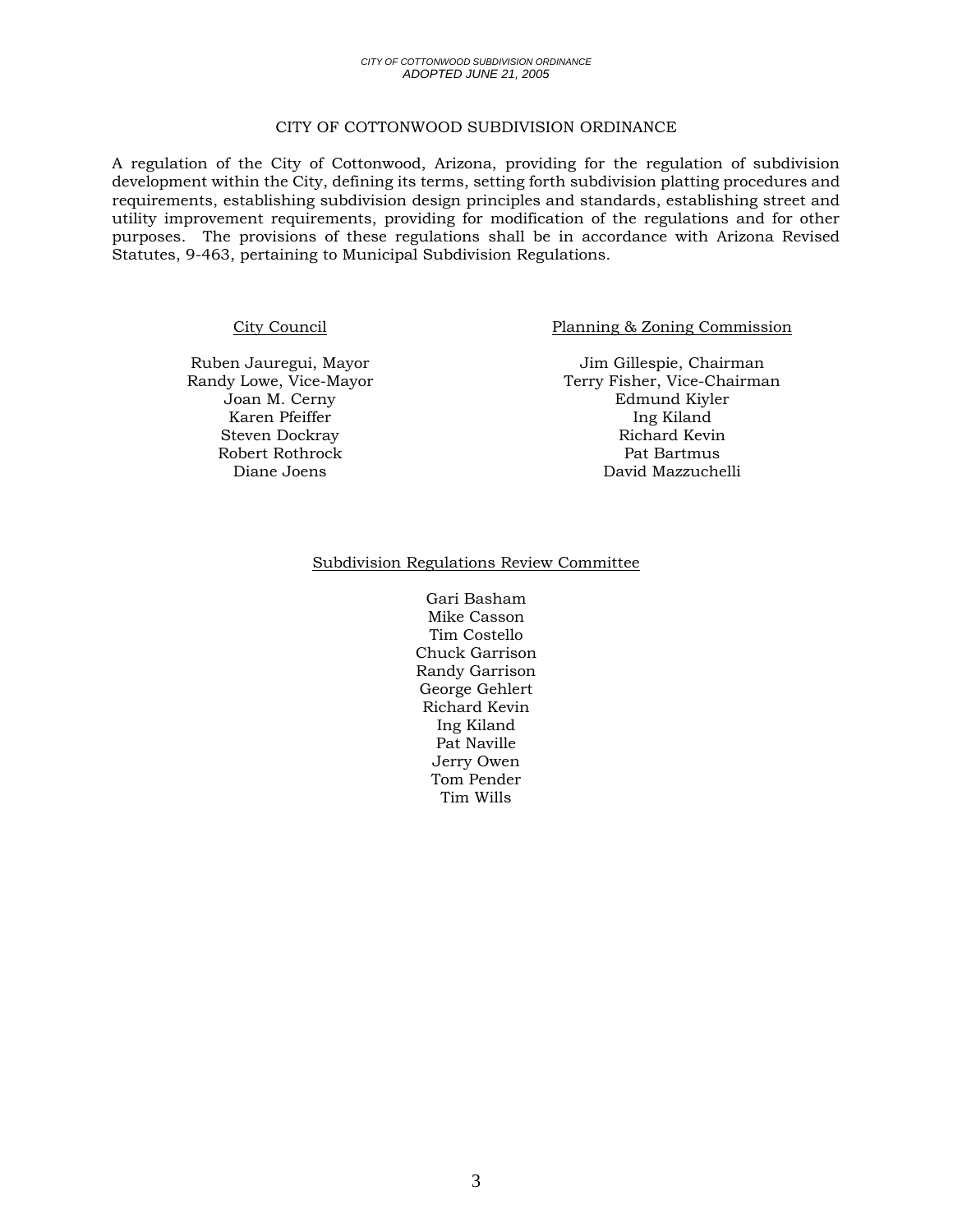### **ARTICLE 1**

### **AUTHORITY, ENFORCEMENT AND EXCEPTIONS**

### **100.00 Title**

 100.01 These regulations shall hereafter be known, cited, and referred to as the "City of Cottonwood Subdivision Ordinance."

### **101.00 Purpose**

 101.01 The purpose of these regulations is to provide for the orderly growth and harmonious development of the City; to insure adequate traffic circulation through coordinated street systems with relation to major thoroughfares, adjoining subdivisions and public facilities; to achieve individual property lots of reasonable utility and livability; to obtain adequate provisions for water supply, power, drainage, protection against flood, storm water retention/detention, sanitary sewerage, improved streets and other accesses; and other health and safety requirements; to consider adequate sites for schools, recreation areas, and other public facilities; to promote the conveyance of land by accurate legal description; and to provide practical procedures for the achievement of this purpose.

### **102.00 Authority**

- 102.01 By authority of the Cottonwood City Council adopted pursuant to powers and jurisdictions vested through Arizona Revised Statutes, Section § 9-463.01 pertaining to subdivision of lands within incorporated areas, and other applicable laws, statutes, orders, and regulations of the State of Arizona, and City of Cottonwood, the Cottonwood City Council does hereby exercise the power and authority to review and approve or disapprove, based upon recommendation of the Cottonwood Planning & Zoning Commission, plats for division of land within the City of Cottonwood.
	- A. **Applicability:** These regulations shall apply to all subdivisions of land, as detailed herein, located within the City of Cottonwood. No land shall be subdivided until the subdivider or his/her agent complies with these regulations and obtains the necessary approvals detailed herein. In addition, no land shall be divided until the approved survey/plat is filed with and recorded by the Yavapai County Recorder's Office.
	- B. **Water Adequacy:** The subdivider must demonstrate an adequate water supply to the satisfaction of the City of Cottonwood as required by State Statute under ARS § 9-463.01(C).
- 102.02 **Commission's Responsibilities:** The Commission shall provide for the harmonious development of the City by requiring:
	- A. The coordination of streets within subdivisions with existing or planned streets and highways, the adopted General Plan of the City, and the City Transportation Plan.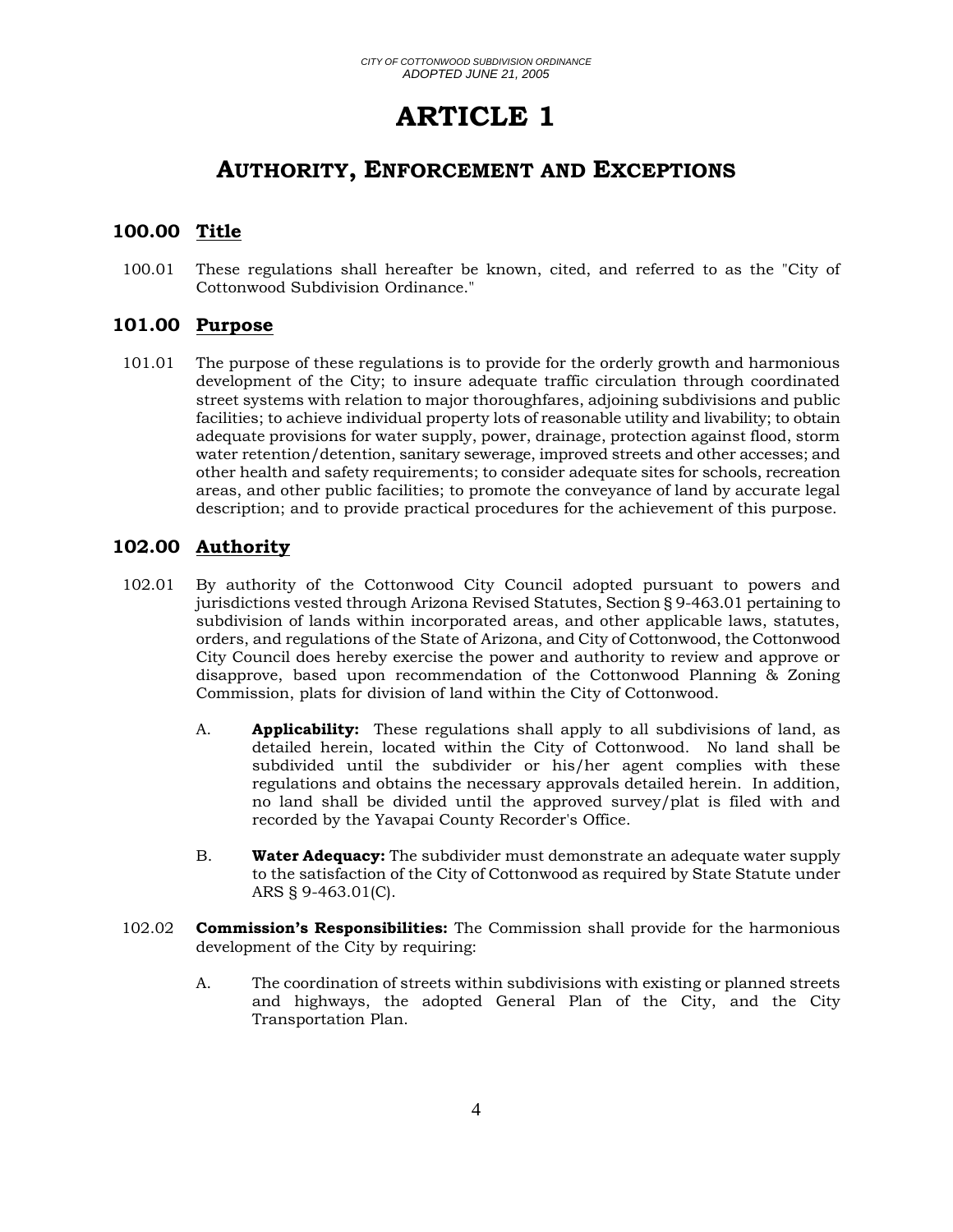- B. A regulation of population density and traffic volume which will create conditions favorable to public health, safety, and convenience.
- C. Conforming with these regulations and the Public Works Department standards, specifications and details.
- D. Adequate spaces for public use (such as for parks, schools, recreational areas, etc.).

### **103.00 Approval of Subdivision Required**

- 103.01 No person shall subdivide a parcel of land without previous approval of the Cottonwood City Council as set forth under these regulations, and by Arizona Revised Statutes 9- 463.01 and 9-463.02.
	- A. Subdivision, Defined

Subdivision" means improved or unimproved land or lands divided for the purpose of:

- 1) financing, sale or lease, whether immediate or future, into four or more lots, tracts or parcels of land, or
- 2) if a new street is involved, any such property which is divided into two or more lots, tracts or parcels of land, or any such property, the boundaries of which have been fixed by a recorded plat, which is divided into more than two parts.

"Subdivision" also includes any condominium, cooperative, community apartment, townhouse or similar project containing four or more parcels, in which an undivided interest in the land is coupled with the right of exclusive occupancy of any unit located thereon, except that plats of such projects need not show the buildings or the manner in which the buildings or airspace above the property shown on the plat are to be divided.

- B. "Subdivision" does not include the following:
	- 1) The sale or exchange of parcels of land to or between adjoining property owners if such sale or exchange does not create additional lots.
	- 2) The partitioning of land in accordance with other statutes regulating the partitioning of land held in common ownership.
	- 3) The leasing of apartments, offices, stores or similar space within a building or manufactured home park, nor to mineral, oil or gas leases.
	- 4) Minor Land Division, as defined by this ordinance. Minor Land Divisions are subject to a separate review process.
- C. Time Share or Time Share Plan, Defined

Per ARS § 32-2197, timeshare plan means any arrangement, plan or similar device, other than an exchange program, whether by membership agreement,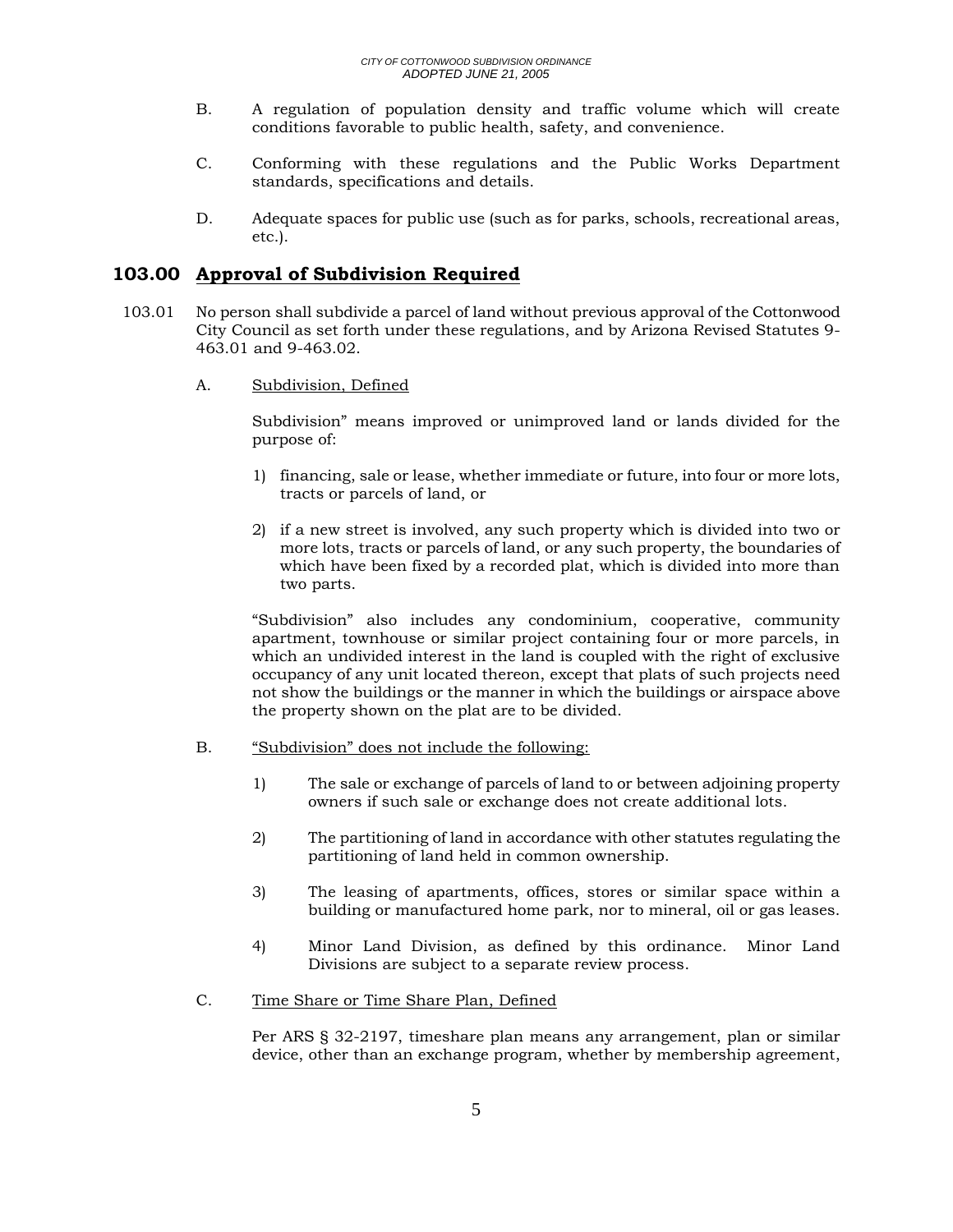sale, lease, deed, license, or right-to-use agreement or by any other means, in which a purchaser, in exchange for consideration, receives ownership rights in or the right to use accommodations for a period of time less than a full year during any given year, but not necessarily for consecutive years. A timeshare plan may be a single site timeshare plan or a multi-site timeshare plan.

### **104.00 Exception from Standards for Special Circumstances**

- 104.01 Any plat or land division survey submitted with a deviation(s) from these regulations or deviation(s) from required improvements, shall be accompanied by an application for exception from these regulations or associated design or improvement standards.
- 104.02 Any person seeking an exception or exceptions to the requirements of these regulations shall file two (2) copies of said application with staff in concert with the Sketch Plan application.
- 104.03 The application shall be a request for an exception to an ordinance provision in response to a circumstance actually delineated on the Sketch Plan. Requests shall include the specific reason for each and every exception requested.
- 104.04 The application for exception shown on the Sketch Plan shall be formally considered by the Planning & Zoning Commission.
- 104.05 The Commission may recommend that the City Council authorize exceptions to any of the requirements in these regulations. In order to do so, it shall be necessary for the Commission to find the following facts with respect thereto:
	- A. There are special circumstances or conditions affecting said property, and
	- B. That the granting of the exception will not be detrimental to the public safety, health and welfare or injurious to other property in the area in which said property is situated, and
	- C. That it will not have the effect of nullifying the intent and purpose of the City's General Plan or these regulations.
- 104.06 The Commission shall forward a recommendation to the City Council regarding approval or denial of the application for exception of any portion of these regulations.
- 104.07 Upon receipt of the Commission's recommendation the City Council may approve or deny the request for exception. The Council may approve the preliminary subdivision plat and associated plans with the exceptions and conditions deemed necessary to substantially uphold the objectives of these regulations.

#### 104.08 Procedure for Subdivisions of Ten or Fewer Lots

When a subdivision of ten or fewer lots is proposed, the applicant may meet with the Community Development Director and the Public Works Director to review the conceptual plan for the subdivision. Unless there are unresolved issues related to site suitability or required improvements and with the concurrence of the Community Development Director, the applicant may directly proceed with the preparation of a Final Plat, by-passing the requirement for a sketch plan and Preliminary Plat. The Final Plat will be referred to the Planning and Zoning Commission for review and formal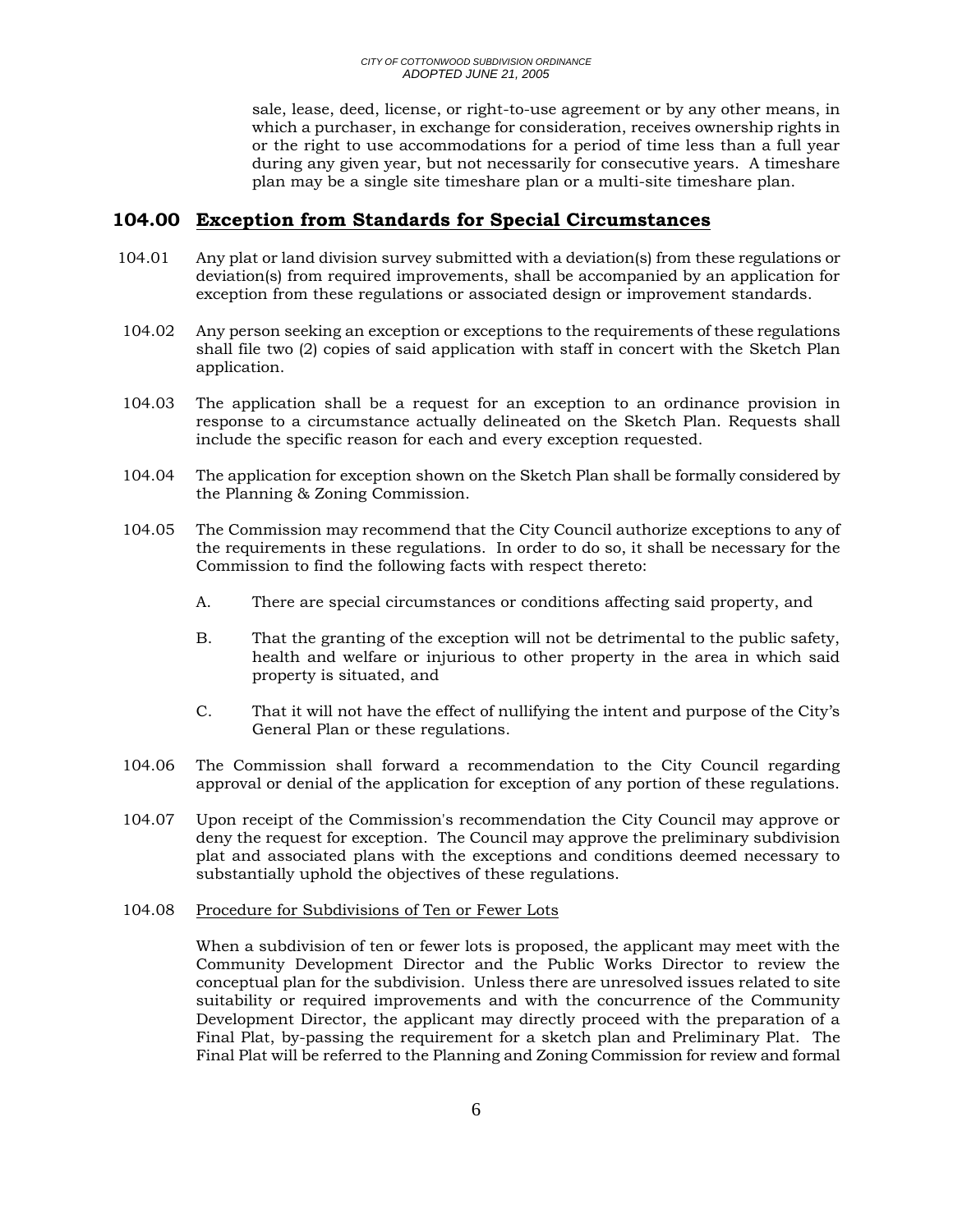action at a public hearing following the same notice requirements as for a Preliminary Plat. With a favorable recommendation from the Planning and Zoning Commission, the Final Plat and all required accompanying materials may be submitted for consideration by the City Council in accordance with Article 4 of this Ordinance. This alternative procedure is not intended for property that will be further divided or subdivided into smaller tracts, parcels or lots at a later time. A deed restriction will be required as part of any Final Plat approved under this alternative procedure prohibiting the further division or subdivision of lots approved as part of the Final Plat.

### **105.00 Processing Fee Required**

 105.01 The submission of a Master Development Plan, Sketch Plan, Preliminary Plat, Final Plat, Revised or Amended Plat, Application for Reversion to Acreage, or Plat of Abandonment shall be accompanied by a filing fee according to the fee schedule approved by the City Council by Resolution. The filing fee shall be submitted to the Community Development Department simultaneously with submittal of a completed application.

### **106.00 Enforcement**

 106.01 Any use or development of property contrary to the provisions of the Subdivision Regulations shall be unlawful, against the public safety and welfare, and a public nuisance and the City shall immediately commence all necessary actions or proceedings for the abatement, enjoinment and removal thereof in the manner provided by law, and shall take such other lawful steps and shall apply to such court or courts as may have jurisdiction to grant such relief as will abate, enjoin and restrain any person, firm or corporation from setting up, developing, erecting, building, moving or maintaining any such building or using any property contrary to the provisions of these subdivision regulations or otherwise violating these subdivision regulations. It is the responsibility of the developer to comply with these regulations. At any time in the processing of the subdivision plat or construction of improvements associated with the approved subdivision plat or construction drawings that non-compliance with these regulations or approved subdivision plat is determined, notification of same shall be transmitted to the developer. If compliance is re-established, processing of the plat or construction of associated improvements may proceed from the date of compliance as authorized by the Community Development Director.

### 106.02 Violations and Penalties

Any person, firm, corporation or other legal entity who violates any provision of these regulations shall be guilty of a Class 3 misdemeanor and, upon conviction thereof, shall be punished by fine and/or imprisonment. Each day that a violation is permitted to exist shall constitute a separate offense.

### 106.03 Remedies

All remedies provided for herein shall be cumulative and not exclusive. The conviction and punishment of any person hereunder shall not relieve such person from the responsibility to correct or remove prohibited conditions. In addition to the other remedies provided in this section, any adjacent or neighboring property owner who shall be specially damaged by the violations of any provisions of these subdivision regulations may institute, in addition to the other remedies provided by law, injunction, mandamus, abatement or any other appropriate action or proceeding to prevent, abate, or remove such unlawful erection, construction, reconstruction, alteration, maintenance or use.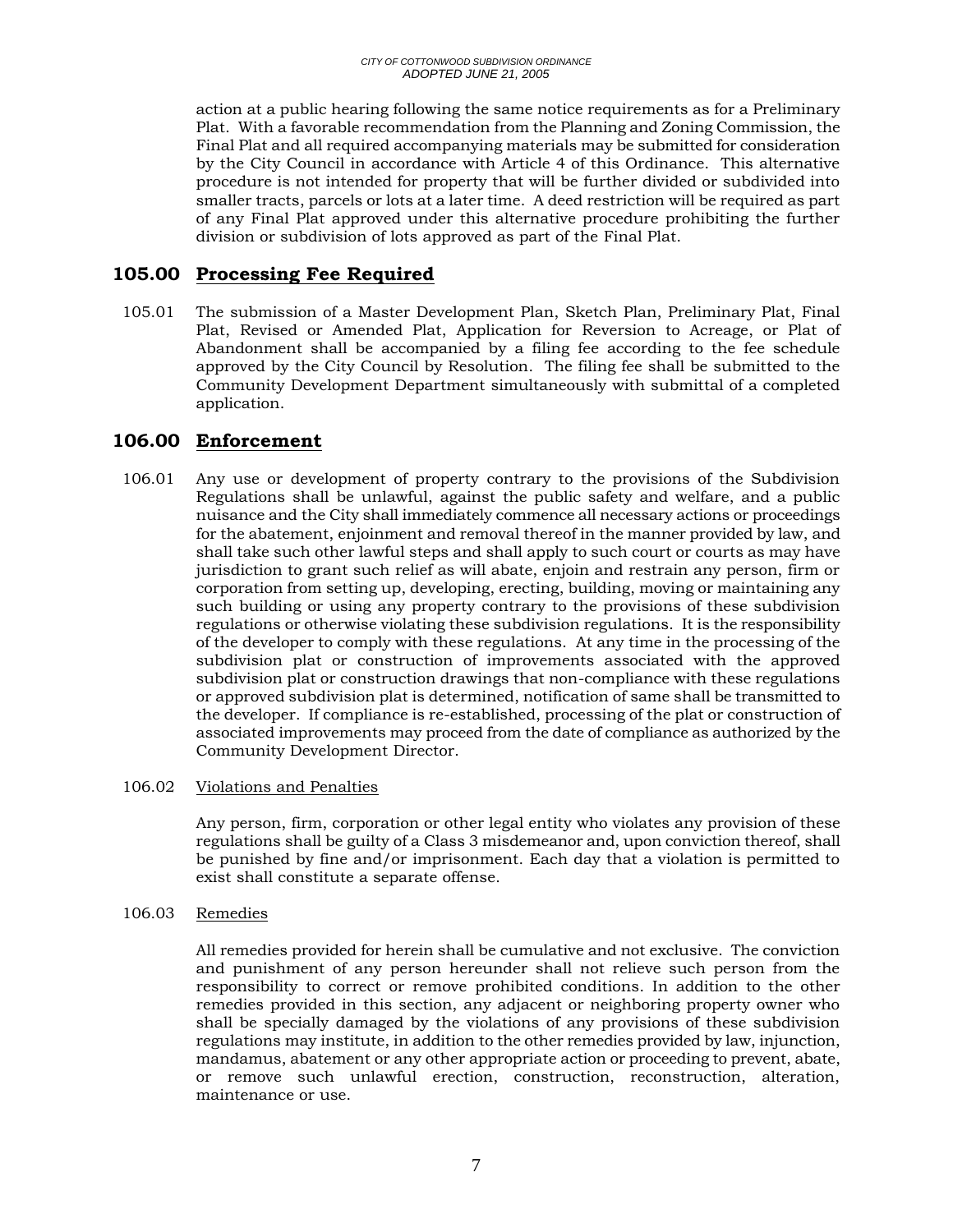### **107.00 Interpretation, Conflict and Severability**

- 107.01 **Interpretation:** In their interpretation and application, the provisions of these regulations shall be held to be the minimum requirements for the promotion of the public health, safety, and general welfare and shall be interpreted in light of what will promote public health, safety and general welfare.
- 107.02 **Conflict:** These regulations are not intended to interfere with, abrogate or annul any other City rule or regulation, statute, or other provision of law. Where any provision of these regulations imposes restrictions, different from those imposed by any other provision of these regulations, or any other City rule or regulation or other provision of law, whichever provisions are more restrictive, or impose higher standards, shall control.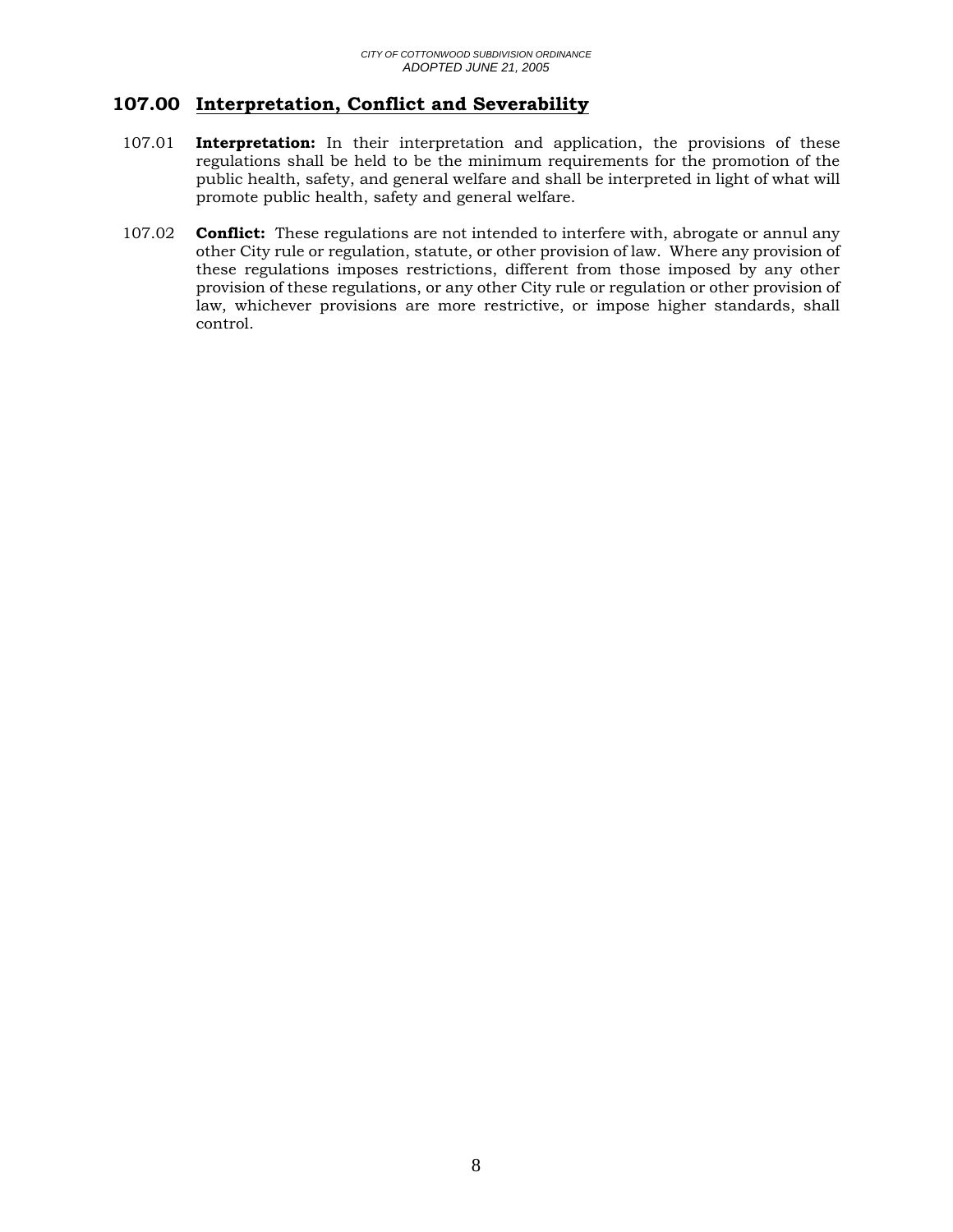- 107.03 **Severability:** If any part or provision of these regulations or application thereof to any person or circumstances is adjudged invalid by any court or competent jurisdiction, such judgment shall be confined in its operation to the part, provision, or application directly involved in the controversy in which judgment was rendered and shall not affect or impair the validity of the remainder of these regulations or the application thereof to other persons or circumstances. The Cottonwood City Council hereby declares that it would have enacted the remainder of these regulations even without any such part, provision, or application which is severed.
- 107.04 **Saving Provision:** These regulations shall not be construed as abating any action now pending under, or by virtue of, prior existing subdivision regulations, or as discontinuing, abating, modifying, or altering any penalty accruing or about to accrue or as affecting the liability of any person, firm or corporation, or as waiving any right of the City under any section or provision existing at the time of adoption of these regulations, or as vacating or annulling any rights obtained by any person, firm or corporation, by lawful action of the City, except as shall be expressly provided for in these regulations.
- 107.05 **Repealer:** Upon the adoption of these regulations according to law, the subdivision regulations adopted on September 9, 1975 as Chapter 11 (now known as Title 17) of the Cottonwood Municipal Code, are hereby repealed in their entirety, except that any and all subdivision plans and/or improvement plans submitted to the Commission for evaluation prior to the adoption of these regulations shall be evaluated under the guidelines of the then existing regulations.
- 107.06 **Amendments:** For the purpose of promoting the public health, safety and general welfare, the City Council may from time to time amend the provisions imposed by these subdivision regulations in the manner prescribed by law.

### **108.00 Effective Date**

 108.01 The provisions of these Regulations shall be effective upon final approval and adoption by the Cottonwood City Council, as provided in the Arizona Revised Statutes, as amended.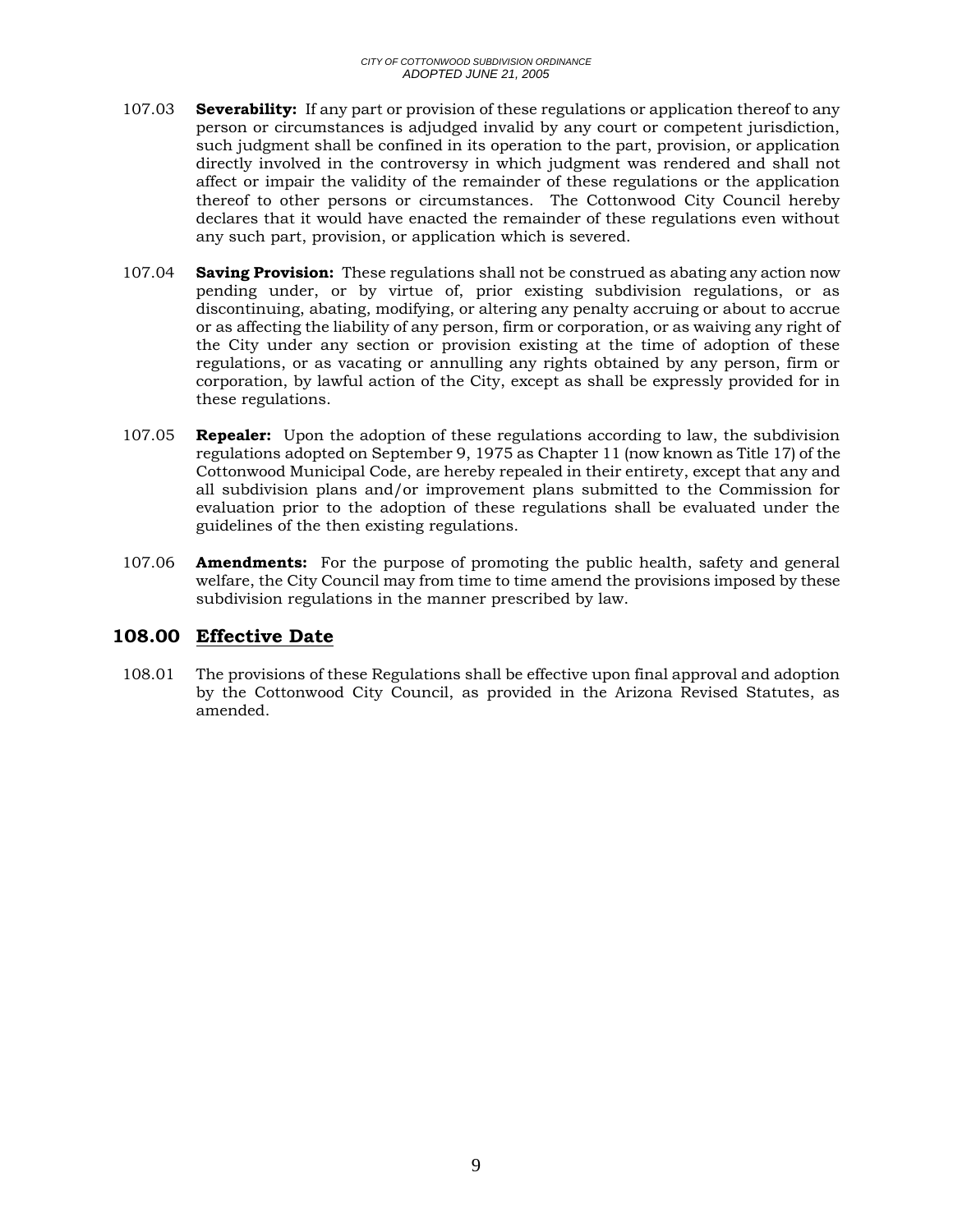### **ARTICLE 2**

### **MASTER PLAN AND SKETCH PLAN REQUIREMENTS**

### **200.00 Master Development Plan**

 200.01 Master Development Plans may be required in association with subdivision proposals as outlined in the City of Cottonwood General Plan and the Cottonwood Zoning Ordinance, Section 424 (Planned Area Development). Generally, these proposals will include planned development of multiple phases which may include mixed use development and parks or other common use areas or facilities. Planned Area Development zoning will be required to accommodate such proposals in lieu of the Sketch Plan Process. Please refer to the Cottonwood Zoning Ordinance Section 424. Once Planned Area Development zoning is obtained, the developer should refer to Article 3 of this ordinance (Preliminary Plat).

### **201.00 Sketch Plan**

- 201.01 All subdivision plans and plats which are not processed as Planned Area Developments, shall observe the requirements of the Sketch Plan review process.
- 201.02 The purpose of the Sketch Plan is to provide a conceptual level of information that will help to establish a preliminary determination regarding the feasibility of the proposed development and the capacity of the land to support such development.

#### 201.03 **Preliminary Meeting.**

To minimize revisions, every subdivider shall submit a Sketch Plan of the proposed development after a preliminary meeting with the Community Development Director or staff, unless waived as the outcome of the initial review. The Sketch Plan shall be circulated to and reviewed by the City and related reviewing agencies to highlight development opportunities or apparent constraints prior to accepting a Preliminary Subdivision Plat submittal. Additional items may be required.

#### 201.04 **Sketch Plan Contents.**

 The following items shall be provided by the applicant as part of the Sketch Plan submittal:

#### A. **Vicinity Map.**

- B. **Name** of development and sketch plan.
- C. **Location** by Section, Township and Range (G&SRM).
- D. **Legal Description:** Dimensions are to be shown by either a metes and bounds description or description by aliquot part or by reference to a tract or parcel shown on a previously recorded subdivision or Results of Survey plat. There must be a tie (by scale or legal description) to at least two aliquot corners (section, quarter-section, etc). or by reference to a tract or parcel shown on previously recorded Subdivisions or Results of Survey plat.
- E. **Boundaries** of development clearly identified.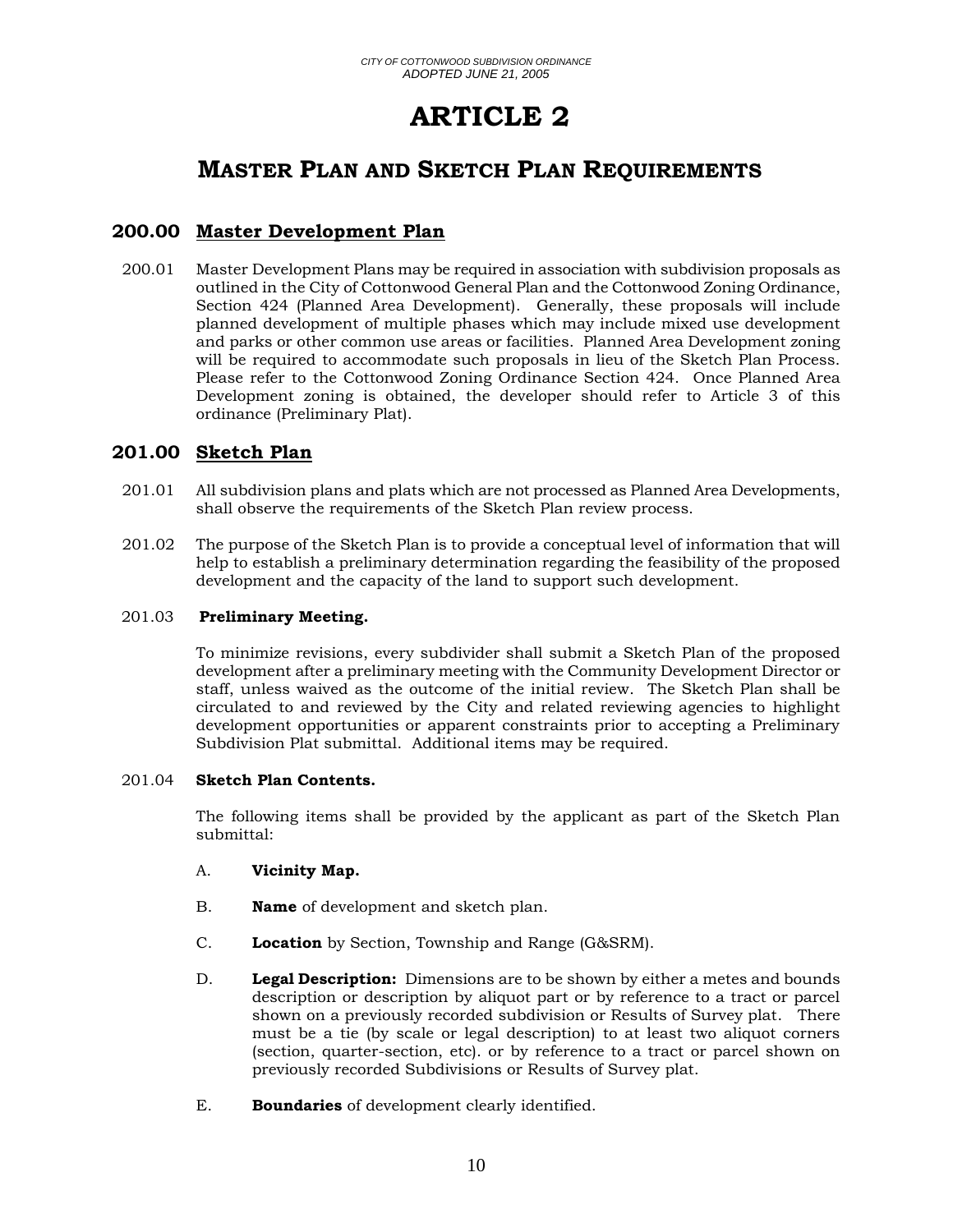### F. **North arrow.**

- G. **Scales** (both graphic and equivalent inch to feet) using standard engineering intervals. Not to exceed 1" = 200'. Sheet size no smaller than 24" x 36", nor larger than 42" on a side.
- H. **Date of preparation** plus date of any amendments since original submittal.
- I. **Contact Info:** Names, addresses, phone numbers and notation of relationship to development for landowners, subdivider/development agents, engineers, surveyors, land planners, landscape architects, architects, hydrologists or others responsible for design (include registration numbers).
- J. **Zoning:** Existing and proposed zoning.
- K. **Topography** by contours (maximum 5' interval, unless approved by the Community Development Director) relating to North American Vertical Datum (NAVD 1988) survey datum and/or City benchmark (shown on the same map as proposed development). Include bench mark used. Base information must be sufficient in order to review. Topography shall be depicted a minimum of 100' beyond project boundary. The site plan shall identify all slopes of 20% or greater (a rise of 20 feet over a 100 foot run). A slope analysis diagram will be required for any subdivision with slopes exceeding 12% grade.
- L. **Proposed land uses and densities** by area as well as ownership patterns, surrounding land uses and zoning within 300'.

### M. **Tentative Lot and Tract Layout.**

- N. **Proposed Circulation Plan:** The applicant shall submit a proposed vehicular, bicycle, pedestrian and equestrian circulation plan. The Circulation plan shall include:
	- 1. In narrative form, identify general traffic impacts to adjacent property and existing streets, as well as high traffic generation points on site.
	- 2. Show all existing and proposed streets (public or private) and their classification (arterial, collector, local street) within the project and within <sup>1/2</sup> mile of project boundaries. Show all proposed connections. Scale not to exceed  $1'' = 500'$ . The map shall also demonstrate legal primary and secondary access as well as existing or proposed street right-of-way widths.
	- 3. Existing or proposed sidewalks and pedestrian and equestrian trail networks and open space features affected by or intended to be implemented as part of future subdivision design.
- O. **Drainage Concept Plan:** Illustrate and discuss in narrative form the proposed methods of handling storm drainage and floodplains that affect the property. Include retention basins required to comply with the one hundred (100) year storm, per City Ordinance 172 or any successor ordinance.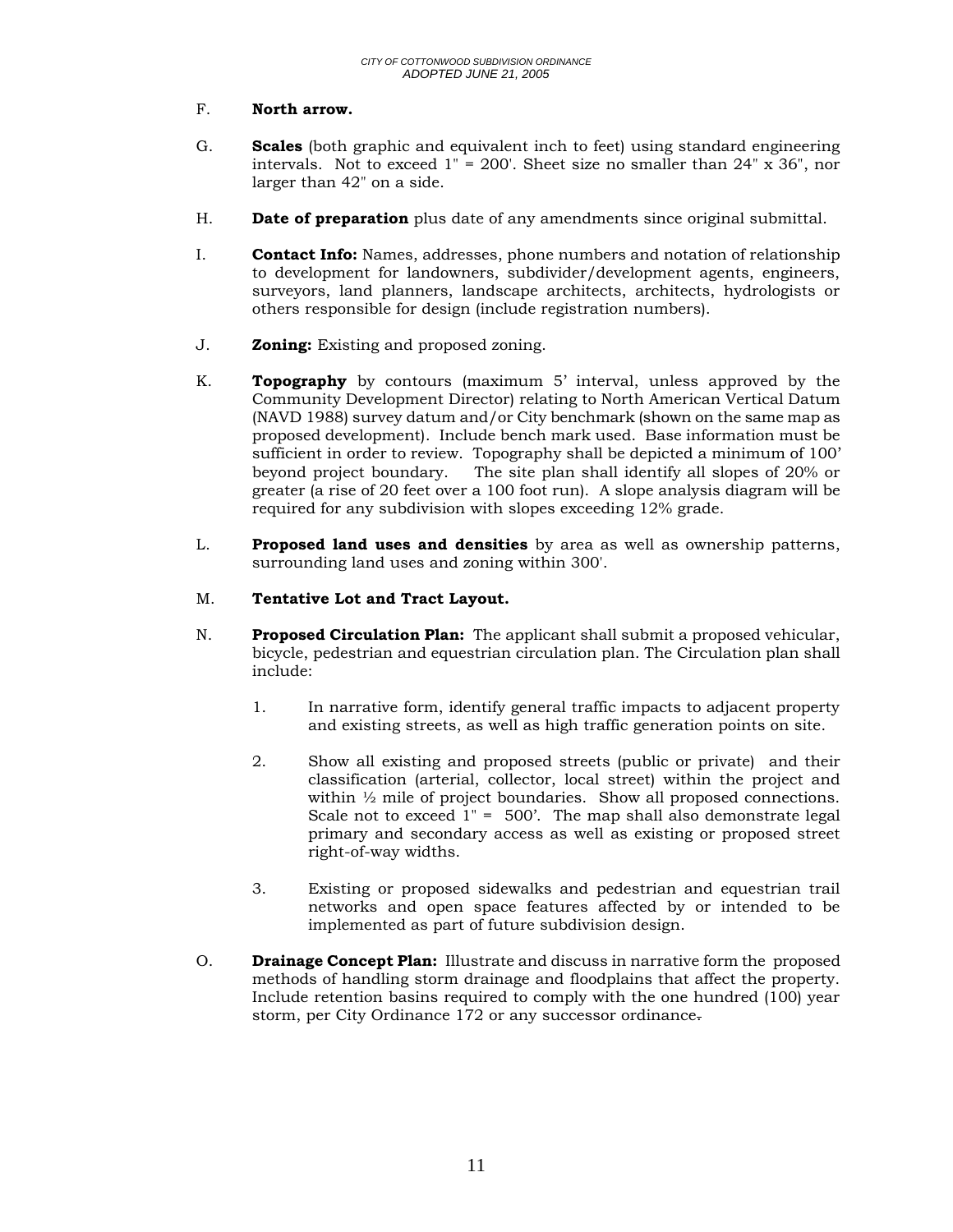- P. **Land Data Table:** Identify in chart or note form on the Sketch Plan Map the following:
	- 1. Total acreage, acreage for each use and each phase.
	- 2. Number units/lots for each type of use and phase.
	- 3. Average area per lot/unit proposed.
	- 4. Percent open space, exclusive of streets, building envelopes, and parking areas. See the Cottonwood Zoning Ordinance, Section 424 (Planned Area Development).
	- 5. Water source (if new source indicate potential well field and storage tank on Sketch Plan).
	- 6. Sewer service provider and type, if available.
	- 7. Proposed utility providers.
	- 8. Identify unique site conditions including rock outcroppings, major drainage features, etc). These items may necessitate submittal of a slope analysis diagram and other additional information as required.
- Q. **Preliminary Title Report:** Submit two copies of a preliminary title report or a policy of title insurance issued by a title insurance company within the preceding thirty (30) working days to the owner of the land, covering the land within the sketch plan or subdivision and showing all record owners, liens, and encumbrances. The preliminary title report shall contain the status of legal access to the proposed subdivision and identify any parcels which do not have legal access.

### **202.00 Evaluation of Sketch Plan**

- 202.01 Eighteen (18) copies of the Sketch Plan shall be submitted to the Community Development Department. Within fifteen (15) working days from deposit of the Sketch Plan, the Sketch Plan shall be evaluated and discussed in a meeting that may include the applicant(s), reviewing agency representatives and the Community Development staff.
- 202.02 The Community Development Director shall route the plans to any municipality that may be adjacent to the subdivision, or to Yavapai County (if adjacent area is unincorporated) for review.
- 202.03 No response from reviewing agencies within the prescribed review period shall be construed as such agency not having an objection to the continued processing of the Application.
- 202.04 The Community Development Director may require that the developer hold a neighborhood meeting as a means to further publicize the subdivision proposal and to take public comment.
- 202.05 Upon receipt of reviewing agency comments, the Community Development Director or staff designee shall compile agency comments and respond to the applicants or agents as the proposed project relates to the following: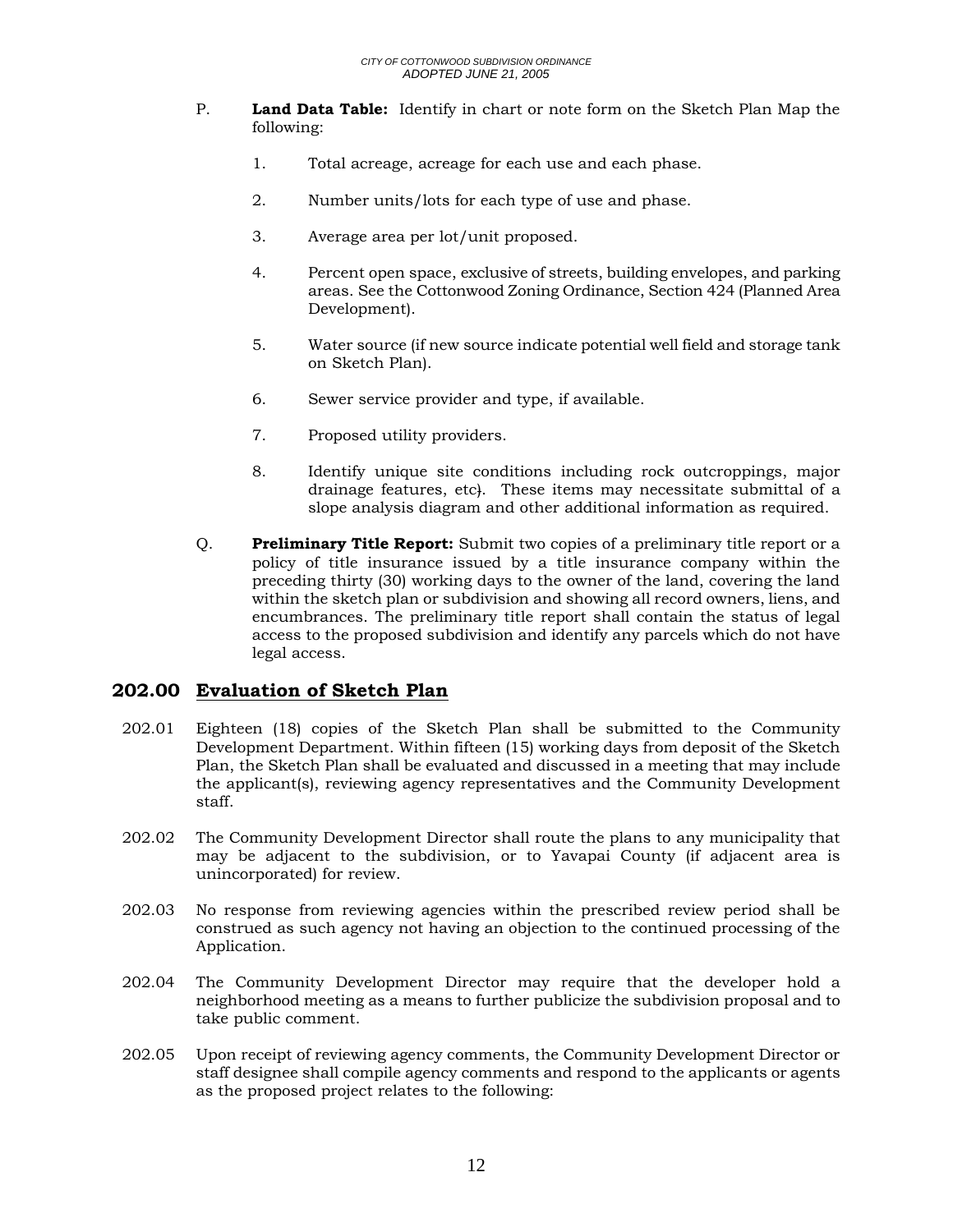- A. Conformance to City of Cottonwood General or Specific Area Plan(s).
- B. Suitability of the site for development, proposed/existing and potential development opportunities and constraints.
- C. The improvements, design and dedication*s* required by City improvement standards.
- D. Zoning requirements.
- E. Drainage Requirements.

### **203.00 Approval of Sketch Plan**

- 203.01 The Community Development Director shall determine whether or not the Sketch Plan meets the purposes of these regulations and related City Ordinances and design specifications and shall, where the Director deems it necessary, make specific recommendations to be incorporated by the applicant into a revised Sketch Plan or Preliminary Plat submittal.
- 203.02 Approval of a Sketch Plan is approval of the proposal in concept only, and is not final project approval. Further revisions to the plan may be required throughout the process of plat review.

### **204.00 Denial of Sketch Plan**

 204.01 If the Community Development Director determines that the Sketch Plan submittal is not consistent with the City's General or Specific Area Plan(s) and/or determines that the proposed development does not meet City improvement/design specifications, the Director may deny the Sketch Plan application or request modifications to be incorporated into a revised Sketch Plan prior to authorizing a Preliminary Plat submittal.

### **205.00 Appeal**

- 205.01 If the project developer objects to a decision by the Director to deny a Sketch Plan or recommended modification to same, the Director's decision may be appealed to the Planning and Zoning Commission. Upon submittal to the Community Development Director of a written statement of objection, the matter shall be placed on the agenda for the next available Planning and Zoning Commission Meeting.
- 205.02 The Commission's recommendation may be appealed to the City Council by filing a written objection to the Commission's recommendation with the City Clerk.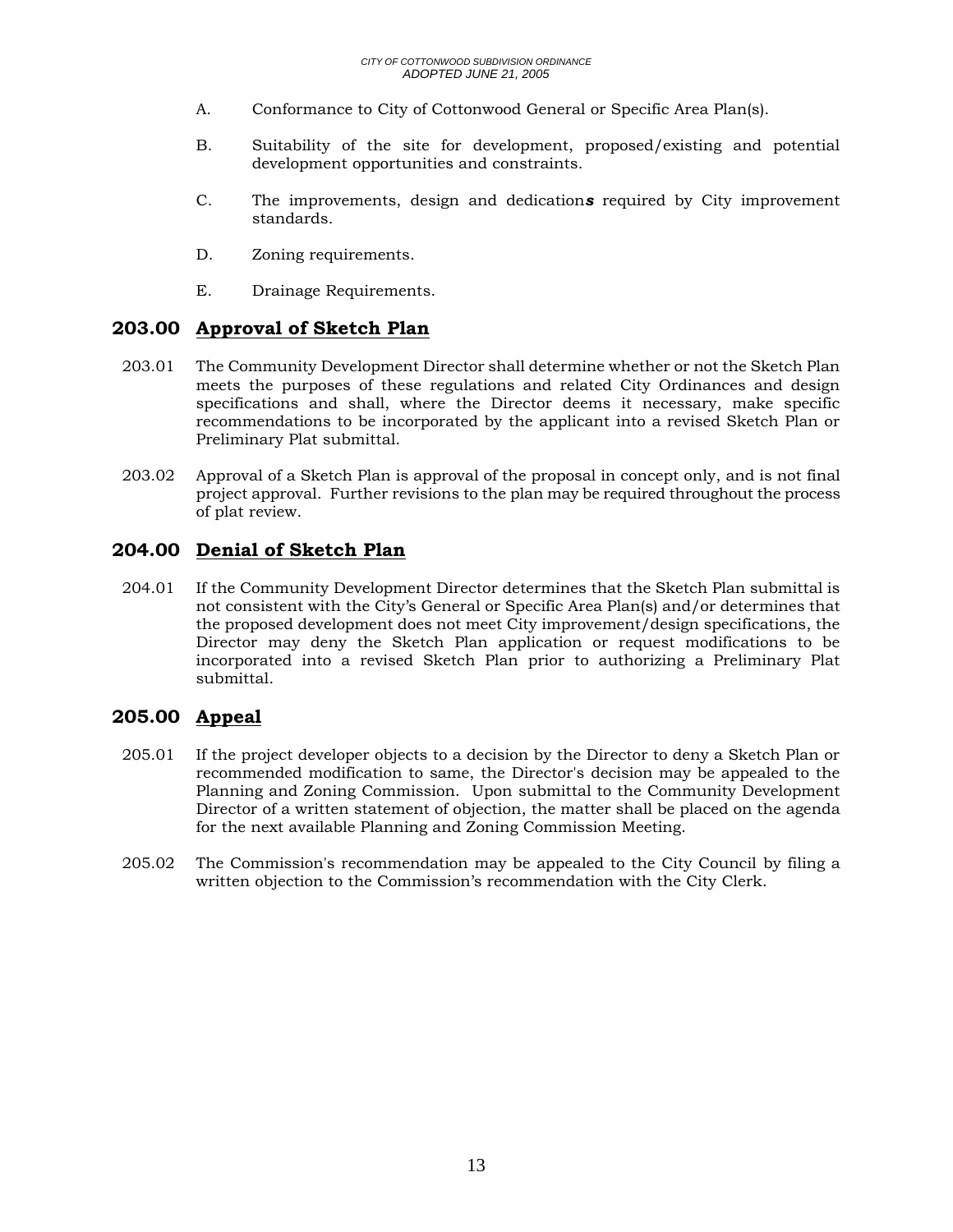### **ARTICLE 3**

### **GENERAL REQUIREMENTS AND PROCEDURES FOR SUBMISSION OF A PRELIMINARY PLAT**

### **300.00 The Preliminary Subdivision Plat**

#### 300.01 Preliminary Plat to be submitted

After the pre-application conference and general approval of the Sketch Plan and/or Master Development Plan (if required), the subdivider shall submit a Preliminary Plat of the proposed subdivision, prepared by a licensed professional surveyor or civil engineer; and other exhibits as hereinafter specified. The applicant shall submit to the Community Development Department a Preliminary Plat application with eighteen (18) copies of the Preliminary Plat, together with  $8-1/2$ "x11" reproductions, and two  $(2)$ copies of all required supplementary materials. Processing will not commence until all required documents are received.

 300.02 If during processing, deviations from the requirements of these regulations are noted, the developer or his representative shall be notified of the appropriate action necessary on his part for the continuation of said proceeding (see Article 1).

### **301.00 Contents for Preliminary Plat**

- 301.01 The Preliminary Plat shall be clearly and legibly drawn to a maximum scale of 1"=100'' and include the following:
	- A. **Title/Locators:** Proposed name of subdivision and its location by section, township and range; small scale vicinity map showing relative location of the plat; scale; north point; reference by dimension and bearing to section corners and quarter-section corners; and subdivision boundaries clearly identified.
	- B. **Contact Info:** Name, address and phone number of landowner (and subdivider, if not the same); engineer, surveyor, landscape architect or land planner preparing the plat, including registration stamp.
	- D. **Dates:** Date of preparation, including dates of any subsequent revisions.
	- E. **Topography** by contours relating to North American Vertical Datum (NAVD 1988), or other datum approved in writing by the City Engineer, to be shown on the same map as the proposed subdivision layout. Location and elevation of the bench mark used should also be shown and/or described on the plat with a maximum contour interval of 5 feet unless approved by the Community Development Director. Source and date of topography shall be noted on the Preliminary Plat. Topography shall be depicted a minimum of 100' beyond project boundary. The site plan shall identify all slopes of 20% or greater (a rise of 20 feet over a 100 foot run). A slope analysis diagram will be required for any subdivision with slopes exceeding 12% grade.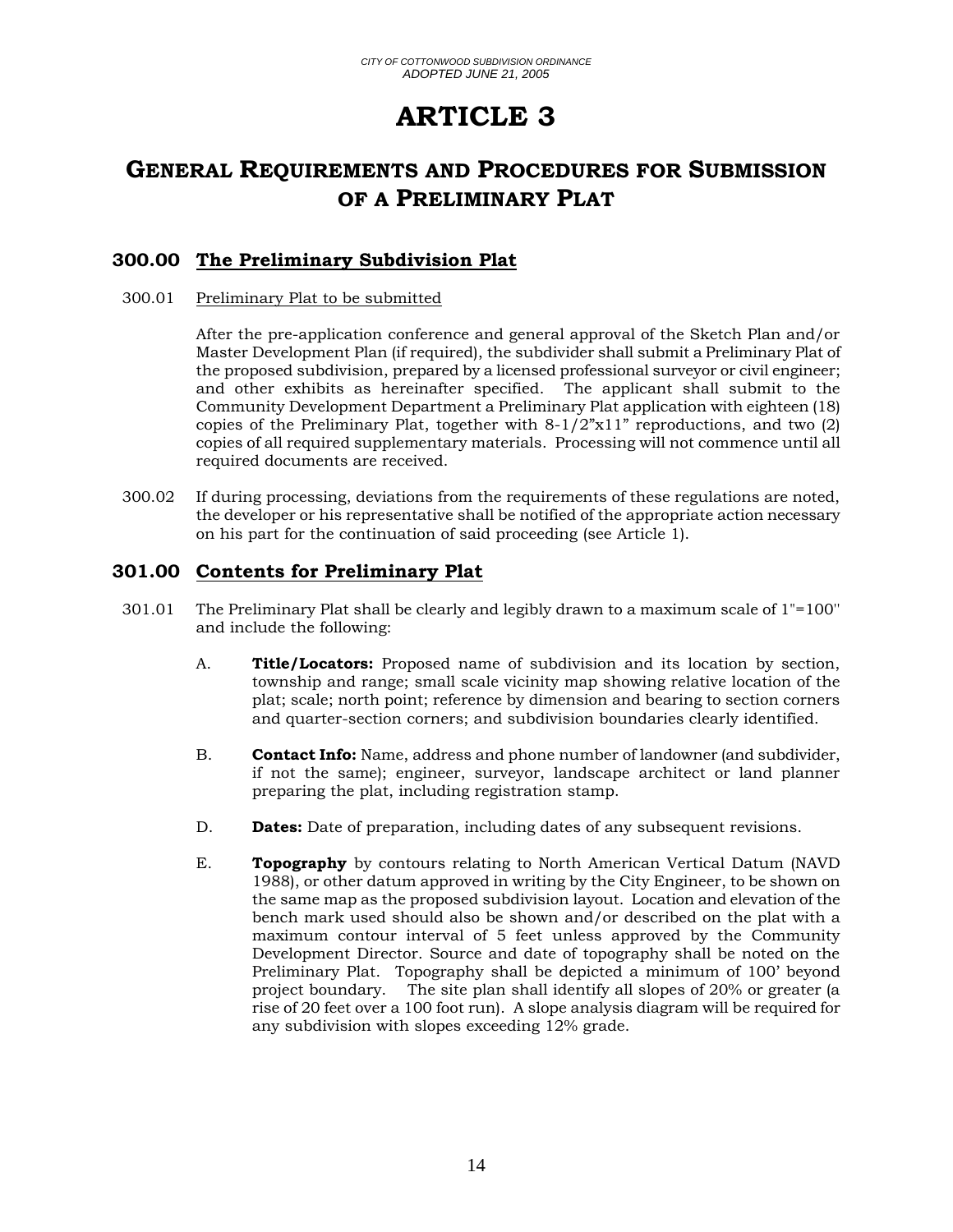- F. **Drainage related items:** Flood hazard and 100 year floodplain areas, if any, shall be delineated on the Preliminary Plat and finished floor elevations for building pads shall be identified within flood hazard areas. Include retention basins required to comply with the one hundred (100) year storm, per City Ordinance 172 or any successor ordinance.
- G. **Adjacent Improvements:** Location, widths, ownership status and names of all existing streets and improvements therein; railroads; recorded utility or other easements or rights-of-way, including any existing facilities therein; public areas; all existing structures, with an indication of whether or not they are to remain; and municipal corporation lines within or adjacent to the tract. Access street to the proposed subdivision shall be described to its intersection with a public street right-of-way.
- H. **Adjacent Subdivisions:** Name, book and page numbers of any recorded subdivisions within or having a common boundary with the tract, or notation "unsubdivided" where appropriate.
- I. **Traffic Connections:** Location, width and names of proposed streets, alleys. Also, the location and dimensions of pedestrian  $\overline{\prime}$  equestrian trails, drainageways, cross-walks and easements including all connections to adjoining platted or unplatted tracts. A typical cross-section shall be depicted on the plat where applicable describing the aforementioned improvements.
- J. **Lot Lay-Out:** including minimum building setback lines related to all streets; typical lot dimensions (scaled); dimensions of all corner lots and lots on curvilinear sections of street; each lot numbered individually and total number of lots shown.
	- 1. Building envelope shall be provided for all corner lots and may be required, at the discretion of the Community Development Director, for lots in sensitive areas designated on the Sketch Plan.
- K. **Public Reservations:** Designation of all land to be dedicated or reserved for public or semi-public use, as may be required pursuant to ARS §9-463.01 (D-F), with reservation by use indicated.
- L. **Utilities:** Reference by note to source of proposed electricity, gas, telephone service, solid waste disposal (including method of collection and recycling options) and police and emergency service agencies.
- M. **Land Uses / Zoning:** If plat includes land for which multi-family, commercial or industrial use is proposed, such areas shall be clearly designated together with existing zoning classification, present district boundary lines and status of any pending zoning change.
- N. **Sewage Disposal:** It shall be the responsibility of the subdivider to furnish the City Water and Sewer Department such evidence as that Department may require for its satisfaction as to the design and operation of sanitary sewage facilities proposed. A statement as to the type of facilities proposed shall appear on the Preliminary Plat.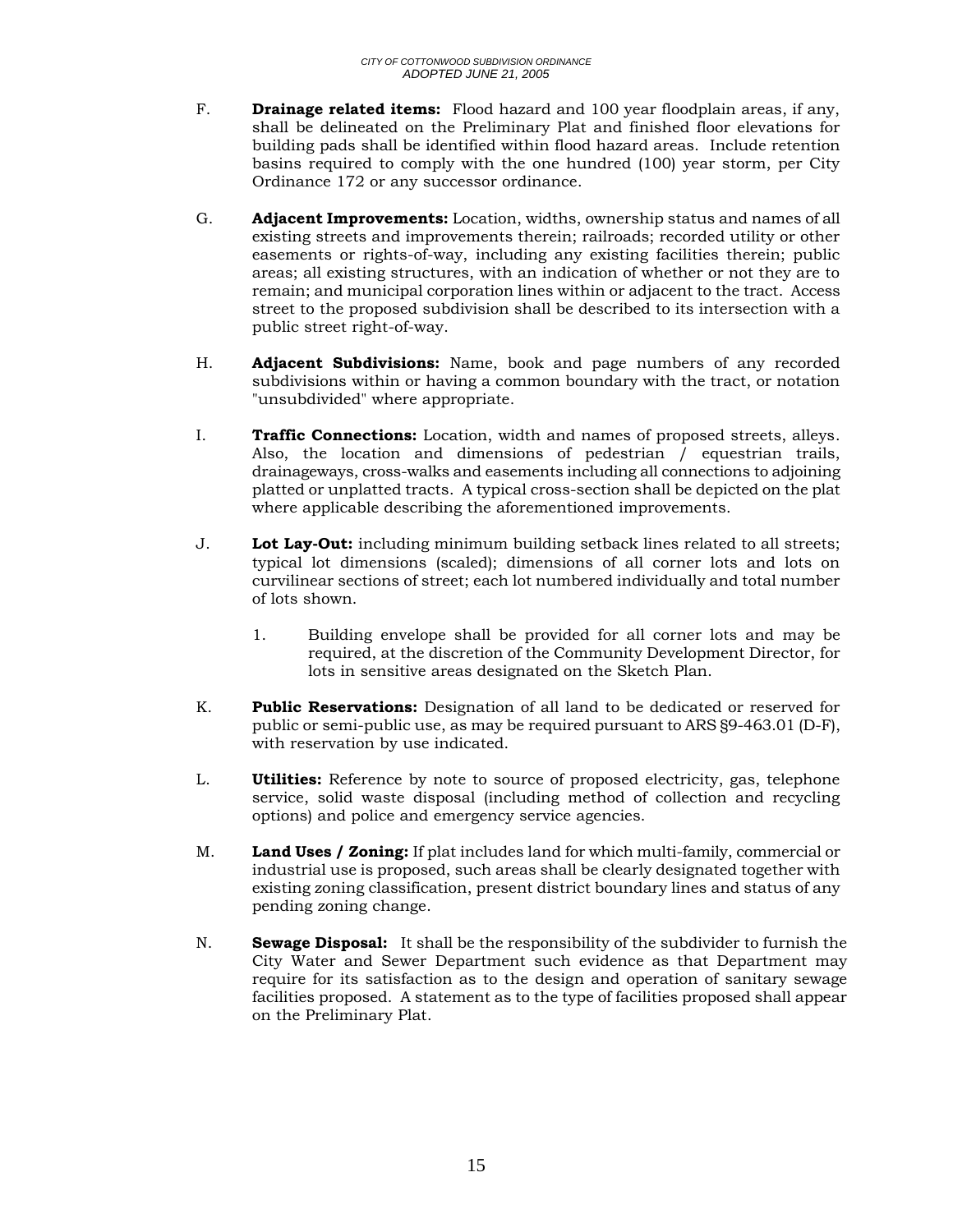- 1. **Subdivisions Utilizing Septic Tanks:**Where the proposed sewage disposal system will be by individual lot septic tanks, the result of the percolation tests and test boring logs as required by the County Environmental Services Department shall be submitted with the Preliminary Plat. Where alternate systems are contemplated, necessary supporting information to the Environmental Services Department's specifications shall be provided for review and approval in concert with Preliminary Plat evaluation.
- 2. **Gray Water Disposal:** Subdivisions must meet provisions of Cottonwood City Ordinance 447, adopting the 2003 International Plumbing Code. See Section 301.3.1 pertaining to dual drainage system requirements.

### **302.00 Traffic Impact Analysis**

- 302.01 A traffic impact study shall be performed in accordance with the latest version of, "Traffic Impact Analysis for Proposed Development," ADOT, Highway Division, Traffic Engineering Section. The Community Development Director may waive the requirements of ADOT analysis on a case-by-case basis.
- 302.02 The traffic impact analysis shall be funded by the developer or property owner and upon submittal to the Community Development Department shall be transmitted to and reviewed by the City Engineer's office. Copies shall be made available to other governmental agencies which may be affected by increased traffic.
- 302.03 Generally the following criteria are considered when determining if a traffic impact analysis is warranted:
	- A. Significant changes in land-uses are proposed or higher density zoning is sought.
	- B. City collector or arterial street access is requested or the existing location of access to the property is changed.
	- C. The proposed increased activity or intensity of development will significantly impact vehicular or pedestrian traffic on City streets.
	- D. A total of 100 or more vehicular trips during an A.M. or P.M. peak hour, as defined by ADOT, will be generated by the proposed development.
- 302.04 The subdivider shall be required to provide financial assurances or complete the installation of any improvements, including pedestrian trails, determined necessary to maintain or improve traffic and circulation operations and traffic safety functions in direct proportion to the impact caused by the proposed development (See Article 5).

### **303.00 Drainage Report**

The developer shall provide all drainage related information as necessary to satisfy the requirements of City of Cottonwood Ordinance 172, or successor ordinance.

### **304.00 Water Supply**

It shall be the responsibility of the subdivider to furnish the City such evidence as the City may require for its satisfaction as to the facilities for supplying domestic water. A statement as to the type of facilities proposed shall appear on the Preliminary Plat. One of the following is required: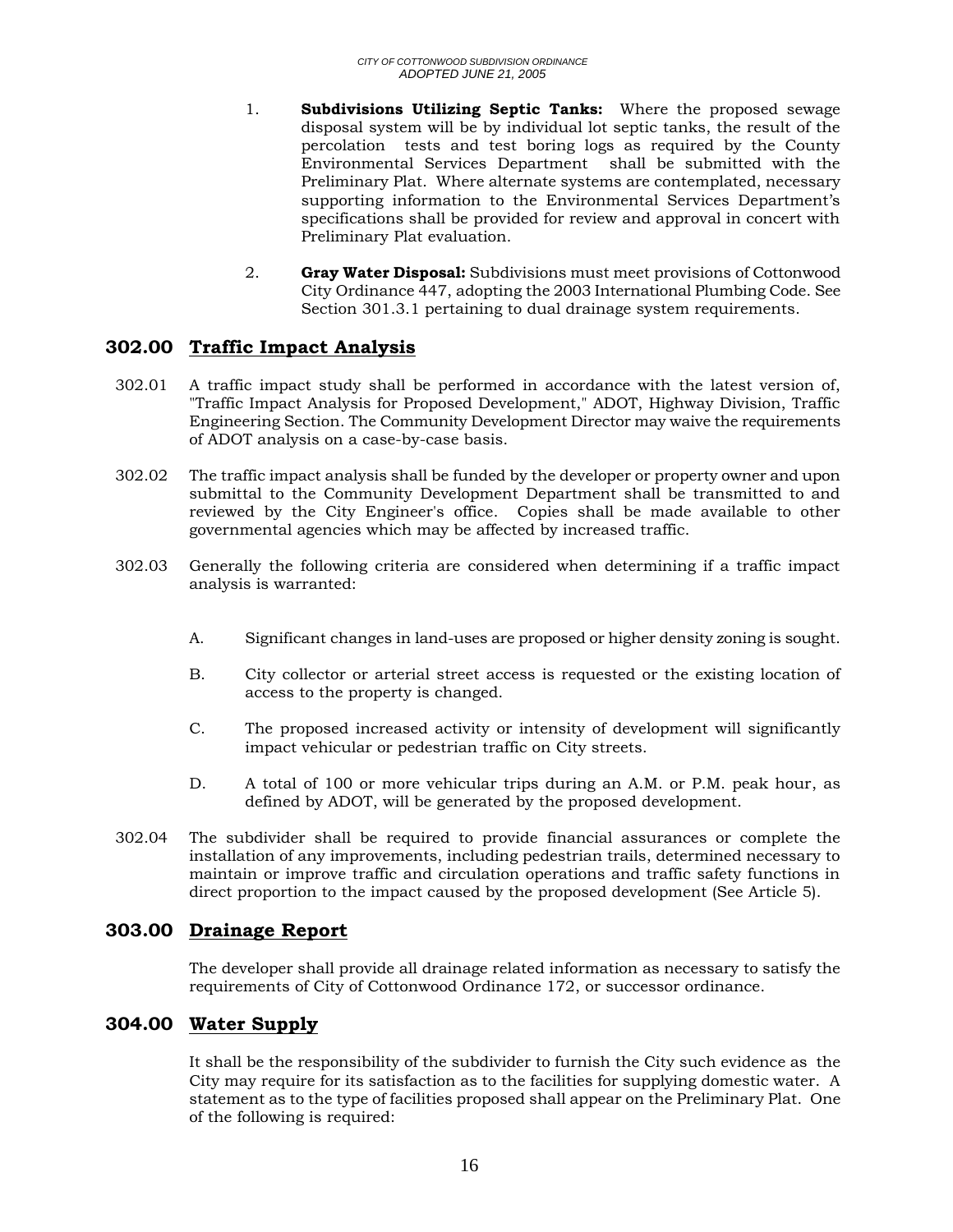- A. **Statement of Water Adequacy:** Response from the Arizona Department of Water Resources in the form of water "adequacy" either for that subdivision or for the water company (private or public) which will serve the subdivision pursuant to A.R.S. 45-108.
- B. **Certificate of Assured Water Supply:** Response from Arizona Department of Water Resources in the form of a "certificate of assured water supply" within "an active management area (AMA)" pursuant to A.R.S. 45-576.

### **305.00 Additional Requirements and Accompanying Statements**

- 305.01 Engineering plans in support of the Preliminary Plat shall be prepared under the direction of, and signed and sealed by, a professional engineer.
- 305.02 Supplemental submittals at this stage, such as grading, drainage or street plans, should be preliminary plans, not construction plans. They are the type of plans needed to evaluate the viability of the Preliminary Plat and allow the reviewing agencies to make reasonable decisions. The plans may generally be prepared using scaled distances and elevations taken from the topographic map used for the Preliminary Plat. When possible, they will be at the same scale as the Preliminary Plat. All supplemental submittals must be consistent with each other and the Preliminary Plat.
- 305.03 The following material shall accompany the submission of all Preliminary Plats (if this data is not included on the Preliminary Plat, then two (2) copies are required):
	- A. **Land Uses:**The existing uses of land and existing zoning.
	- B. **Covenants:**Preliminary draft of proposed deed restrictions or protective covenants to be incorporated in the Final Plat submittal, including provisions for use and maintenance of commonly-owned facilities, if any.
	- C. **Utilities:**A statement regarding availability of utilities and the direction and distance thereto and preliminary letters of serviceability shall be submitted in conjunction with the application.
	- D. **Street Names:** Submit a list of the proposed street names.
	- E. **Preliminary Grading Plan:** A preliminary grading plan shall be required when cuts or fills are reasonably expected to exceed 5' in height or will extend outside of the normal street right-of-way. The preliminary grading plan shall be in sufficient detail to convey the extent of grading activities such that their impact can be evaluated by the reviewing agencies. The Plan shall include existing and finish grade contours and limits of cut and fill areas. Driveway and building locations shall be shown when topographic or other constraints are reasonably expected to require specific locations or site grading. A geotechnical report shall accompany the grading plan to support the slope stability assumptions of the grading plan.
	- F. **Preliminary Street Plans:**Grades shall be given to the nearest whole percent grade. A profile sheet coinciding with the streets as shown on the Preliminary Plat or separate plan and profile sheets shall be prepared at a scale sufficient to allow evaluation of the proposed streets. Proposed drainage structures within the right-of-way shall be shown on the Preliminary Street Plans. The Preliminary Grading Plan may be shown on the Preliminary Street Plans if all of the grading will be related directly to the streets. The reviewing agency's interest in these plans are: l) height, stability and slope of cut and fills, 2) affected drainage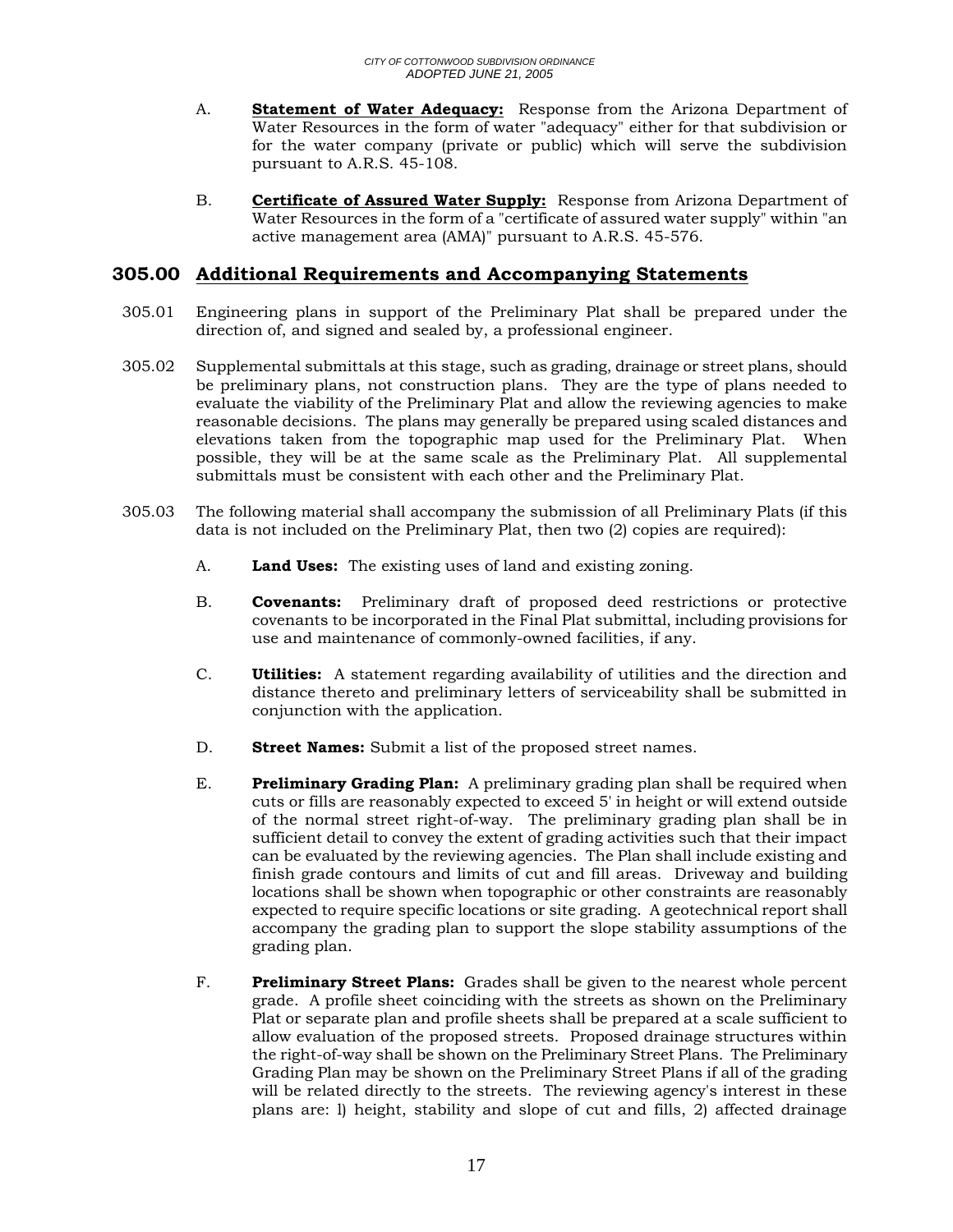patterns, 3) potential roadway geometric problems, 4) impacts of the streets on adjacent lots, property and access, 5) relationship of drainage to streets, 6) other items that may be specific to the streets in the specific subdivision.

- G. **Preliminary Utility Plans:** A Preliminary Utility Plan shall be prepared to illustrate the proposed location of utilities and verify that the necessary easements and rights-of-way are proposed on the Preliminary Plat. It is recognized that final utility locations are decided by the individual utilities, but the objective of the Preliminary Utility Plan shall be to encourage cooperation in planning by the various utilities.
- H. **Preliminary Drainage Plans:** The Preliminary Drainage Plan shall be submitted in accordance with City standards. Include retention basins required to comply with the one hundred (100) year storm, per City Ordinance 172, or any successor ordinance.
- I. **Exceptions:** Describe any exceptions from ordinance standards being requested in response to special circumstances which may be posed by the site (see Article 1).
- J. **Assurances:**The anticipated type or form of assurance that will be made for completion of improvements in a subdivision in accordance with A.R.S. Section 9-463.01 and Article V of these regulations.
- K. **Phasing:**A development schedule with dates shall be submitted for any multiphase subdivision or Master Development Plan.
- L. **Reproductions:** The applicant shall also submit an 8-1/2" x 11" transparency of each map/plat element.

### **306.00 Distribution of Plats and Accompanying Material for Evaluation**

- 306.01 **Agency Review:** When the preliminary subdivision plat and accompanying material are received by the Community Development Director, copies of the subdivision plat and accompanying material may be transmitted to the following agencies: City Engineer; County Health Department or Environmental Services (if needed); Arizona Department of Transportation if it contains or abuts a state or federal highway; utility companies; State or Federal land management agency if adjacent to public lands; City Fire Marshal or affected fire district; schools, adjacent property owners associations, and other interested or affected agencies as deemed appropriate by the Community Development Director.
- 306.02 **Response Timeline:** Interested agencies shall have twenty (20) working days, from the date received by the Community Development Department, to complete their report. Agencies shall submit an evaluation report to the Community Development Director. No reply by an agency within the time limit specified shall be deemed as having no objections from that department to approval of the Preliminary Plat.
- 306.03 **Public Review:** When all replies have been received or the specified date of reply reached, the Community Development staff shall prepare a report, including comments from all City departments and other agencies; and, if the proposed plat is in conformance, shall put it on the agenda for the next scheduled Commission meeting.
- 306.04 **Follow Up:** Following receipt of reviewing agency comments, the Planning Staff may coordinate a meeting between the applicant and/or his agent; and the various responding agencies for the purpose of clarifying outstanding issues arising from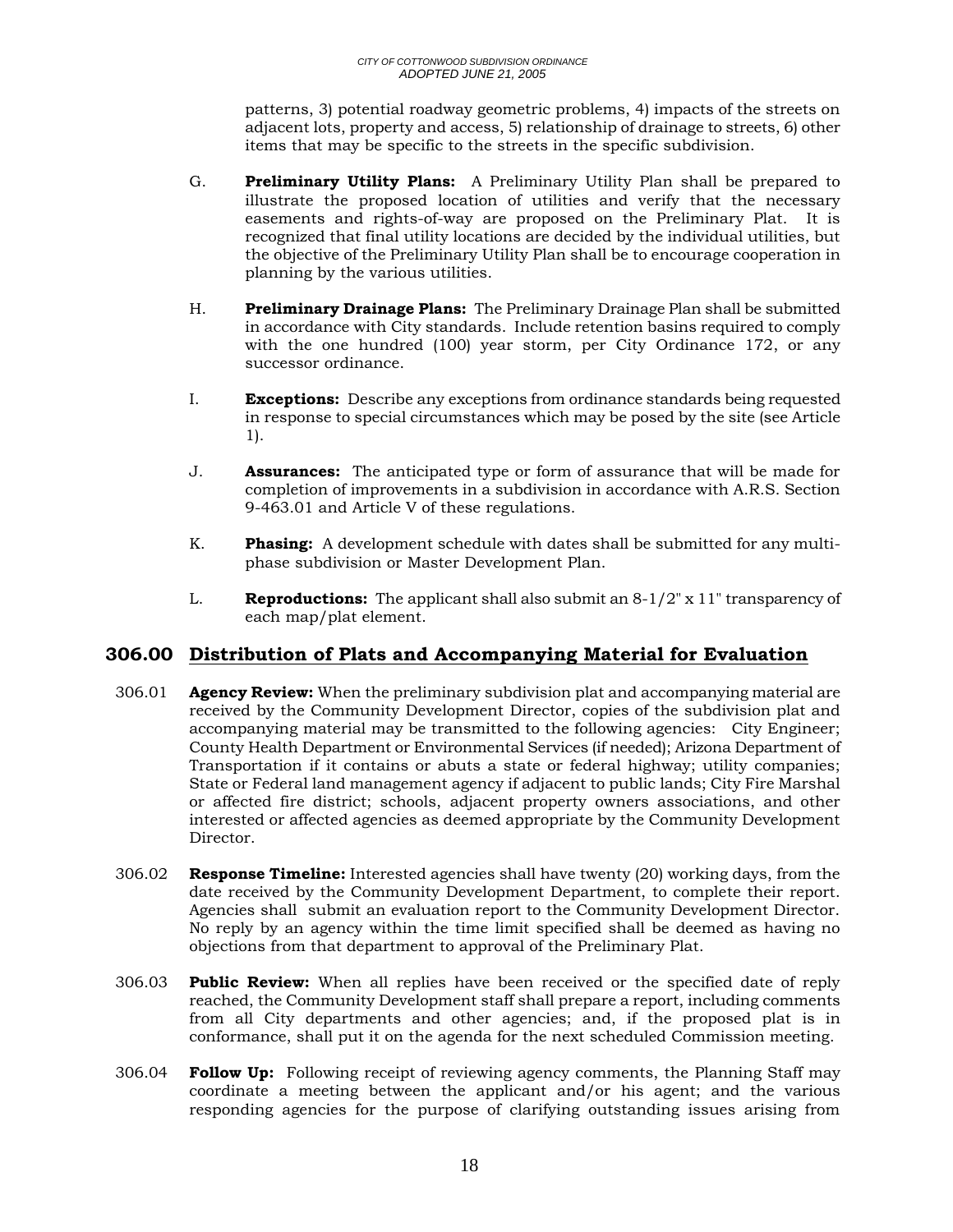subdivision plat review. The purpose of this coordination is to promote compliance with the content of these regulations and attempt to reach consensus on issues prior to presentation to the Planning & Zoning Commission.

### **307.00 Commission Review and Recommendations**

- 307*.*01 The applicant s or their representatives shall be notified prior to a meeting of the time and place of the public hearing at which the preliminary subdivision plat is set for review. The Commission shall, upon said review or such further meeting to which said matter may be continued, hear or consider all evidence relating to said Preliminary Plat.
	- A. If satisfied that all objectives of these regulations have been met, the Commission may approve the Preliminary Plat and shall submit recommendations to the City Council.
	- B. If the Commission finds that the plat requires revision, the plat shall be held over or continued pending revision, resubmittal, processing, or for other reasons.
	- C. A copy of the report shall be filed with the City Clerk and minutes setting out action of the Commission shall be transmitted to the City Council, to the subdivider and/or owner and to departments or agencies as may be deemed advisable by the Commission.

### **308.00 Action by City Council on the Preliminary Plat Application**

- 308*.*01 **Council Options:** On receipt of the report and recommendation by the Commission, the City Council may approve, conditionally approve or reject the Preliminary Plat application. The action of the Council shall be taken at any regular or special meeting at which the Council may desire to hear it, but not until after receipt of the Commission's report. If the Council determines that said Preliminary Plat is not in conformity with these regulations or associated design criteria or if other requirements are not approved by the Council, it shall disapprove said plat specifying its reason or reasons therefore, and shall advise the subdivider in writing of such disapproval and of the reasons for such disapproval.
- 308*.*02 **Rejection / Resubmittal:** If an application is rejected by the City Council, the new filing of a subdivision application for the same parcel(s) or any part thereof, shall follow the aforementioned procedures and shall be subject to the required fees.
- 308.03 **Basis for Approval:** Preliminary Plat approval is conditional upon the following terms:
	- A. The basic conditions under which the Preliminary Plat is granted will not be changed prior to expiration date of the approval.
	- B. Approval is valid for a period of twenty-four (24) months from date of Council action.
	- C. Preliminary approval may, upon written application to the Commission by the subdivider and subsequent Council approval, be extended for one year if, in the opinion of the Commission and Council, there is no change in conditions within or adjoining the Preliminary Plat that would warrant a revision in the design of the original Preliminary Plat.
		- 1. If any improvements are required at this time by the Council, they shall be so specified.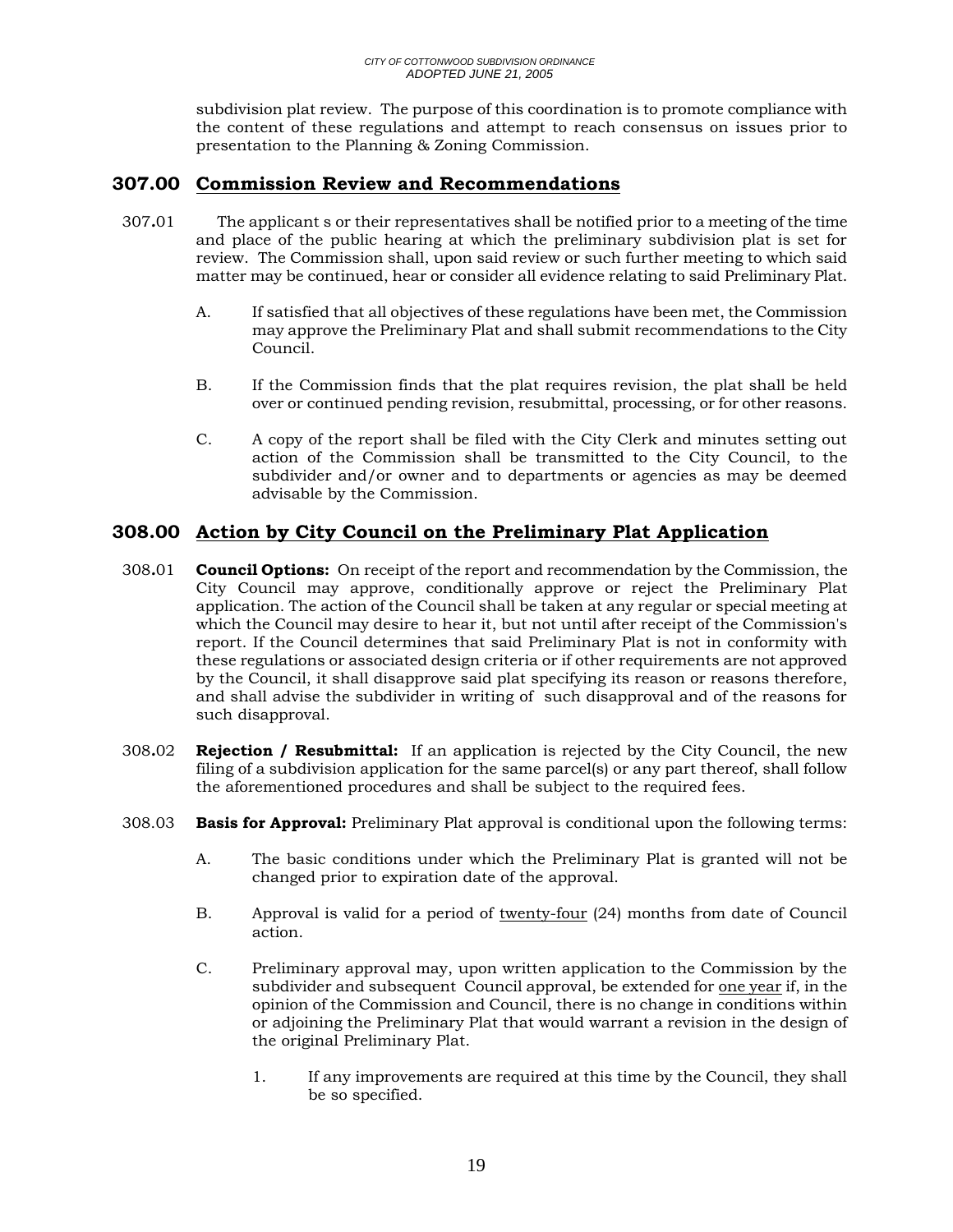### **ARTICLE 4**

### **REQUIREMENTS AND PROCEDURES FOR PROCESSING AND RECORDING OF FINAL SUBDIVISION PLATS**

### **400.00 Final Plat Review Process (Summary)**

- 400.01 The Final Plat stage includes submittal, review and approval of the Final Plat and required supporting documents by the City Council, and recording of the plat with the County Recorder. The Final Plat shall be prepared by a licensed professional surveyor or civil engineer. Evaluation of the Final Plat shall include the following steps:
	- A. **Review of Final Plat:** Unlike the Preliminary Plat, the Final Plat is not reviewed by the Planning and Zoning Commission unless substantial changes have been proposed since the Council approval, as determined by the Community Development Director.
	- B. **Council Review of Final Plat and Other Materials:** The review of the Final Plat by the City Council also includes the approval of the construction plans, and type of assurances for the required site improvements.
	- C. **Recordation:** The Final Plat must be recorded before lots can be sold. The Community Development Director will not record the plat until all requirements of Final Plat approval have been addressed.

### **401.00 Final Plat Submittal**

- 401.01 Following approval of the Preliminary Plat, a Final Plat may be prepared in accordance with:
	- A. The preliminary subdivision plat as approved, with only minor authorized changes allowed and with any stipulations attached thereto.
	- B. These regulations.
	- C. Any applicable City Ordinance or Regulation and State or Federal Laws.
	- D. In accordance with the time limit established under Article 3.
- 401,02 For any approved preliminary subdivision plat, the Final Plat may be submitted for approval progressively in units, each processed as a separate Final Plat. But the initial Final Plat shall include the entire planning area. Portions of the initial plat may be identified as future development tracts.

### **402.00 Phased or Incremental Plat Development**

 402.01 Upon recording of a Final Plat for the entire land area within an approved Preliminary Plat, subsequent Final Plats may be prepared for the remaining units or tracts in accordance with the approved Preliminary Plat.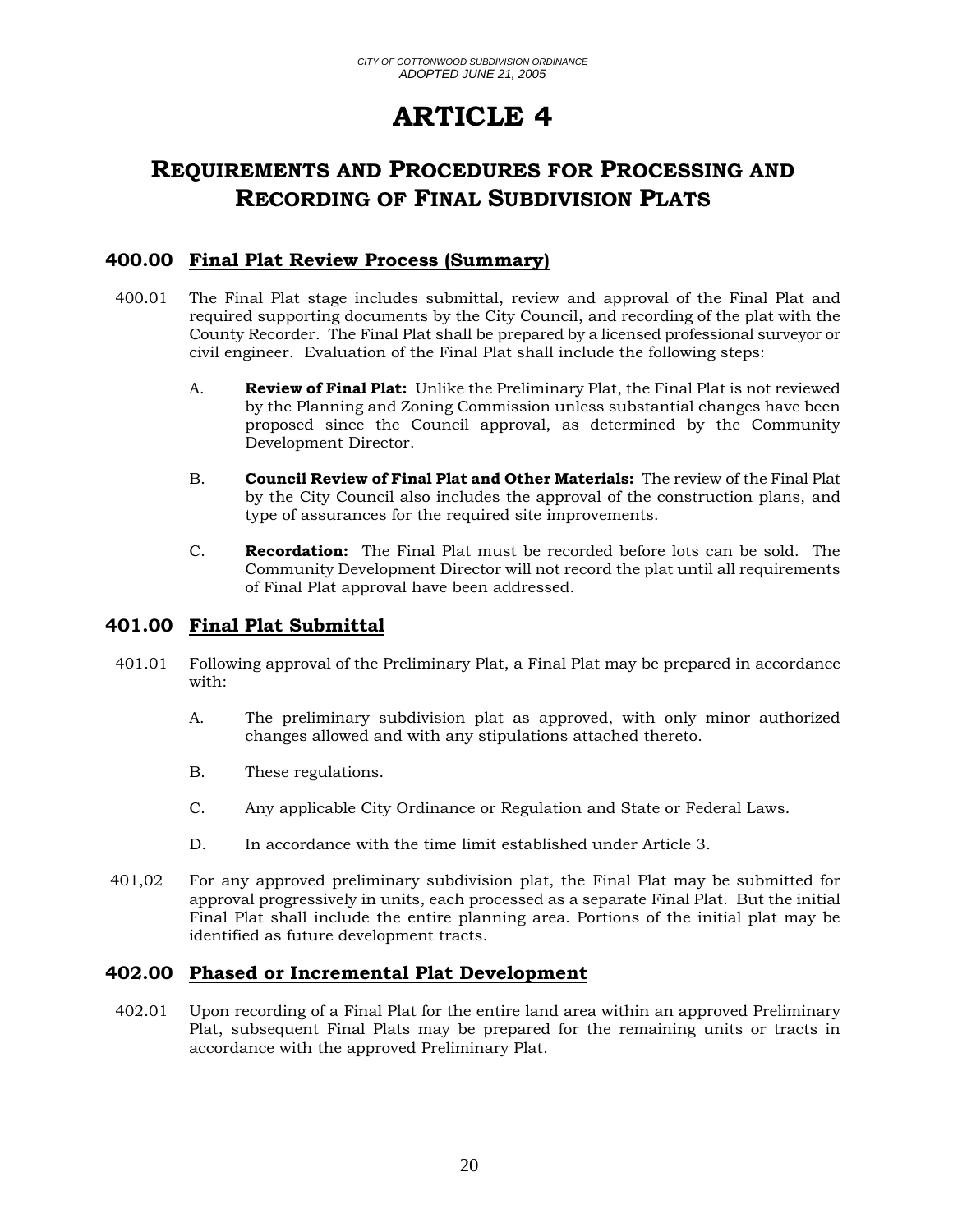### **403.00 Submittal Specifications for Final Plat and Associated Materials**

- 403.01 **Submittal:** The developer shall submit thirteen (13) copies of the Final Plat, together with 8-1/2"x11" reproductions and all accompanying documents to the Cottonwood Community Development Department. The submittal will not be scheduled to be heard unless it contains all of the required information and is found to be in compliance with all applicable requirements.
- 403.02 **Index:** When a Final Plat consists of three (3) or more sheets, one key map showing the relation of the sheets shall be placed on the first sheet.

### **404.00 Additional Requirements and Accompanying Statements**

- 404.01 At the time of depositing the thirteen (13) prints of the Final Plat with the Planning staff, the subdivider shall also file therewith the following accompanying material:
	- A. **Title Report:** Two copies of an updated title report or a policy of title insurance issued by a title insurance company within the preceding thirty (30) working days to the owner of the land, covering the land within the sketch plan or subdivision and showing all record owners, liens, and encumbrances. The preliminary title report shall contain the status of legal access to the proposed subdivision and identify any parcels which do not have legal access.
	- B. **Deed Restrictions:**A copy of any covenants, conditions and restrictions (CC & R's) to be recorded. The City is not responsible for enforcement of deed restrictions. Submittal of restrictions is required in order to address land use issues which may arise in the review of the subdivision proposal.
	- C. **Construction Plans:**Six (6) sets of prints of the construction plans of all improvements, including the stormwater management plan, (both on-site and off-site) required and prepared in accordance with City Public Works standards at a minimum scale of 1"=40 feet no larger than 24" x 36".
	- D. **Construction Cost Estimates:** A cost estimate for constructing all the required improvements, signed and sealed by a professional engineer who is registered to practice in the State of Arizona, if a bond or letter of credit form of assurance is being proposed.
		- 1. The method/type of assurance, including the cost estimate (if applicable) shall be approved by the City Engineer and/or City Attorney prior to approval of the Final Plat.
		- 2. The actual assurance must be executed and presented to the City of Cottonwood before the subdivision plat is recorded. (See Article V regarding cost estimates and assurances).
	- E. **Fee:**The fee(s) for processing and review of the final subdivision plat and supporting documents shall be submitted with the plans to initiate the review process.
	- F. **Private Street Maintenance:** If private streets are proposed in the development, then provisions for perpetual street maintenance shall be provided for in a manner acceptable to the Cottonwood City Council and shall be submitted with the final subdivision plat.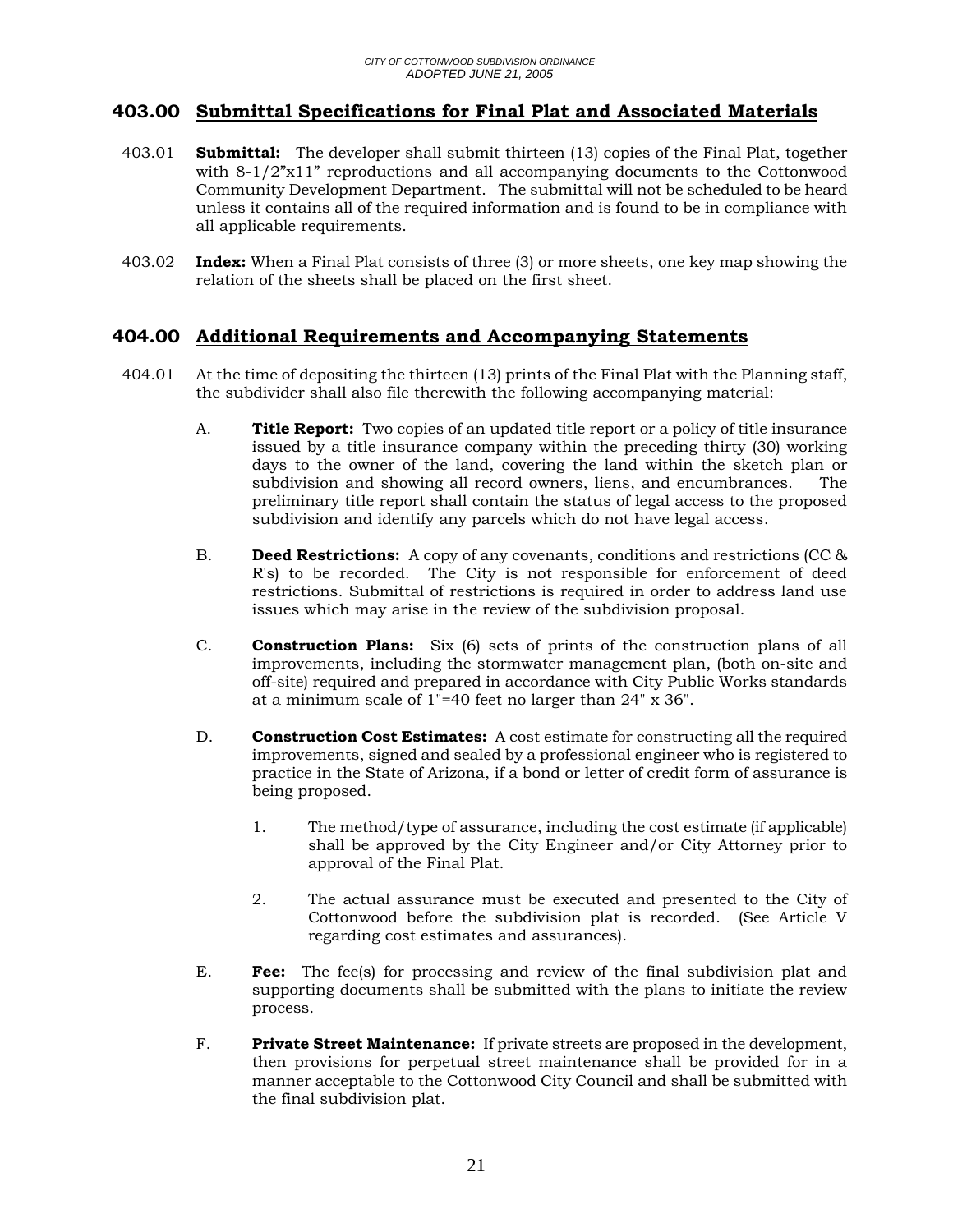- G. **Digital Format:** In addition to the thirteen (13) prints of the Final Plat, a Subdivision plat shall also be submitted in a digital format in compliance with the standards data conversion that will be used by the City of Cottonwood Public Works Department and the Yavapai Recorder. This file format is a Standard Drawing Exchange format between many major computer aided design software packages, i.e., AUTOCAD, Microstation and VERSACAD
- H. **Phase 3 Drainage Report:**A final Drainage Report shall be submitted in conjunction with final construction plans in accordance with the requirements of the Public Works Department. The purpose of the Final Drainage Report is to update the concepts, provide all information not previously provided and to present the design details for the drainage facilities.

### **405.00 Form of Final Plat**

- 405.01 Presentation of the plat shall be neat, clear, legible, and complete in all respects and shall be sufficiently detailed to include, but shall not be limited, to the following:
	- A. **Standards for Original Transparency, Graphics and Signatures:** The Final Plat shall be submitted on three (3) transparent reproducible polyester film originals (one each for City, applicant and County Recorder); and shall be on a sheet or sheets measuring twenty-four by thirty six inches, with a left margin of two (2) inches and remaining margins of ½ inch, and include a block for Recorder's information. The plat shall be drawn to an accurate scale not to exceed two hundred feet to the inch. A scale of 1" = 100 feet is preferred. The Final Plat shall include dedications, affidavits, certificates and acknowledgments set with a minimum font size of 11 points. Any highlighted areas (i.e., abandonments) shall be cross-hatched, rather than blocked-out. All stamped or written matter, including signatures, shall be made with opaque ink so that legible blue line prints may be obtained therefrom. Red ink is not permitted. All Final Plats shall be drawn to reasonable accuracy standards, consistent with acceptable professional standards.
	- B. **Sheet Details:**Every sheet comprising the plat shall bear the title (but not subtitle on subsequent sheets), scale, north point, legend, date of plat preparation, sheet number, and the number of sheets comprising the plat. Its relation to each adjoining sheet shall be clearly shown. The basis of bearings shall also be noted in the legend.
	- C. **Title Specifics and Locator Map:**The title of each plat shall consist of the subdivision name placed at the top of each sheet. Below the title on the first sheet shall appear a subtitle consisting of a general description of all the property being subdivided by reference to governmental subdivisions or portions thereof; by sections, townships and range; or by reference to subdivision plat previously recorded in the office of the Recorder of Yavapai County. In addition, a small scale location or vicinity map, showing the relative location of the subdivision with respect to township, range, section, and any access streets, shall be shown on the face sheet.
	- D. **Basis for Legal Description:**Location and description of section or quarter corner, either found or set, and ties to such corners, all dimensions, angles, bearings, basis of bearings and similar data on the plat shall be referred, indicated and referenced. Boundaries of the tract to be subdivided shall be fully balanced and closed, showing all bearings and distances determined by an accurate survey in the field. Corners of the subdivision shall be noted, and monuments found or set shall be indicated and described; two (2) corners of the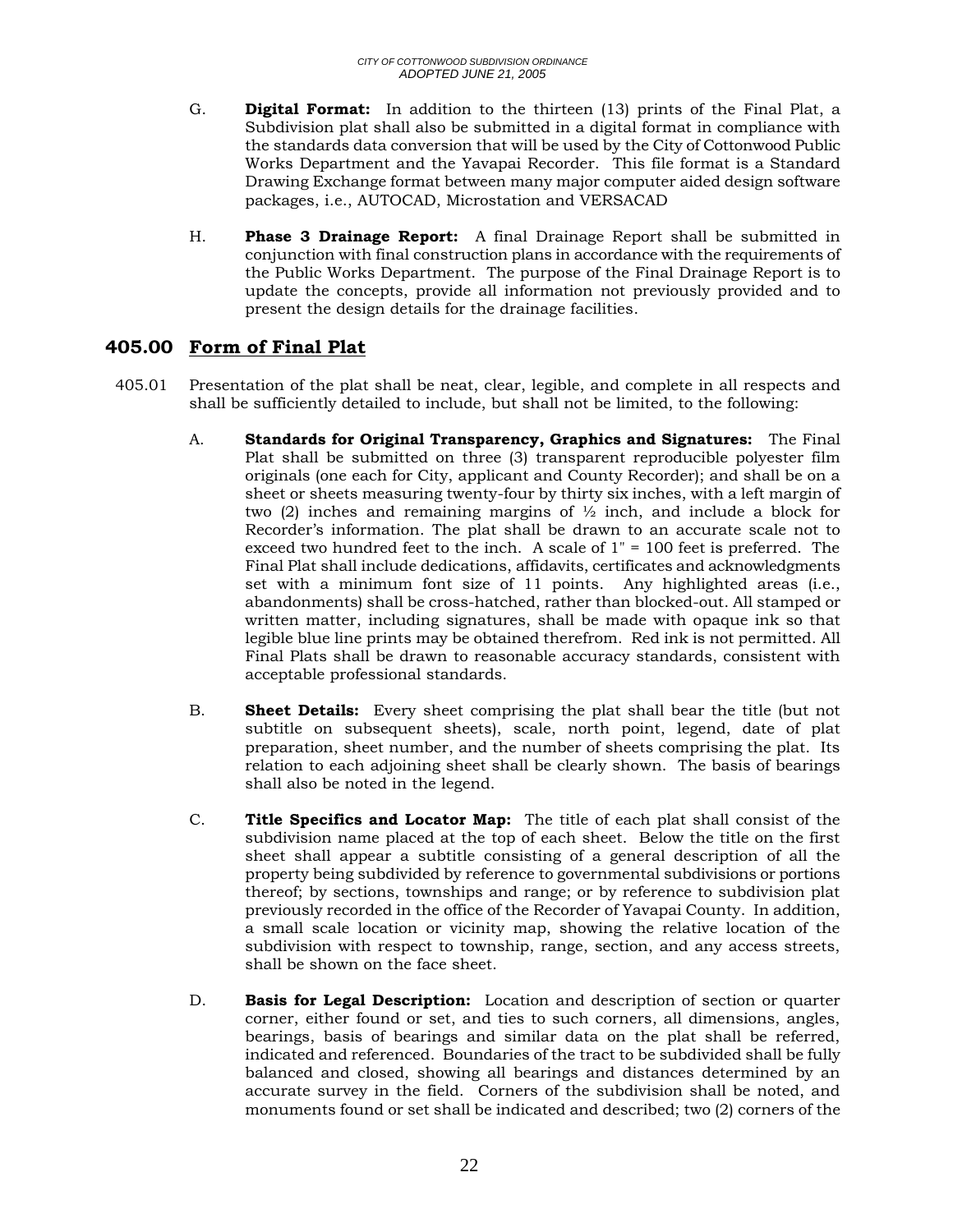subdivision traverse shall be tied by course and distance to separate section corners or quarter section corners or monuments acceptable to the City Engineer.

- E. **Boundaries and Bearings:**Tract boundary lines, lot and parcel lines, easement lines, street centerlines, and section lines, all showing accurate bearings and dimensions with dimensions expressed (rounded) in feet and decimals thereof to the hundredth;
- F. **Area Totals:** The total area of the subdivision, and, showing the area of each lot to the nearest hundredth of an acre if greater than one acre; or showing the area in square feet if less than one acre.
- G. **Measurements:**Width of streets, width of easements and indication of their purpose, angle, radius, tangent, and length of all curves;
- H. **Locations and Elevations of Monuments, Corners, etc.:** Location and description of existing or found monuments, or set monuments, such as section corners and subdivision boundary corners, elevation of bench marks for a condominium development, existing rights-of-way and easements, if any.
	- 1. The legend shall specify the type of monuments used;
	- 2. The Final Plat shall indicate if the lot corner monuments have been or are to be set. If they are not set a cost estimate and assurance must be provided.
- I. **Contiguous Subdivisions, Easements and Rights-of-Way:**Where there are contiguous developments, show name of the subdivision with reference of record, street right-of-way lines, street names, street width, easements clearly dimensioned, labeled, and identified, if any, and if unsubdivided so note. Easements shall be clearly dimensioned, labeled, and identified, and, if already of record, properly referenced to the record. If any easement is not definitively located of record, a statement of such easement shall appear on the title sheet;
- J. **Subdivision Boundary:**The boundary of the subdivision shall be indicated by a heavy line, recognizable as a border clearly showing the boundary of the subdivision and all of the property being offered for dedication for public use and/or as easements. Such boundary shall not interfere with the legibility of figures or other data;
- K. **Excepted Parcels:** Any excepted parcel(s) within the plat boundary shall be accurately depicted by bearings and distances on the plat. Excepted parcels are properties which have been excluded from the subdivision plat.
- L. **Lot Lay-Out:**Each lot shall be numbered as per the approved Preliminary Plat and each block may be numbered or lettered. Each street shall be named. All lots not intended for sale or resale for private purposes, and all parcels offered for dedication for any purpose, public or private, and any private streets permitted shall be so designated. Label and identify all lots, parcels, tracts, excepted parcels, etc., for ease of description and to insure no misunderstanding about intended use, ownership, or maintenance.
- M. **Floodplain and Drainage Easements:** The limits of any 100 year floodplain identified using the standards set forth by the Director of the Arizona Department of Water Resources Requirement for Floodplain Delineation in Riverine Environments, shall be illustrated and dimensioned in the Final Plat.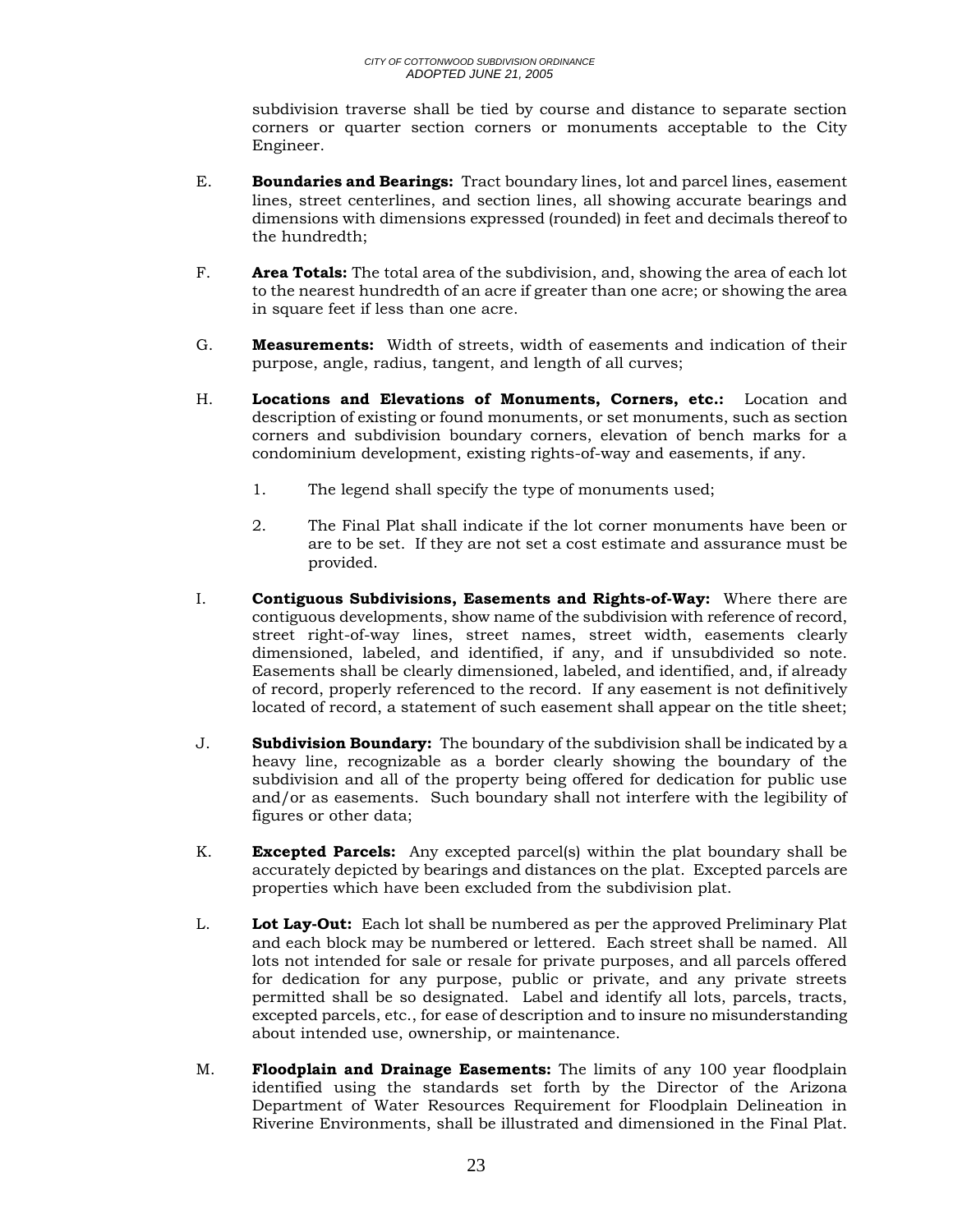The finished floor elevation shall be shown on each lot that is impacted by the floodplain. A note shall also be placed on the plat indicating that "Floodplain limits, base flood elevations and regulatory elevations may be revised by subsequent studies approved by the Yavapai County Flood Control District or City of Cottonwood Public Works Department."

- 1. Final Plats shall also show all drainage easements in conformance with the approved Preliminary Plat with the associated dedication language. The actual dedication language should be related to the type of drainage facility and method of maintenance.
- N. **Engineer's Information:**The Final Plat shall contain the name and registration number of the registered professional civil engineer and/or surveyor who prepared the Preliminary Plat and is responsible for the engineering that is necessary in preparation of the proposed subdivision.
- O. **Other Data:** The plat shall also show other data required by law.

### **406.00 Signature Blocks**

- 406.01 The Final Plat shall include the following certifications and signature blocks:
	- A. **Final Plat Ratification and Dedication Certificate:** The applicant shall provide a certification or ratification signed and acknowledged by all parties having any record title interest in the land subdivided consenting to the preparation and recordation of said Plat. Rights-of-way, easements, or other interests may be acknowledged by endorsements on the Plat.
	- B. **Certificate of Land Surveyor***:* A certificate for execution by the land surveyor and/or professional engineer of record shall be provided on the plat as follows:

"This is to certify that the survey of the premises (property) described and platted hereon was made under my direction and supervision and is accurately represented on this plat. I also certify that the plat is in substantial conformance to the approved Preliminary Plat and that this plat is correct and accurate as shown."

\_\_\_\_\_\_\_\_\_\_\_\_\_\_\_\_\_\_\_\_\_\_\_\_\_\_\_\_\_\_\_\_\_\_\_\_\_ \_\_\_\_\_\_\_\_\_\_\_\_\_\_\_\_\_\_\_\_\_\_ Registered Land Surveyor **Date** 

C. A certificate shall be provided on the plat for signature by the City Engineer, City Community Development Director, County Environmental Services Director (if needed) and County Flood Control District Administrator (if needed) as follows:

\_\_\_\_\_\_\_\_\_\_\_\_\_\_\_\_\_\_\_\_\_\_\_\_\_\_\_\_\_\_\_\_\_\_\_\_\_ \_\_\_\_\_\_\_\_\_\_\_\_\_\_\_\_\_\_\_\_\_\_

"This plat has been checked for conformance to the approved Preliminary Plat and any special conditions attached thereto, to the requirements of the City of Cottonwood Subdivision Ordinance, and to any other applicable regulations, and appears to comply with all requirements within my jurisdiction to check and evaluate.

\_\_\_\_\_\_\_\_\_\_\_\_\_\_\_\_\_\_\_\_\_\_\_\_\_\_\_\_\_\_\_\_\_\_\_\_\_ \_\_\_\_\_\_\_\_\_\_\_\_\_\_\_\_\_\_\_\_\_\_ By (City Engineer) Date

By (Community Development Dir.) Date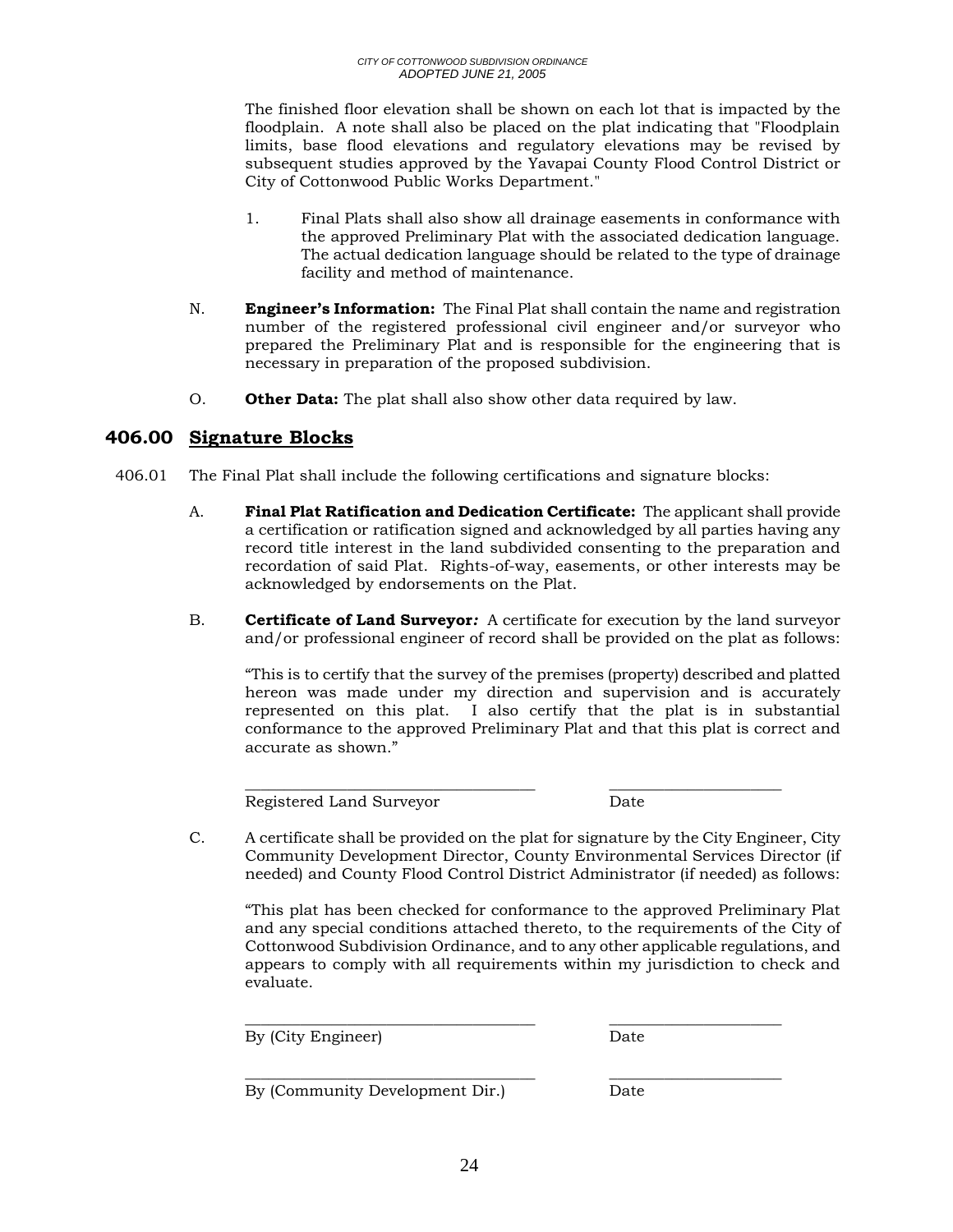#### *CITY OF COTTONWOOD SUBDIVISION ORDINANCE ADOPTED JUNE 21, 2005*

D. Mayor's Endorsement: "This Final Plat was reviewed and approved by the City Council, subject to stipulations on

Date

Cottonwood Mayor Date

\_\_\_\_\_\_\_\_\_\_\_\_\_\_\_\_\_\_\_\_\_\_\_\_\_\_\_\_\_\_\_\_\_\_\_\_\_ \_\_\_\_\_\_\_\_\_\_\_\_\_\_\_\_\_\_\_\_\_\_

E. IF SUBDIVISION IS INSIDE A DESIGNATED ACTIVE WATER MANAGEMENT AREA, THE FINAL PLAT SHALL INCLUDE THE FOLLOWING:

"According to the Arizona Department of Water Resources, this Subdivision is located within an area designated as having Assured Water Supply, pursuant to A.R.S. 45-576 Subsection 'B'."

By (Community Development Dir.) Date

F. IF SUBDIVISION IS OUTSIDE DESIGNATED ACTIVE WATER MANAGEMENT AREA, THE FINAL PLAT SHALL INCLUDE THE FOLLOWING:

\_\_\_\_\_\_\_\_\_\_\_\_\_\_\_\_\_\_\_\_\_\_\_\_\_\_\_\_\_\_\_\_\_\_\_\_\_ \_\_\_\_\_\_\_\_\_\_\_\_\_\_\_\_\_\_\_\_\_\_

"This Subdivision is not within a designated Active Water Management Area. A statement concerning water adequacy has been received from the Arizona Department of Water Resources (pursuant to A.R.S. 45-108) stating the water resources are adequate for this subdivision."

By (Community Development Dir.) Date

\_\_\_\_\_\_\_\_\_\_\_\_\_\_\_\_\_\_\_\_\_\_\_\_\_\_\_\_\_\_\_\_\_\_\_\_\_ \_\_\_\_\_\_\_\_\_\_\_\_\_\_\_\_\_\_\_\_\_\_

### **407.00 Staff Response to Final Plat Submittal**

- 407.01 **Distribution and Agency Review:** The staff shall refer prints of the Final Plat and support documents to the City Engineer, and other reviewing or interested agencies for their evaluations as to conformance of this plat to the approved preliminary subdivision plat, City of Cottonwood Subdivision Regulations and all other applicable City requirements. The head of each City department who has received a copy of the Final Plat and applicable supporting plans and documents, who has been requested to reply will determine, whether or not the material is acceptable and will transmit a statement thereon to the Community Development Director. Failure of any department to reply within the time specified will be interpreted as no objection by the department to the approval of the Final Plat as submitted.
- 407.02 **Response:** The Community Development Director shall inform the developer of any changes or additions necessary.
- 407.03 **Corrections:** If significant changes or additions are necessary, such as design variation from the approved Preliminary Plat, two (2) sets of revised prints shall be submitted as a new Final Plat submittal.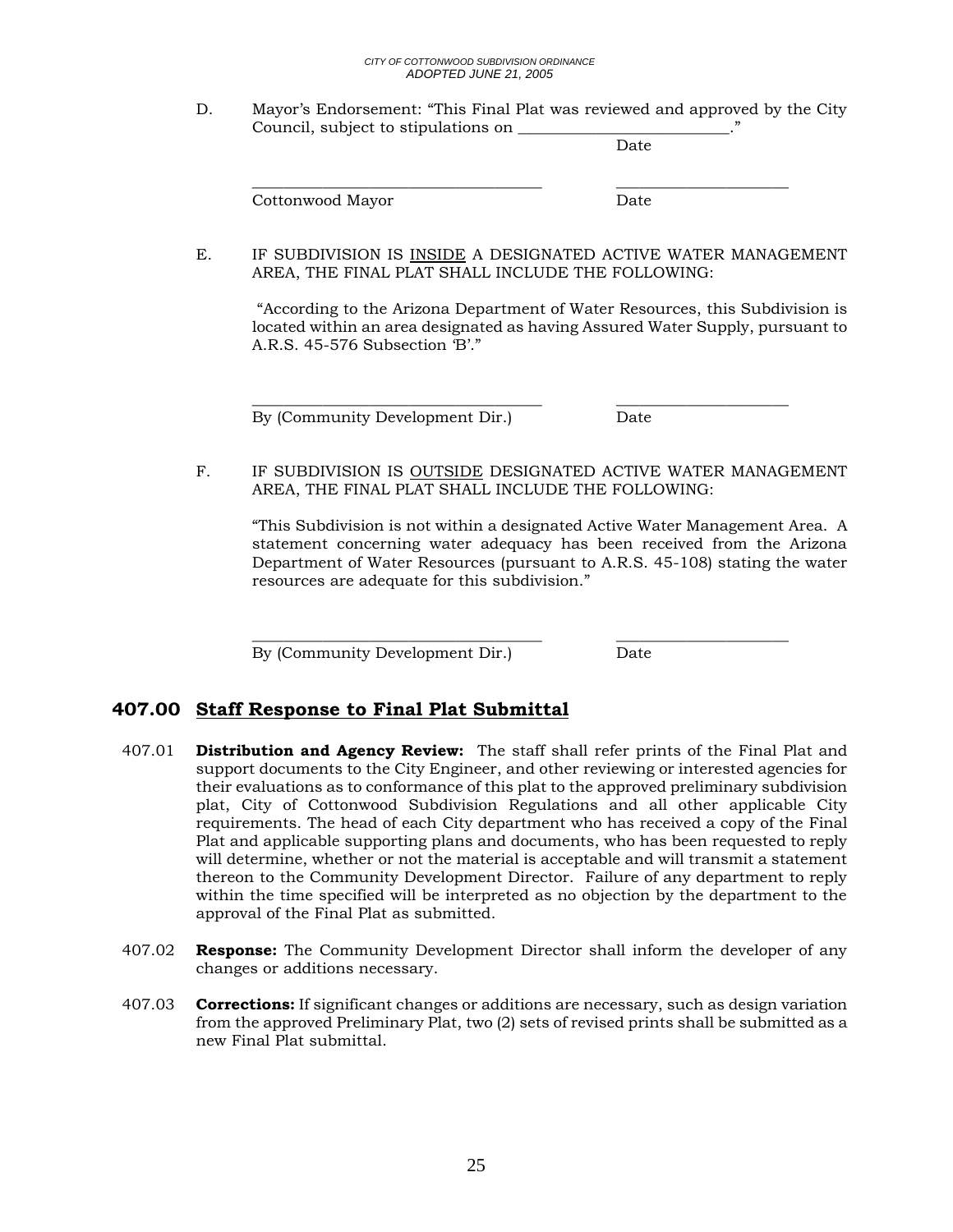### **408.00 Action by the City Council**

- 408.01 **Council Review:** The Council shall consider the Final Plat, the plan of subdivision, the recommendations of the Planning and Zoning Commission and the Community Development Director, the title report, other supporting documents, the offers of dedication, and the agreements and guarantees, if any, for deferred improvements.
- 408.02 **Council Approval:** If the Council determines that said plat is in conformity with the requirements of the law and of any requirements duly made relating thereto, and if the agreement and guarantees for deferred improvements, if any, and unpaid taxes or assessments are in order, and said plat conforms to the approved Preliminary Plat, it shall approve said plat; and the Mayor shall so certify this action by signature on the Final Plat.
	- A. Conditions of Approval
		- 1. The Council may require such conditions as will, in its judgment, secure substantially the objectives of these regulations.
		- 2. If the Council determines that said plat is not in conformity with the Preliminary Plat or if other public health, safety, welfare or planning issues are not addressed, it shall disapprove said plat specifying its reason or reasons therefore; and shall advise the subdivider in writing of such disapproval and of the reason for such disapproval.
		- 3. All streets and other public improvements built by the subdivider, and parcels offered for dedication for public use by the plat will be formally accepted for maintenance by separate Council action, subject to conditions. Approval of the Final Plat does not imply acceptance into the City Street System for maintenance. Formal acceptance for maintenance must occur by City Council resolution, but cannot occur until after the Final Plat is recorded and the street is actually built to City standards.

### **409.00 Recording of Final Plat**

- 409.01 **Council Approval Required:** No subdivision plat shall be recorded unless approved by the City Council.
- 409.02 **Time-Limit:** Within six (6) months of approval by the Council, the owner/subdivider shall provide all required materials and demonstrate that all conditions of plat approval have been met. The properly examined plat will then be presented to the Community Development Director for recording.
- 409.03 **Re-Submittal of Plat:** When a Final Plat, construction plans and all required supporting documents are acceptable to the City Engineer, and Community Development Director, the subdivider upon notice thereof shall deposit with the Community Development Department three (3) reproducible sets of the Final Plat as per form of Final Plat requirements completely executed by:
	- A. All parties required to sign or endorse the same for the purpose of passing a good and sufficient title to the public rights-of-way, easements, and parcels offered for dedication and to join in the subdivision of said property.
	- B. The professional engineer and/or land surveyor [R.L.S.] preparing the plat and any and all other parties required to execute certificates thereon, other than the required City signatures.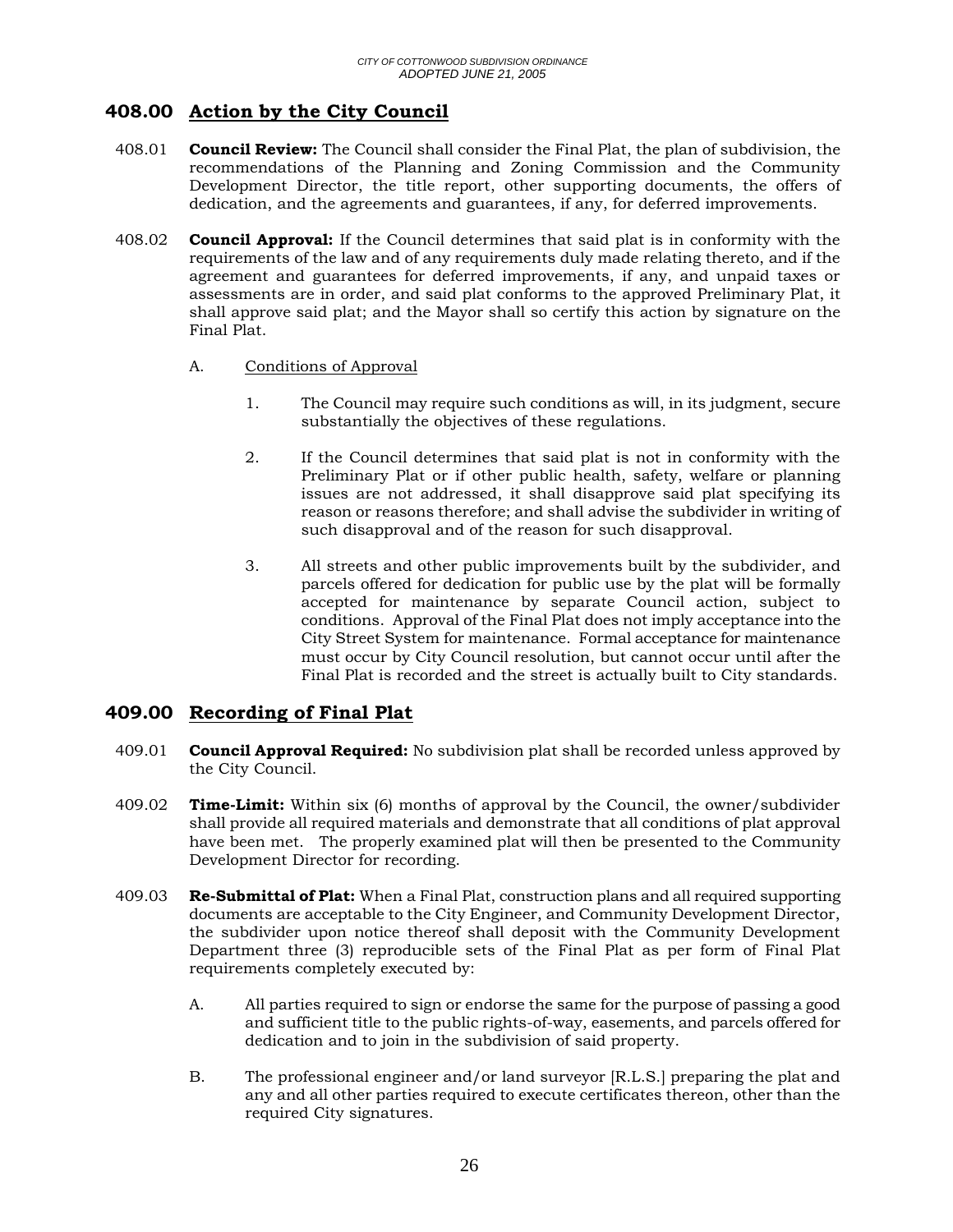- 409.04 **Additional Submittals Following Council Approval:** The following items are required to be submitted following Council approval before the subdivision is recorded:
	- A. **Fee:**The fee for recording the Final Plat and accompanying deed restrictions and any ratification or pertinent documents will be required once the Final Plat is approved by the City Council and the subdivider has addressed the stipulations of approval and the plat is ready for recording. If the recording fee is submitted in the form of a check, it must be made payable to the Yavapai County Recorder.
	- B. **ADRE Questionnaire:**A copy of the developer's Subdivision Questionnaire to the Arizona Real Estate Commissioner shall be submitted prior to approval for lot sales.
	- C. **Conditions, Covenants and Restrictions:** The applicant shall also submit a copy of the subdivision's deed restrictions before any lots are sold.
	- D. **Assurances:**Assurances for all required improvements in accordance with the requirements and provisions of Article 5 of these Regulations (see Article 5).
- 409.04 **Signatures and Recordation:** After receiving the properly executed Final Plat for recording together with the materials evidencing that all of the stipulations of Council approval have been satisfied and necessary recording fees provided, the Community Development Director or designee shall obtain necessary signatures from City representatives and cause the Final Plat to be recorded.

### **410.00 Failure to Meet Conditions of Approval**

 410.01 At the end of one (1) year after City Council approval, if the conditions of approval have not been satisfied and the plat is not presented or found acceptable for recording the Final Plat shall be referred back to the City Council for action, including possible revocation of approval.

### **411.00 Amendments**

- 411.01 Subdivision plat proposals may be amended during the course of plat review. The process for amendment depends on whether the change is determined to be major or minor in scope, and at what interval the change is being proposed (Preliminary Plat, Final Plat, or Recordation). A determination will be made by the Community Development Director upon receipt of comments from reviewing City departments whether the changes are "minor authorized" changes and the Final Plat may be presented to the City Council or if the change is material and a "revised" Preliminary Plat will be required for consideration by the Planning & Zoning Commission and City Council. Minor authorized changes may include adjustment, variation, and reduction of lots, lot lines, easements or statements contained in the Preliminary Plat if they are found by the Community Development Director to be consistent with the intent and design of the approved Preliminary Plat. Adding lots, streets or creating exceptions to the City's design standards are changes which will require a "revised" Preliminary Plat.
	- A. **Amendments between Preliminary Plat and before Final Plat:** Any minor amendment proposed following Commission approval of the Preliminary Plat will be highlighted for consideration by the City Council as part of the Final Plat application. Major amendments to the Preliminary Plat will be returned to the Commission for further consideration.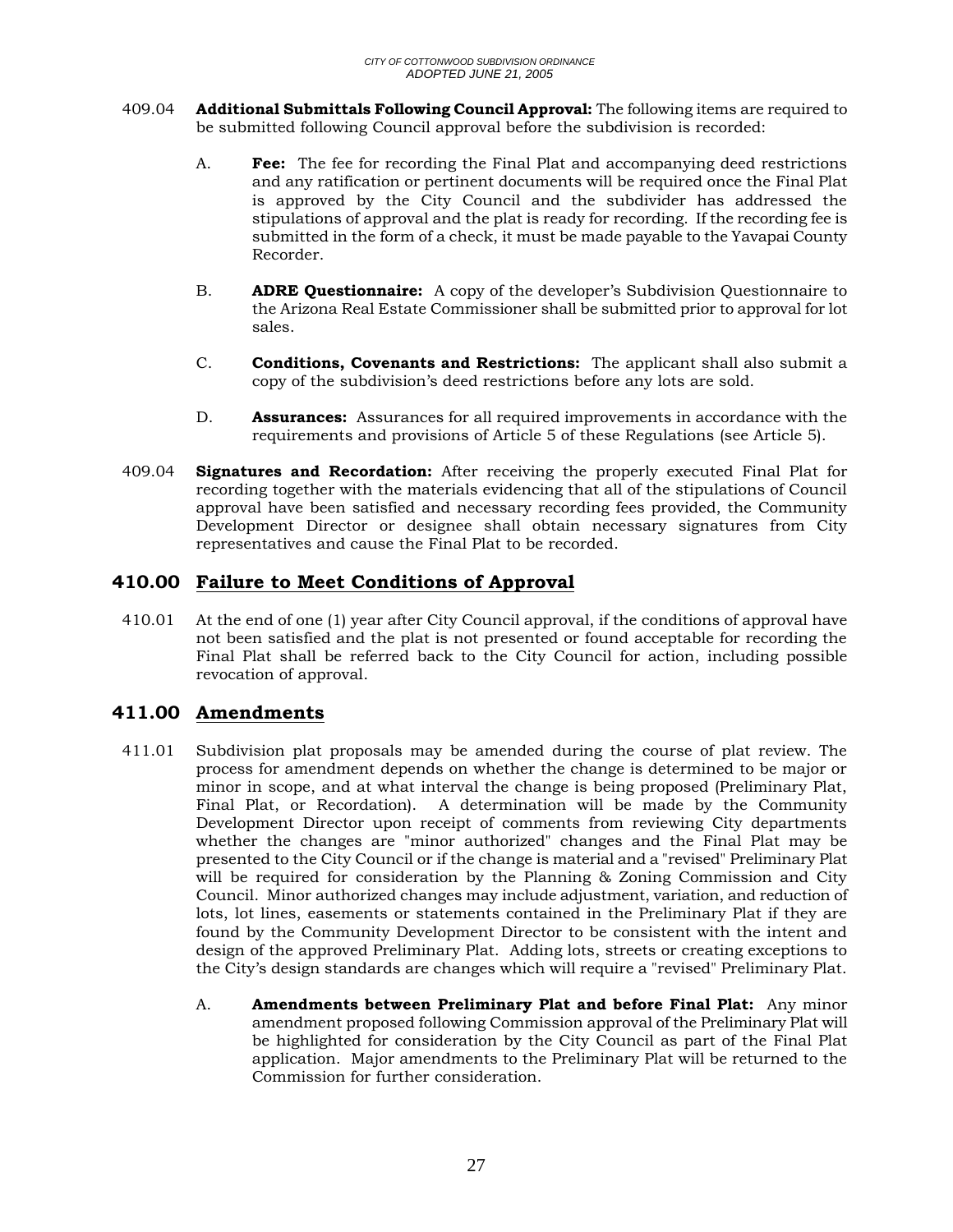- B. **Amendments following approval of Final Plat and before recording:** The Community Development Director may administratively approve any minor amendment (i.e., change of street names, decrease in the number of lots, nominal increases or decreases of lot sizes; nominal changes in the location of streets, easements, ands other public rights-of-way), to a Final Plat which has already been approved by the City Council. Any major amendment to a Final Plat which follows Council approval will be referred to the City Council.
- C. **Amendments which follow recording:** Any plat of a subdivision that has been filed for record may be amended to correct an error in any course or distance or other necessary item that was omitted therefrom, or to correct a drafting, graphic, technical, or similar type error, determined to be minor in scope by either the Community Development Director or a representative Committee delegated to evaluate such amendment proposals (scribner's error), and subsequently recorded in the office of the County Recorder.
	- 1. The Community Development Director may administratively approve any minor amendment (i.e., change of street names, decrease in the number of lots, nominal increases or decreases of lot sizes, nominal changes in the location of streets, easements and other public rights-of-way). The Community Development Director shall examine such amended plat, and if such examination discloses that the only changes on the amended plat are changes authorized above, he shall certify this to be a fact over his signature on the amended plat. Thereafter, the amended plat shall be entitled to be recorded in the office of the Recorder in which the original subdivision plat was recorded.
	- 2. For any change in a recorded subdivision plat which exceeds the criteria noted above, such change shall be approved by the City Council.

### **412.00 Reversion to Acreage / Plat of Abandonment**

- 412.01 Streets, alleys, rights-of-way, easements, reserve strips or other public use ways or facilities may be abandoned by the City Council pursuant to the provisions of this section.
- 412.02 In order to initiate an abandonment proceeding for all or a portion of a recorded subdivision, an application for abandonment must be filed with the Community Development Director. If the abandonment is proposed by a private citizen, a preliminary title report shall be submitted by the property owner(s) for the property proposed to be abandoned or reverted to acreage. Applications for the disposition of a public road within the City must be filed with the City Engineer. The application fee shall be paid by the applicant at the time of filing.
- 412.03 Upon receipt of said application, the Community Development Director shall conduct an investigation and shall distribute the request to reviewing agencies for comment including but not limited to the City Public Works Department, County Assessor, local fire district, emergency service agencies and municipalities within three (3) miles of the subdivision, County Treasurer or other agencies as deemed appropriate by the Director. Upon receipt of the reviewing agency comment(s), if any, the Director shall prepare a report for presentation to the Commission for consideration of a recommendation to the City Council at a duly noticed public hearing. Such application may necessitate consideration for rezoning if the Commission deems it necessary or desirable.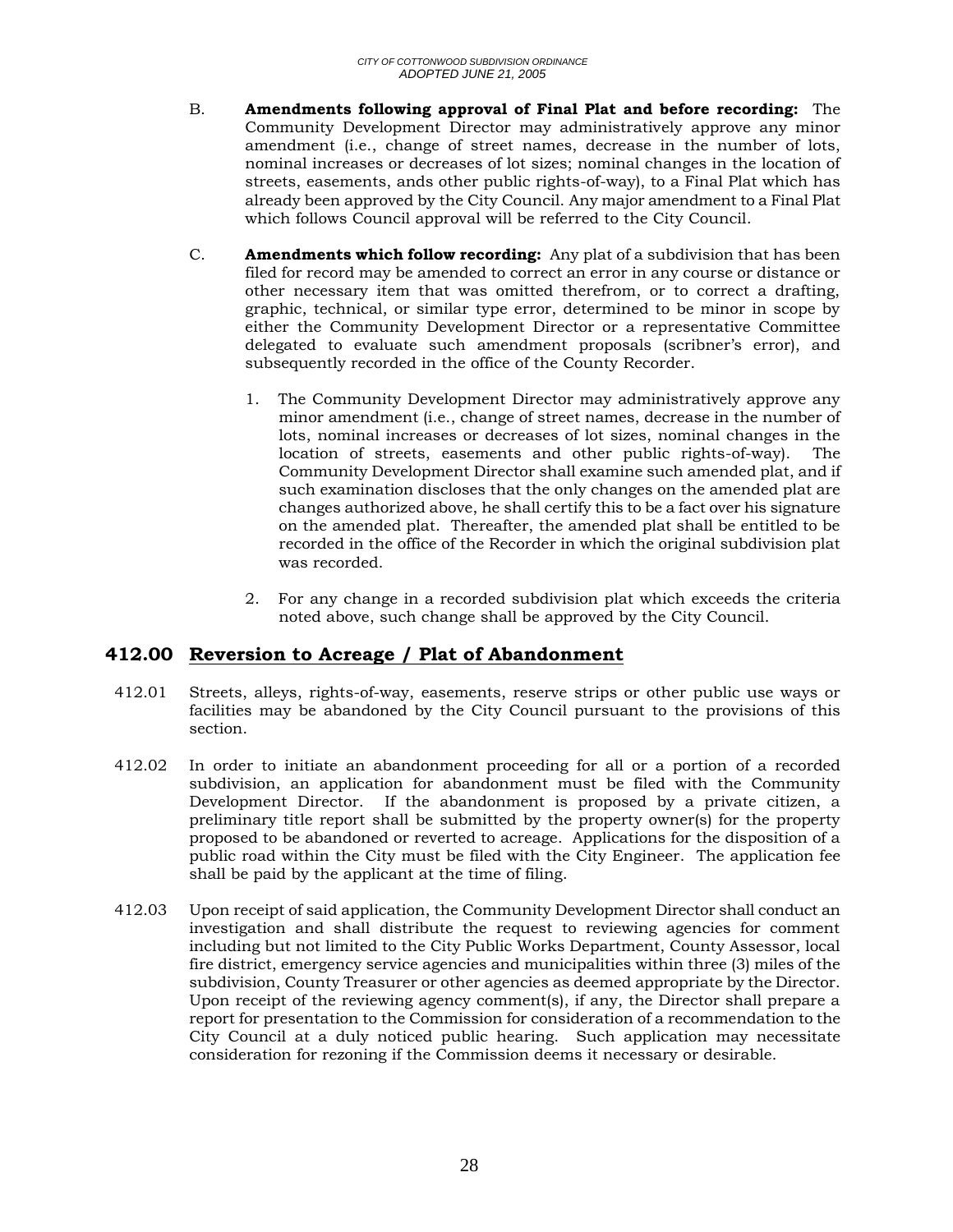- 412.04 Within sixty (60) days upon receipt of an abandonment application, the Commission shall conduct a duly noticed public hearing. Upon completion of said hearing, the Commission shall recommend that the City Council approve, approve in modified form, or deny said application as well as indicate whether or not zoning changes should accompany any action for abandonment. Any action to recommend approval of abandonment shall be based upon the following findings:
	- A. That said abandonment is in the interests of the general welfare of the City and is in correlation with the General Plan.
	- B. That said abandonment would not prohibit or unduly inhibit access by the public-atlarge, nearby property owners and public utilities with proposed development in adjacent areas.
	- C. That said abandonment would not eliminate public access ways which may be presently in use or desirable for future use.
- 412.05 Within sixty (60) days of a recommendation action by the Commission, the City Council shall conduct a duly noticed public hearing. Upon completion of the public hearing, the City Council shall approve, approve in modified form, or deny said application. Any action to approve shall be based upon the findings set forth under Section 412.04.
- 412.06 Upon City Council approval of an abandonment application, the applicant shall prepare the proper abandonment documents and plat, including any required deeds of conveyance and submit them to the Community Development Director for recording. The abandonment shall be effective when recorded along with an abandonment resolution in compliance with Arizona Revised Statutes.
- 412.07 Whenever an abandonment is approved for publicly owned rights-of-way, the rights-ofway shall vest in the abutting property. Zoning for abandoned rights-of-way shall be the same as the properties to which they are conveyed. Rights-of-way or easements of existing sewer, gas, water or similar pipelines and appurtenances and for canals, laterals or ditches and appurtenances, and for electric, telephone, and similar lines and appurtenances shall continue as they existed prior to the abandonment.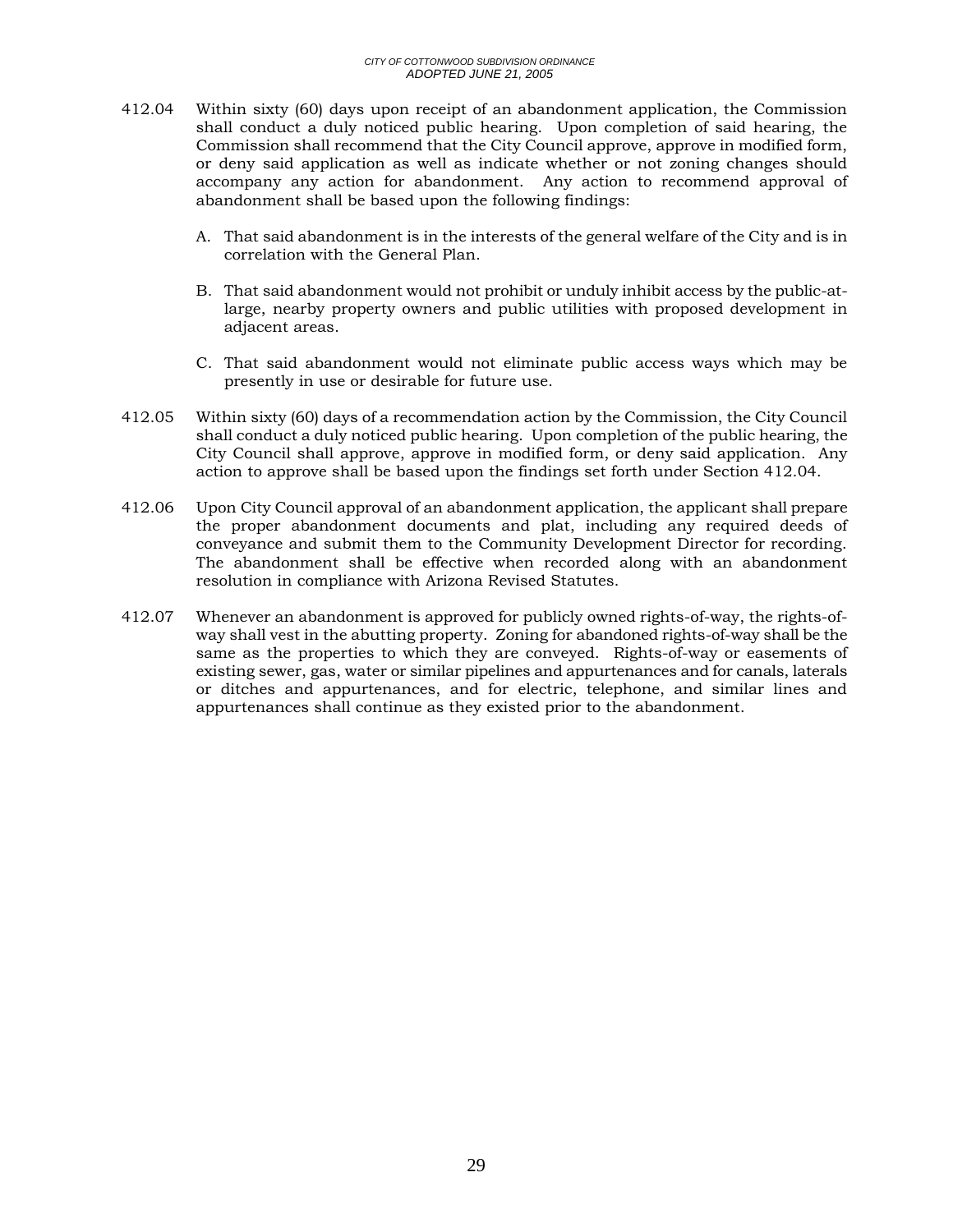### **ARTICLE 5**

### **ASSURANCE FOR COMPLETION OF IMPROVEMENTS VERIFYING COMPLETION OF IMPROVEMENTS RELEASE OF ASSURANCES**

### **500.00 Disclosure of Financial Assurances**

- 500.01 No final subdivision plat will be recorded by the City of Cottonwood unless an approved method of assurance is submitted with the Final Plat and approved by the City Council. Utility service assurances shall be provided by letter from water, sewer, and other utility companies to guarantee improvements.
- 500.02 The subdivider shall furnish with the Final Plat a cost estimate for construction of the required on and off site improvements, signed and sealed by a professional engineer. The amount of the assurance shall be based on the engineer's cost estimate for all required and remaining site improvements, including reasonable costs for project administration, as approved by the City Engineer, unless a third party trust agreement will be used as financial assurance.
- 500.03 If the subdivider chooses to construct the required improvements prior to the recording of the Final Plat, he shall first obtain the necessary permits from the City Community Development Department before construction begins. A certificate by the Engineer of Record on the as-built plans stating that the construction has been completed in substantial conformance to the specifications and standards contained within the approved construction plans, must be reviewed and acceptable to the City Engineer, prior to recordation of the Final Plat.

### **501.00 Acceptable Financial Assurances for Required Improvements (subject to City Council Approval Prior to Recordation):**

- A. A method of financial assurance for required improvements will be provided by the subdivider. The assurance is subject to review and approval by the City Attorney and the City Council. Any one or more of the following are examples of acceptable financial assurances which may be required by the City Council and the circumstances associated with each.
	- 1. **Performance Bond:** The subdivider shall file with the City of Cottonwood a bond executed by a surety company holding a license to do business in the State of Arizona, and acceptable to the City of Cottonwood, in an amount equal to the cost of improvements required by these regulations, including the cost of construction administration as determined by the City Engineer, and within the time for completion of improvements as estimated by the Engineer of Record and approved by the City Engineer.
	- 2. **Trust Agreement:** The subdivider shall place on deposit in a bank or trust company in the name of the City, and approved by the City Attorney, in a trust account a sum of money equal to the estimated cost of all site improvements required by this ordinance, including the cost of construction administration as determined by the City Engineer. The cost and time of completion shall be approved by the City Engineer. Periodic withdrawals may be made from the trust account for a progressive payment of installation cost. The amounts of such withdrawals shall be based upon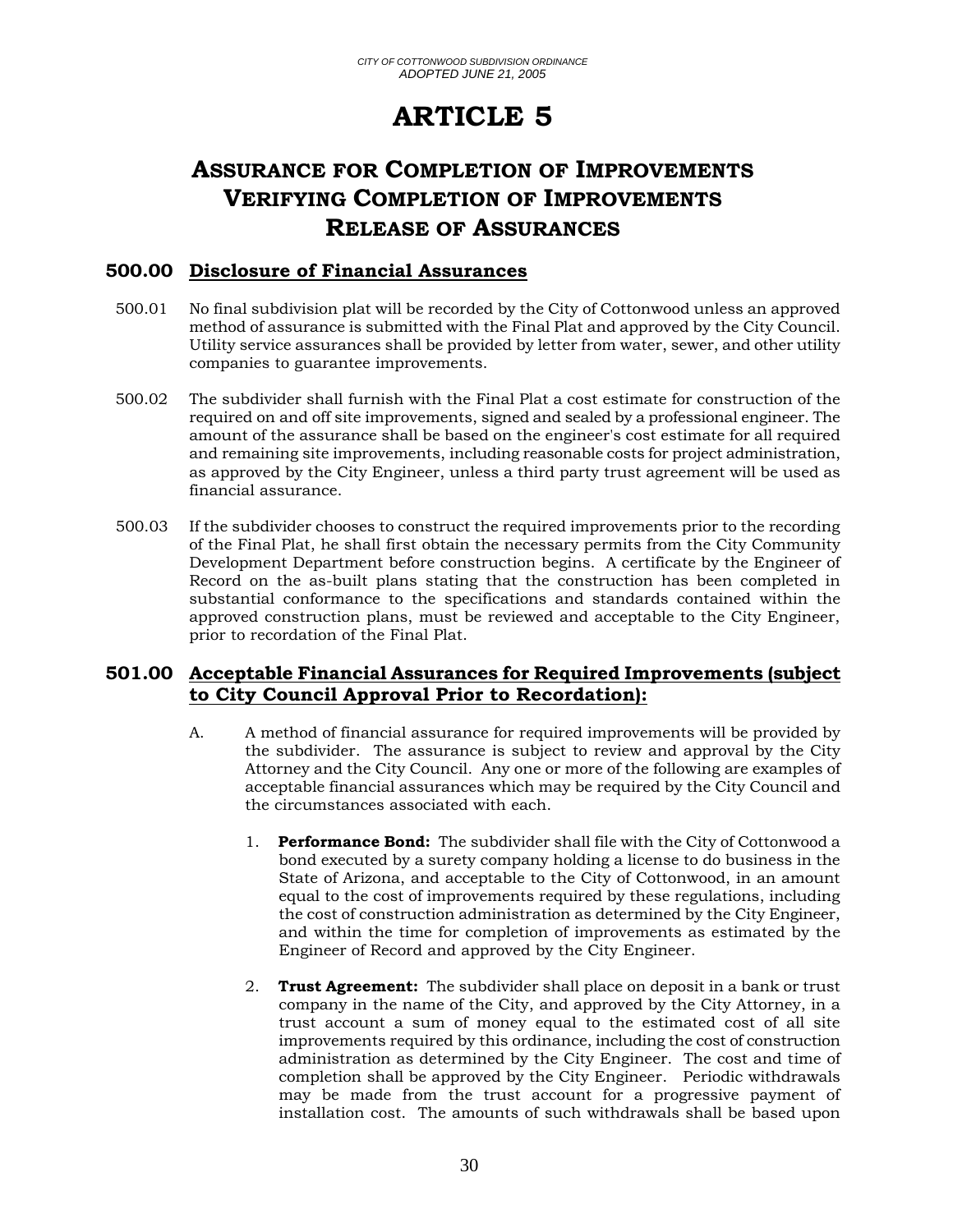progress work estimates and approved by the City Engineer. All such withdrawals shall be approved by the Trustee.

- 3. **Unconditional Guarantee** from a bank or from other financial institutions as approved by the City of Cottonwood. The subdivider shall file with the City of Cottonwood a letter, signed and notarized by the principal officer of the financial institution acceptable to the City of Cottonwood and approved by the City Attorney, agreeing to pay the City of Cottonwood on demand, a stipulated sum of money to apply to the estimated cost of installation of all improvements for which the subdivider or developer is responsible under these regulations. The guaranteed payment sum shall be determined from the estimated costs and scheduling as approved by the City Engineer, and shall include the cost of construction administration as determined by the City Engineer. The letter shall state the name of the subdivision and shall list the improvements for which the subdivider or developer is required to provide together with a schedule for completion.
- 4. **Third Party Trust Agreements** Subject to review by City Staff and approved by the City Attorney and the City Council.
- 5. **Other methods** of assurance may be presented for approval by the City staff, City Attorney and City Council, at their sole discretion, including a letter of credit, certificate of deposit and certified check*.* The approval of any "other methods" shall be made by the City Council, in written form to the subdivider.

### **502.00 Duration of Performance Bonds for Financial Assurances**

 502.01 The performance bond or other assurance shall be sufficient in an amount and duration to achieve their stated purpose*.* Extension of time in one (1) year increments may be granted by the City Council by showing just cause. The assurance (surety) shall remain in force and effect until it is released by the City Council or has been authorized for partial release as provided for herein.

### **503.00 Partial Assurance Reduction**

 503.01 The City Engineer, upon receipt of a certification from the Engineer of Record, may authorize a reduction of the assurance for the work completed in accordance with the approved cost estimate and construction plans. A percentage (10%) of the estimated cost of completed improvements will be retained to insure sufficient funds remain to insure completion of the site improvements, final inspections and preparation of final 'as-built' plans.

### **504.00 Partial Release of Lots**

 504.01 The City Engineer, upon receipt of a certification from the Engineer of Record, may authorize release of lots from a Third Party Trust in accordance with said document.

### **505.00 Default**

 505.01 In the event that the subdivider defaults or fails or neglects to satisfactorily install the required improvements within the time agreed upon for performance, the City Council may declare the bond, or other assurance forfeited, and the City may make or cause the required improvements to be made, using the trust funds or proceeds of the collection of the bond or other assurance to defray the expense thereof. In addition, the Community Development Director shall notify the State Real Estate Commissioner of the default.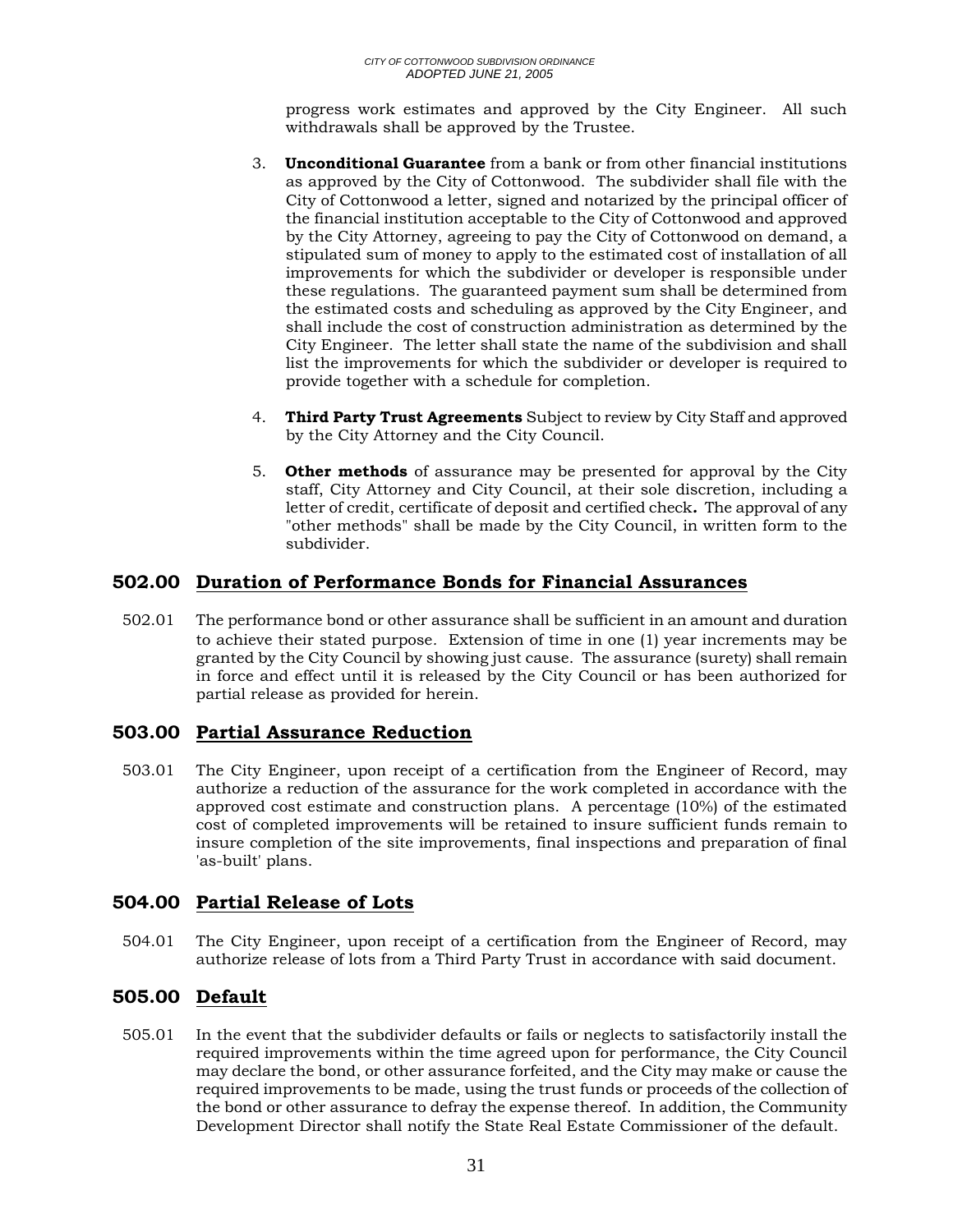### **506.00 Inspection and Release**

- 506.01 The subdivider, using the services of an Arizona Registered Professional Engineer and plans as approved by the City Engineer, shall be responsible for the quality of all materials and workmanship. At the completion of the work, or not less than thirty (30) days prior to the release date of the bond or other assurance, the Engineer of Record shall make an inspection of the improvements and shall submit a set of 'as-built' construction plans if complete or a report on the status of improvements if only partially complete to the City Engineer. The City Engineer will review the as-built plans and/or report and notify the developer of any noncompliance with the approved construction plans or with these regulations. If the City Engineer determines that compliance has been made, he will then submit a report to the City Council, setting forth the conditions of such facilities.
- 506.02 The certification below shall be sealed by the Engineer of Record, or any licensed engineer in the State of Arizona, on the as built plans. Plans must be approved by the City Engineer and presented to the City Council prior to the surety release. If all conditions are found to be satisfactory and the improvements comply with City Standards, the City Council shall release the surety. If the condition of materials and/o workmanship does not comply with City Standards and the approved construction plans the City Engineer will present this information to the City Council who may declare the subdivider in default. Certification Statement shall read as follows:

"In my professional opinion, the construction of *[the specific site improvements required for approval]* has been completed in substantial conformance with the construction plans and specifications including changes and addendums. My professional opinion is based, in part, upon the completion of certain tests and measurements and/or the review of the results of such tests and measurements completed by others."

### **507.00 Subdivision Street Maintenance**

 507.01 Once the improvements are approved and the surety released, the City Council will review the streets for acceptance into the City System for Maintenance and City Public Works standards.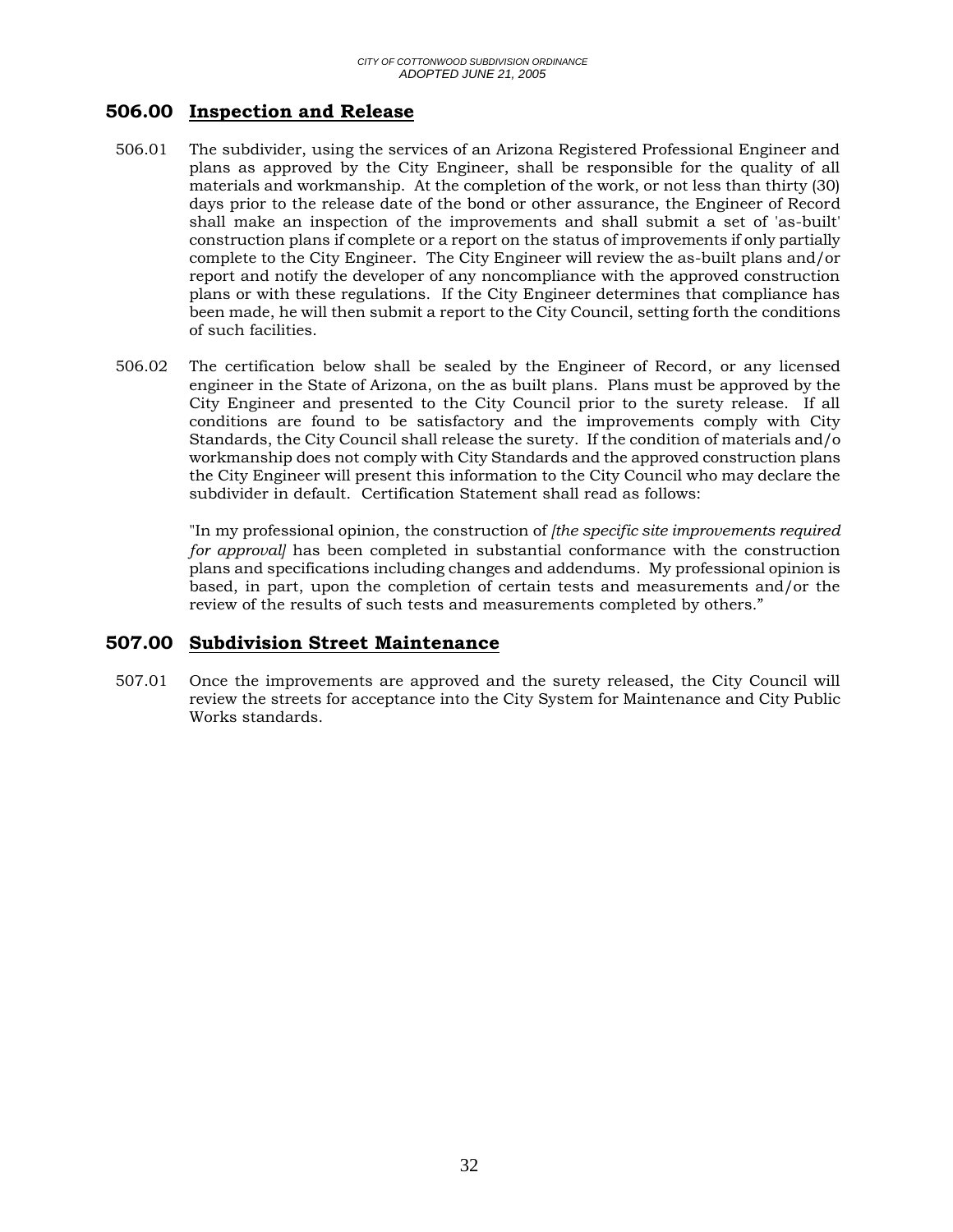### **ARTICLE 6**

### **DESIGN STANDARDS**

### **600.00 General**

- 600.01 **Access to City Street System:** Adequate primary, secondary and emergency access, if necessary, shall be provided from an existing dedicated public street to land being subdivided. Approval of such access shall be a condition of the plat by the Commission and City Council.
- 600.02 **Inclusion of Properties:** Portions of any contiguous property within the control of the subdivider shall not be excluded from within the boundaries of a subdivision when needed or required for any traffic, drainage, or flood control facility pertinent to said subdivision.
- 600.03 **Qualified Designers:** The design of those improvements of a subdivision such as structural matters, streets, drainage provisions, water supply and sewage disposal shall be made by an engineer registered in the State of Arizona and qualified to specify the standards for such design.
- 600.04 **Supplemental Design Standards:** A set of standards may be recommended by the Commission and approved by the City Council by resolution on each item as described herein. These standards shall be in addition to this Ordinance, and shall be developed by the City Engineer and Community Development Director, in consultation with the Planning & Zoning Commission. These standards may be revised in response to changing circumstances or requirements or technological improvements justifying such changes.

### **601.00 Watercourses**

- 601.01 **Easements:** In the event that the subdivision is traversed by or is contiguous to lakes, streams, washes, or other bodies of water, the subdivider shall provide an easement or right-of-way for storm drainage substantially conforming with the line or path of any natural watercourse, channel, stream or creek, or provide an acceptable realignment of said watercourse. Easements exceeding 20 feet in width may be required to provide for non-motorized access along this corridor, as indicated by the City of Cottonwood General Plan.
- 601.02 **Conformance to Flood Prevention Regulations:**Subdividers shall be required to comply with the rules and regulations of the Flood Damage Prevention Regulations, Ordinance 218 of the City of Cottonwood. The Preliminary and Final Plat submittals shall include information as specified by these regulations and shall depict information including but not limited to floodway and flood fringe locations and minimum finished floor elevations, within the floodplain.
- 601.03 **Review by City Engineer:**The City Engineer shall review all subdivision plat materials regarding flood information provided and provide professional recommendations and analysis to the Planning & Zoning Commission and City Council.

### **602.00 Streets, General**

 602.01 **Conformance to City Street Standards:** The arrangement, character, extent, grade, width, and location of all roadways or streets shall conform to these regulations, Public Works standards, specifications and details, any adopted transportation plan, General Plan of the City or specific area community plan affecting said street locations. Street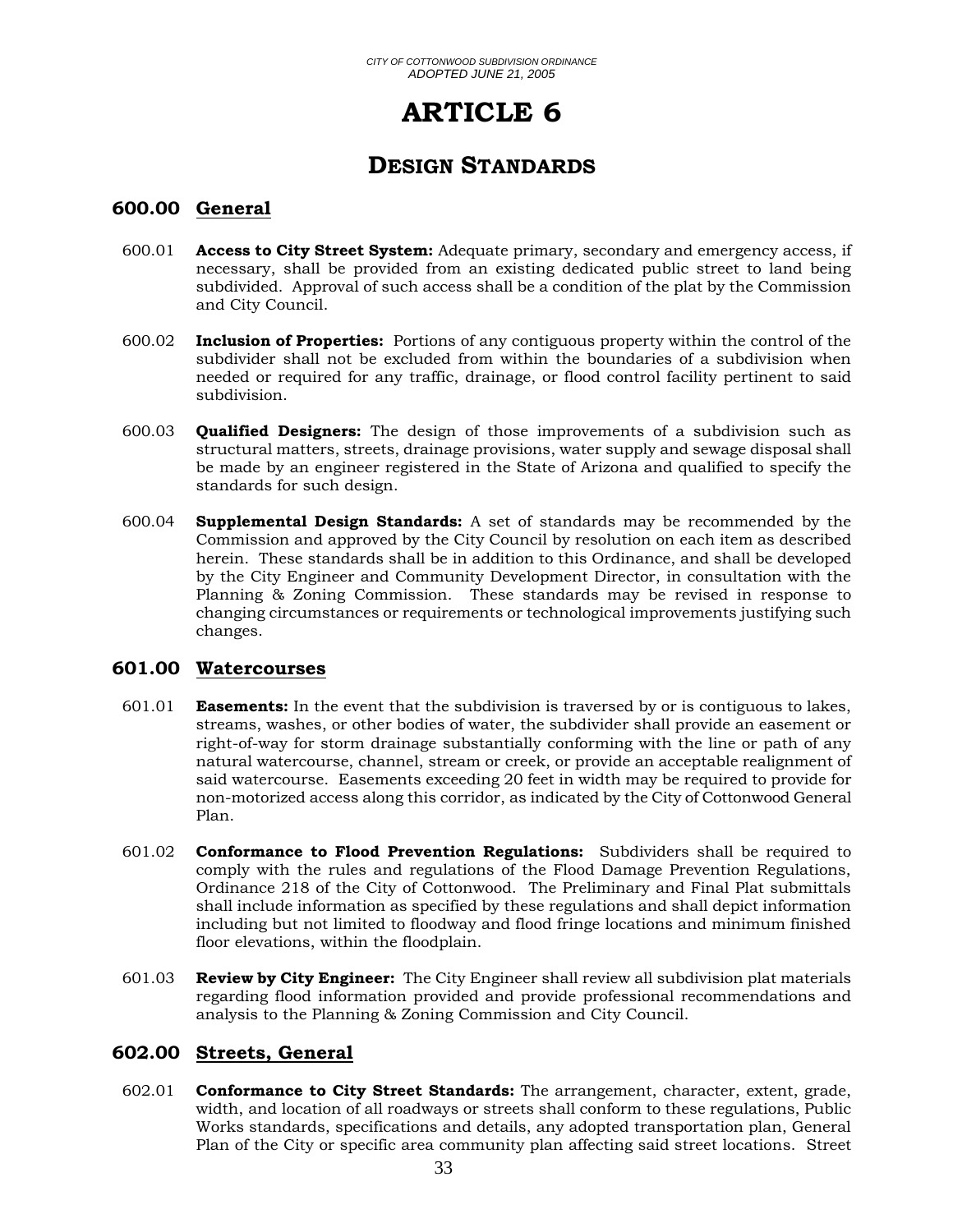design profiles shall conform to all related provisions of the Subdivision Design Standards and to the cross-section examples provided with this section. In addition to curbing and surfacing requirements, all City streets shall include sidewalks Minimum right-of-way width shall be adjusted to meet these standards as necessary. Any street lighting shall be fully shielded in conformance with the City's Outdoor lighting ordinance.

### **A. Local Streets.**

Local residential streets shall feature a right-of way width of 40-45 feet (to be adjusted as necessary); and an 8 foot wide Public Utilities Easement on each side of the right-of-way (unless alleys are provided at the rear for this purpose). The road section features rolled or vertical curbs. Road surface shall be developed to a width of 30' measured from the back of curb to back of curb. Sidewalks will be attached to the curb and developed at a width of five (5) feet. Curb return radii shall not exceed 15 feet. Water and gas lines will be placed in the Public Utility Easement on the north or west sides of streets. Sewer will be placed under the street. All other utilities will be placed within the Public Utilities Easement on the South and East sides of the street.

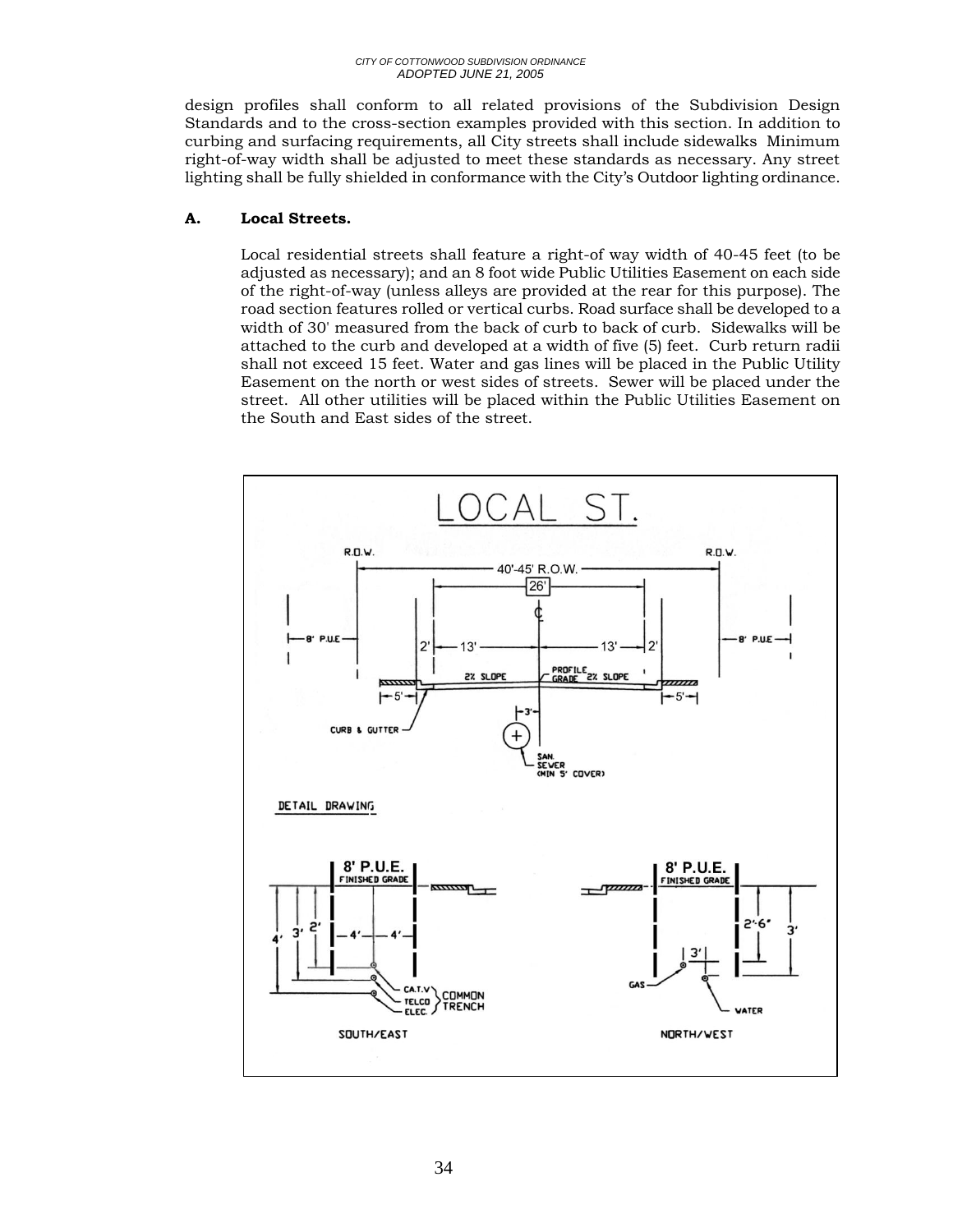### **B. Collectors and Arterials.**

No parking is allowed on arterials or collector streets. All utilities will be placed underground within the right of way.



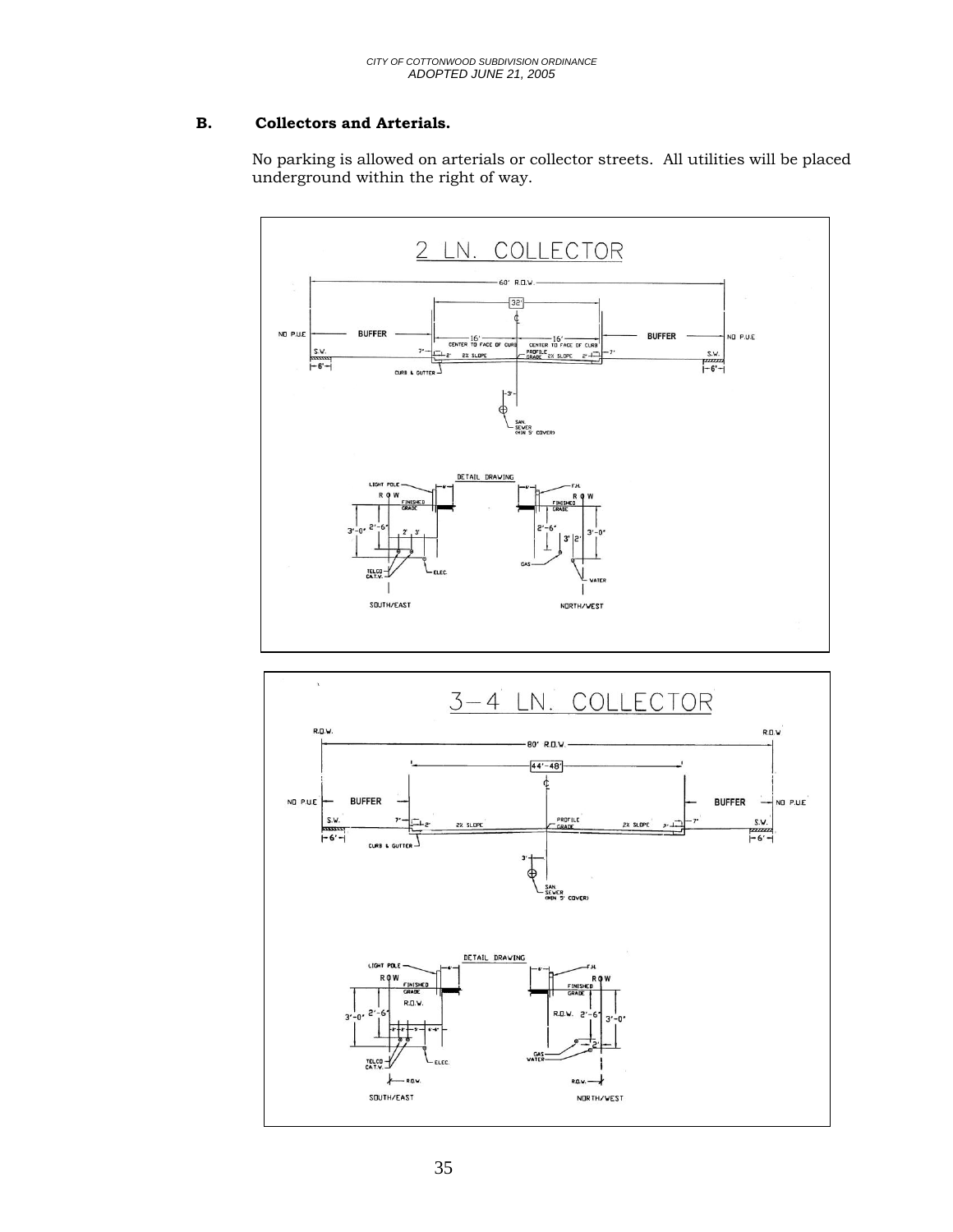

- 602.02 **Traffic Continuity:**The arrangement of streets shall provide continuation or appropriate projection of existing streets in surrounding areas, as indicated by the General Plan, its specific area plans or the City Traffic Plan. All center lines shall be continuations of the center lines of existing streets and highways in contiguous areas. In cases where straight continuations are not physically possible, such center lines may be continued by curves.
- 602.03 **Street Classification System:**Each subdivision design shall provide for adequate traffic circulation that incorporates the adopted City street functional classification system as described by the General Plan to handle the projected traffic volumes on the streets.
- 602.04 **Rights-of-Way:** The minimum width of right-of-way, measured from lot line to lot line, shall be as prescribed by the City Engineer, any approved transportation plan, the General Plan, specific area plan and these regulations. Proposed streets shall extend or project existing streets.
- 602.05 **Construction and Surfacing:**All streets and highways shall be constructed and surfaced to meet specifications approved by the City Council as recommended by the City Engineer and as may be established by resolution. The subdivider shall improve the extension of all subdivision streets and other public ways to the intercepting City street or state highway.
- 602.06 **Drainage Structures:**Structures or culverts shall be installed as deemed necessary by the City Engineer for drainage, access and public safety. Such structures and culverts are to be placed to grades and be of design and size approved or authorized by the City Engineer. Adequate drainage of the subdivision streets shall be provided by means of said structures or culverts, channels and by other approved methods, in accordance with the Public Works standards adopted by the City Engineer and City Council.
- 602.07 **Design Standards and Maintenance:** All streets and alleys developed or improved in conjunction with subdivision development shall either be: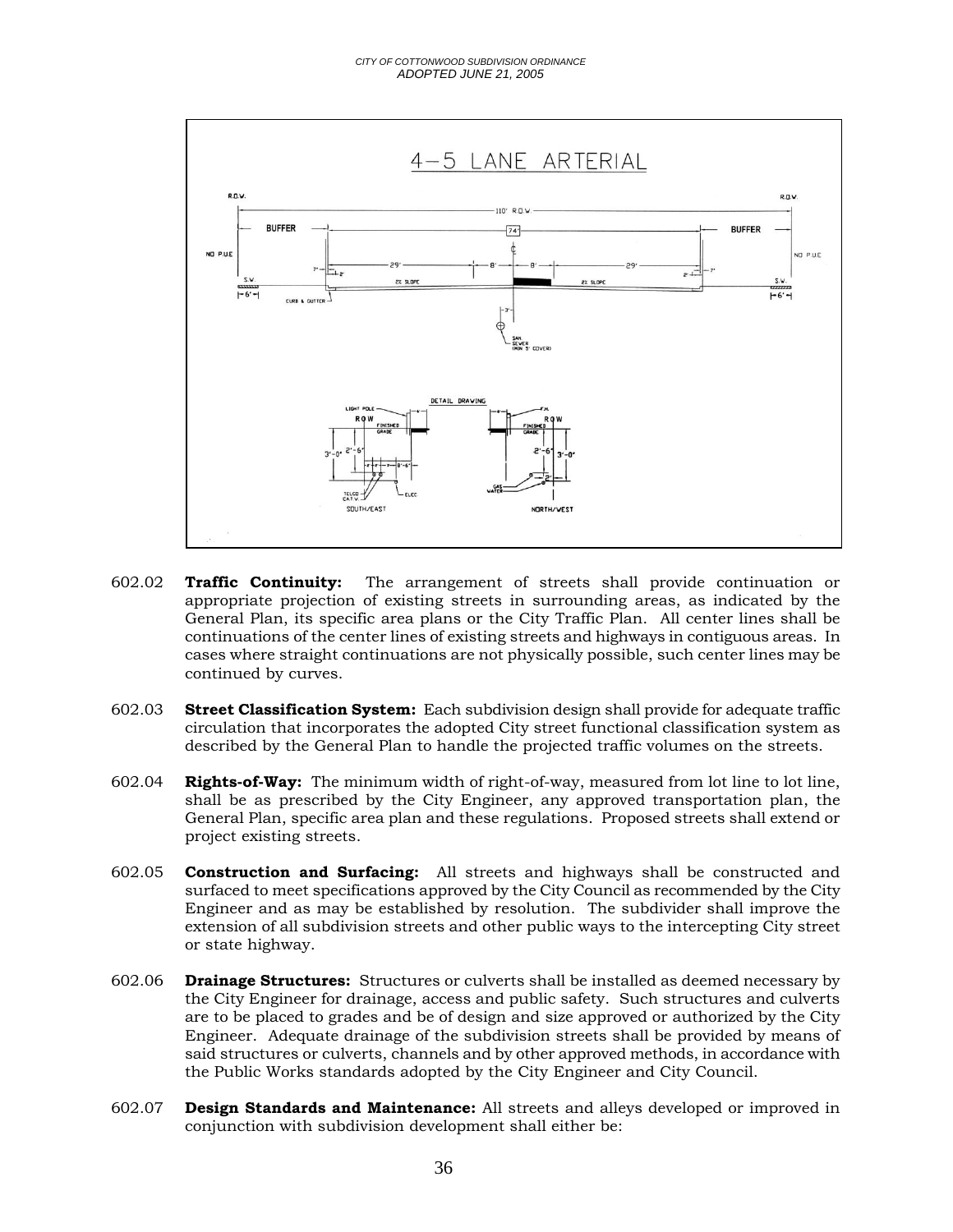- A. Built to City standards, dedicated by the plat and accepted by the Council; or
- B. Built to City standards, dedicated by the plat and approved by the City Council in conjunction with an approved special maintenance district, completion bond, trust, improvement district, or other appropriate security; or
- C. Built to City standards and maintained as private streets.
- 602.08 **Property Access:**Provisions shall be made in the design of subdivisions for access to each lot or parcel, and for access to adjacent properties in conformance to City street standards. Driveway access and surfacing for public and private roads must meet City Fire Department standards.
- 602.09 **Half Streets:** Half streets shall only be accepted where they are a portion of the arterial or collector street system approved as part of the City transportation plan, General Plan or specific area plan.
- 602.10 **Arterial/Collector Frontage:**When a tract abuts an arterial or collector street the Planning and Zoning Commission, at their sole discretion, may require lots within the subdivision to have reverse access to preserve street capacity through access control.
- 602.11 **Utility Crossings:**Provisions shall be made for public or private utility crossings necessary to provide access to or circulation within the proposed subdivision. Except where alleys are provided for that purpose, easements for utilities shall be placed in accordance with design schematics for street cross-sections provided by this ordinance. Where necessary, additional easements shall be located as needed. Half or partial easements may only be approved where written commitment of dedication of necessary additional easements are on record. All easements shall be in accordance with those approved by the utility companies concerned and shall conform to the street crosssections described by this ordinance.
- 602.12 **Local Streets:**Local streets shall be designed to provide proper circulation of local traffic.

#### 602.13 **Dead End Streets:**

- A. Sprinklers are required to be installed in homes in conformance to the adopted International Building and Fire Codes, in which case dead-end lengths may be extended to 1,320 feet. Dead end streets shall be designed at the closed end with a circular turn-around for a cul-de-sac having a right-of-way diameter of at least 100 feet, and a pavement diameter of 90 feet. Said cul-de-sac shall be designed to meet adopted fire code requirements or specifications of the City Fire Department.
- B. Where it is desirable to provide street access to adjoining properties, proposed streets shall be extended by dedication to the boundary of such property. Such dead end streets shall be provided with a temporary turn-around having an easement diameter of at least 100 feet.

#### 602.14 **Intersections:**

- A. Collector and arterial street intersections shall be as nearly at right angles as possible. No local street intersection shall vary from a 90 degree angle by more than 15 degrees.
- B. Property line radii at street intersections shall be approved by the City Engineer.
- C. Offset intersections of less than 135 feet in length shall not be approved.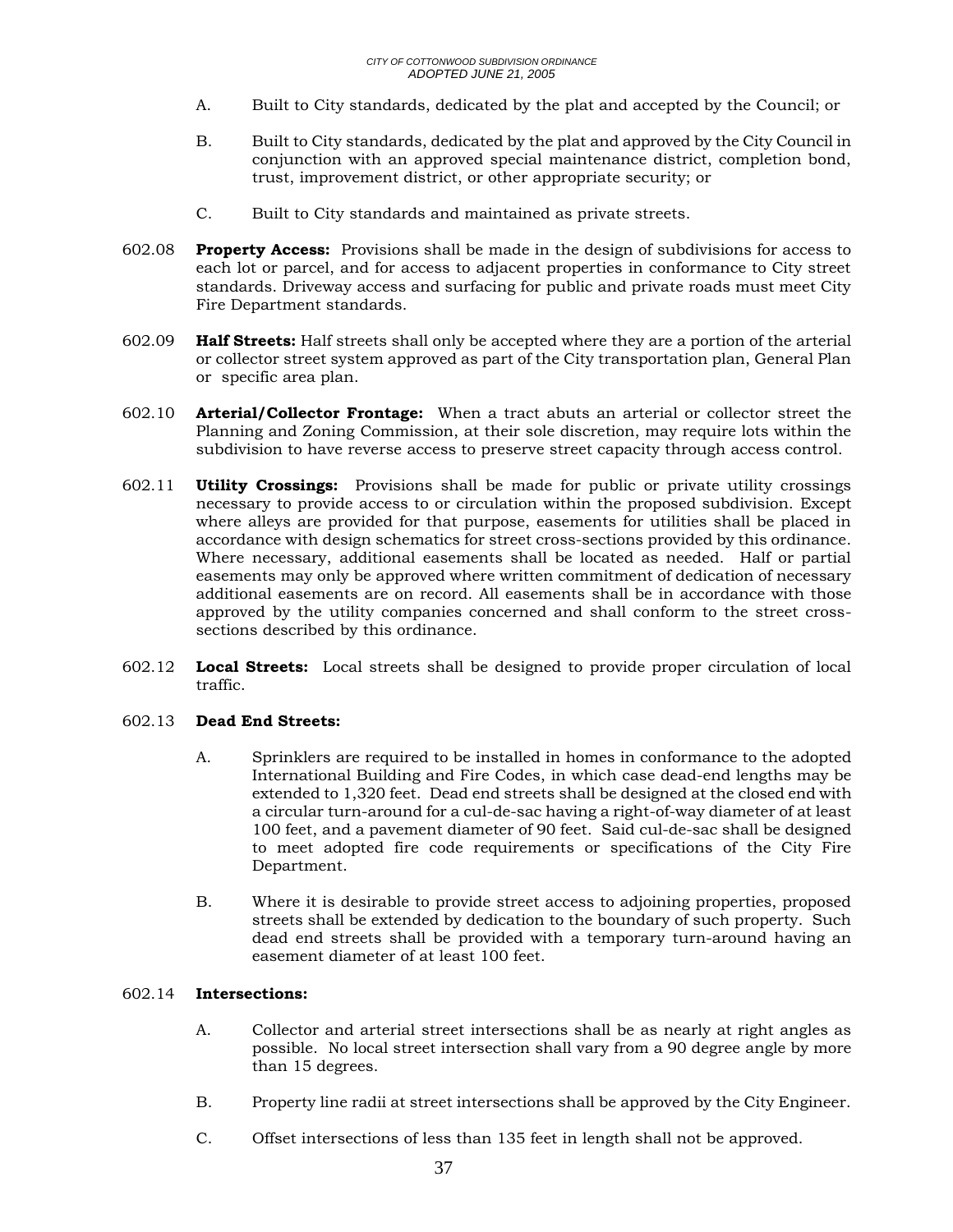602.15 **Street Names:**Proposed street names shall be assigned and administered in accordance with the provisions of the City addressing system. Addresses are issued through the Building Department / Community Development Department.

### **603.00 Lots**

- 603.01 **Arrangement:** Each lot must front upon a public street or approved private street.
- 603.02 **Minimum Size:** Each lot shall contain a usable building site. The area of a lot shall be deemed the area shown, exclusive of any area designated for street purposes or any easement for access or streets shown on the plat.
- 603.03 **Corner Lots:**Corner lots shall be 10% wider than typical lots in the subdivision to accommodate the greater setback requirements. Side yards adjacent to streets shall be designed to ensure appropriate traffic visibility (i.e., site distance) as recommended by AASHTO design standards.

### **604.00 Sanitary Sewage and Water Systems**

- 604.01 **Minimum Requirements:** The requirements for development of public water supplies and of community sewage disposal systems shall not be less than those outlined by Arizona Department of Environmental Quality regulations and engineering criteria for such installations. Every subdivision shall have an approved water system.
- 604.02 **Water Supply:** Water mains connecting with existing City or private utility systems shall be installed to serve each lot. Prior to the approval of the Final Plat, the subdivider shall submit a letter from the governing body of the water system certifying the ability of the system to serve the proposed subdivision and evidence that a satisfactory agreement has been made for the connection to the system. Subdivider will also be required to provide Arizona Department of Water Resources verification of "Adequate Water Supply." Water mains and fire hydrants shall be installed to grades, location, design, and sizes on plans submitted by a registered engineer in the State of Arizona and approved by the water utility company and the Fire Department.
- 604.03 **Reclaimed Water Systems:** The subdivider shall comply with Section 301.3.1 of the International Plumbing Code (2003) as amended by the City of Cottonwood pertaining to installation of an approved dual drainage system in support of gray water reclamation; or a superior water conservation, re-use and/or recharge system which may be approved by the City Council as part of a Planned Area Development proposal.
- 604.04 **Sewer Connection:** The subdivider shall connect with the City sewer system, as prescribed by City Sewer Policy, Ordinance No. 246.
- 604.05 **Sewer Collection and Treatment System:** Should connection to the City sewer system not be available, as determined by the City Engineer, sewer collection and treatment system shall be required as a condition of approval for any subdivision, as recommended by the City Engineer, City Planning and Zoning Commission and approved by the City Council.
- 604.06 **Septic Disposal:**When connection to a sanitary sewer system is not available, as determined by the City Engineer, per Ordinance 246, septic tanks or other disposal methods may be permitted provided that a statement is submitted to the Commission by the County Environmental Services Department certifying that field investigation has determined that ground slopes and soil conditions will allow for satisfactory disposal by this method with the lot arrangement and size as depicted on the subdivision plan. Minimum lot size may be increased due to requirements of the County Health Department or Arizona Department of Environmental Quality, relating to water and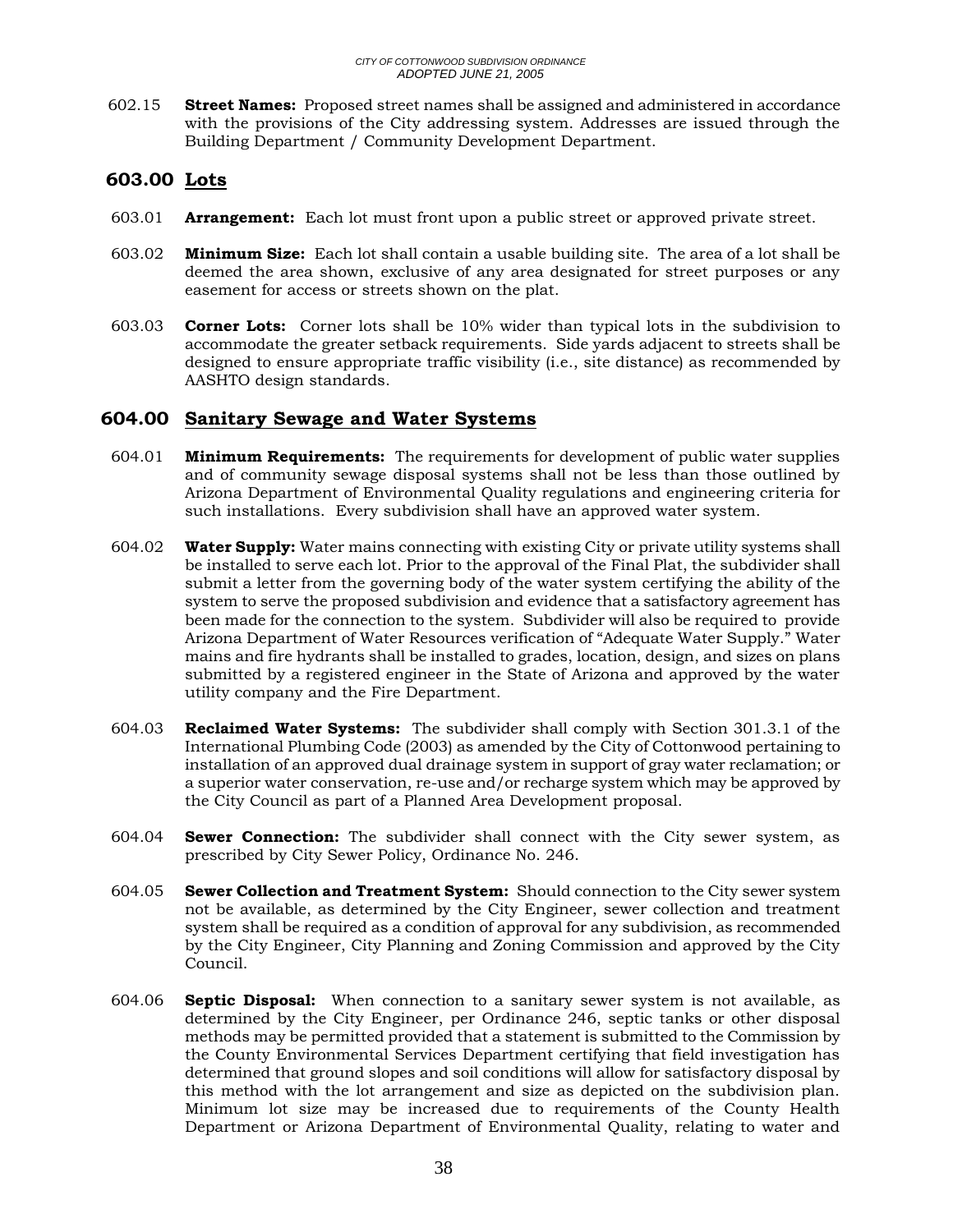sanitary sewage systems. In addition, a sewer connection system (dry lines) may be required for future connection to a sanitary sewer system.

### **605.00 Monuments**

- 605.01 **Manner of Placement:**Monuments shall conform to statutory requirements and use a steel pin or pipe if possible, capped, tagged or stamped with a registered surveyor's number.
- 605.02 **Placement Interval:**Within streets, survey monuments will be required at all street intersections and at the point of curvature and point of tangency of all curves and shall be set in accordance with Public Works standards.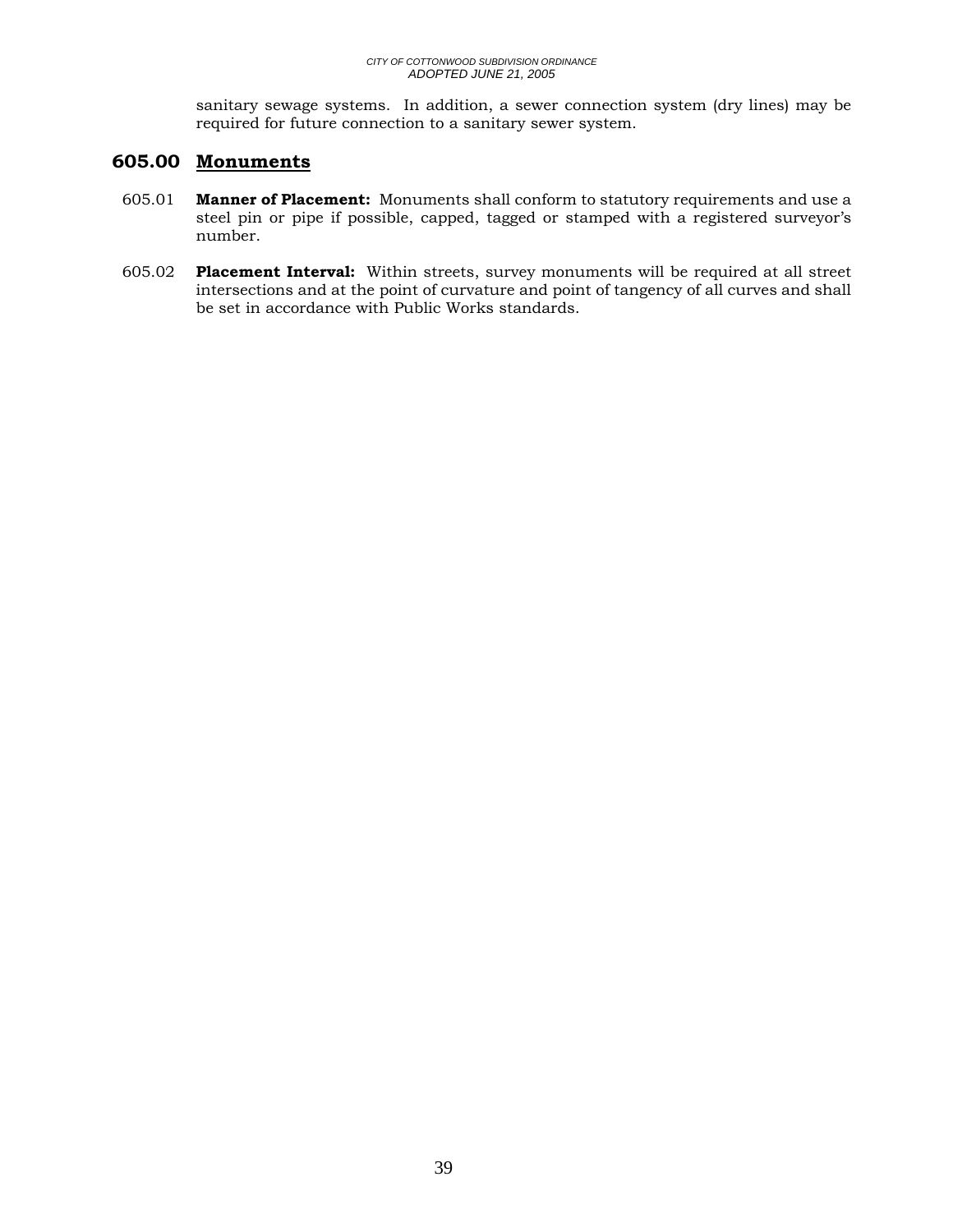### **ARTICLE 7**

### **MINOR LAND DIVISION AND LOT LINE ADJUSTMENT**

### **700.00 Minor Land Division**

### 700.01 **Purpose:**

- A. Provide for the division of land into parcels or lots of two (2) or three (3) parts through a process that is more expeditious than the subdivision process.
- B. Maintain accurate records of maps created to divide existing parcels or lots.
- C. Assure that the proposed land division conforms to the standards established by the City of Cottonwood.
- D. Ensure adequate legal access to lots or parcels.
- E. Ensure that Minor Land Division does not constitute a subdivision as defined in the Cottonwood Subdivision Ordinance or Arizona Revised Statutes Title 9.

### **701.00 Authority**

- 701.01 By authority of the Cottonwood City Council adopted pursuant to powers and jurisdictions vested through Arizona Revised Statutes, Section § 9-463 and Section § 9-463.01 pertaining to subdivision of lands within incorporated areas, and other applicable laws, statutes, orders, and regulations of the State of Arizona and the City of Cottonwood, the Cottonwood City Council does hereby grant the Community Development Director, hereafter referred to as "Director," the power and authority to administratively review and approve or disapprove of minor divisions of land within the City of Cottonwood, as per the regulations contained herein.
	- A. **Effective Date:** The regulations contained in this Article shall apply to all divisions of land made within the corporate limits of the City of Cottonwood as of the effective date of this ordinance as adopted by the Cottonwood City Council.
	- B. **Definition:** Minor Land Division is the same as "land splits," which as used in this article means the division of improved or unimproved land whose area is two and one-half acres or less into two (2) or three (3) tracts or parcels of land for the purpose of sale or lease.
	- C. **Applicability:** The division of improved or unimproved land or lands into two (2) or three (3) lots, tracts, or parcels, and which does not involve a new street, shall be subject to the provisions of this Article.
	- D. **Subdivision:** The division of any property into four (4) or more parcels, or two (2) or more parcels if a new street is involved, or the division of any property, the boundaries which have been fixed by a recorded plat, into more than two (2) parcels, shall proceed through the Subdivision process, as described in the Cottonwood Subdivision Ordinance.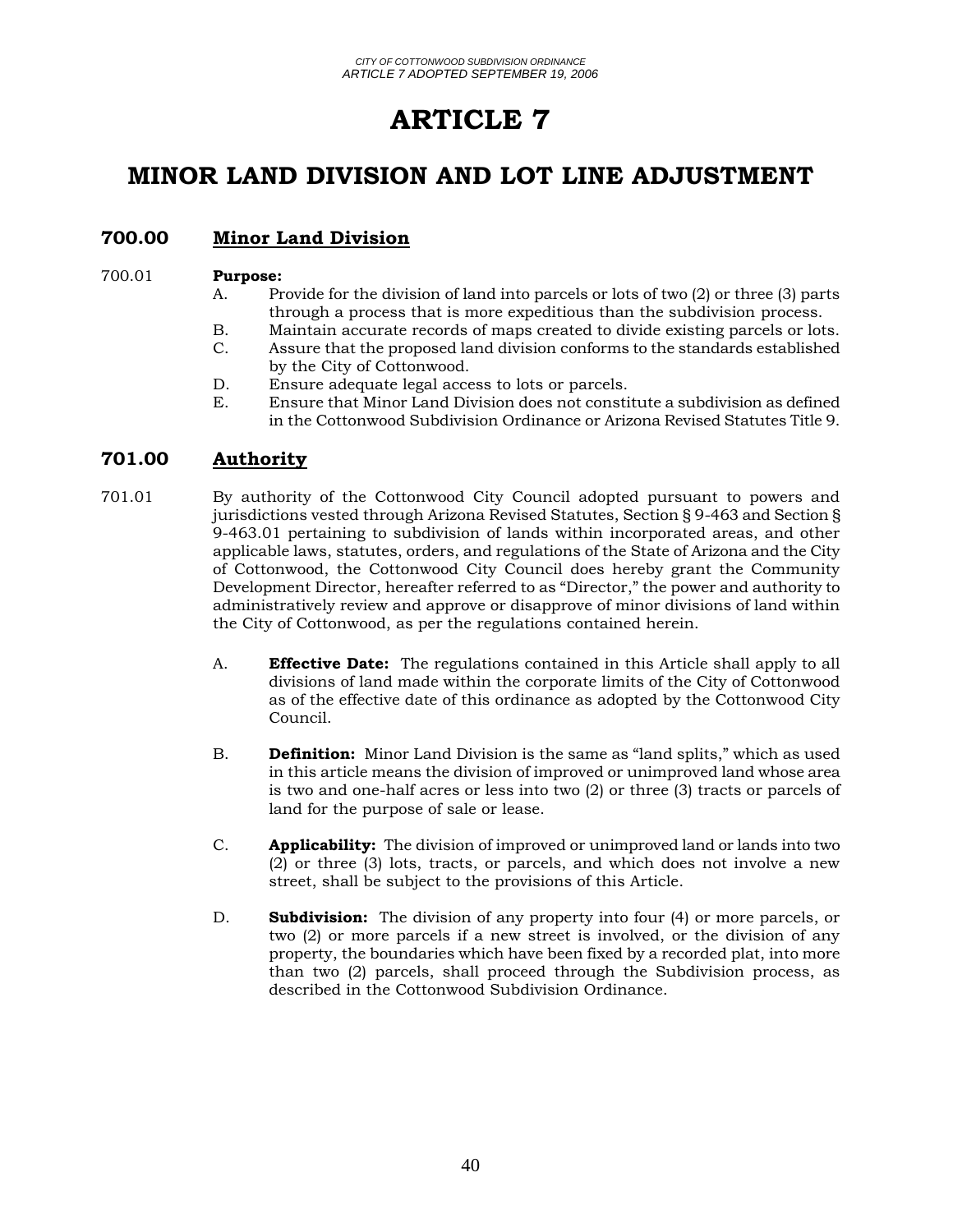### **702.00 General Standards**

- A. All lots created through Minor Land Divisions shall comply with all requirements for the specific zoning district in which the divisions are located. This includes compliance with the following standards, if applicable:
	- 1. Minimum lot size.
	- 2. Minimum lot width.
	- 3. Minimum setbacks.
	- 4. Minimum yard or frontage requirements.
- B. No lot or parcel shall be divided so that any division of the lot contains more dwelling units than are permitted by the zoning district for which the lot or parcel is located.
- C. No lot or parcel shall be divided so that any division of the lot or parcel results in the creation of a non-conforming structure or use.
- D. No lot or parcel shall be divided so that any division of the lot results in a lack of legal access to any lots or parcels created by or resulting from the division.
- E. No lot or parcel shall be divided so that any division of the lot results in the creation of a lot that does not abut a dedicated public street improved to City standards and connecting with the public street system. Public or private access easements which are filed in the public records of Yavapai County as of August 14, 1979, are exempt from this requirement.

### **703.00 Application Requirements**

703.01 **Format for Presentation:** This section outlines the minimum information needed to enable the City to make informed and expeditious decisions regarding applications for Minor Land Divisions. Unless more restrictive requirements are indicated, all mapped data shall be drawn to an accurate scale of not greater than one inch equals one hundred feet  $(1" = 100')$ ; and shall be submitted on a sheet size of either twentyfour inches by thirty-six inches (24" x 36") or eighteen by twenty-four inches (18" x 24"). Unless exempted by the Director, the information contained in this Section shall be provided by each applicant.

### A. **Minor Land Division Application Submittal:**

- 1. Completed Minor Land Division Application on form prepared by City.
- 2. Minor Land Division Survey, including six (6) copies of the Minor Land Division Map from a land surveyor or professional engineer registered in the State of Arizona containing the following information:
	- a. Title, which shall read "Minor Land Division Map for "(name of applicant)".
	- b. Location by section, township, and range.
	- c. Legal description of land involved.
	- d. Name, address, and phone number of property owner of record.
	- e. Scale, north point, and dates of preparation and revisions.
	- f. Name, address, registration number, and seal of the registered land surveyor and/or professional engineer of record preparing the map with signature.
	- g. Boundaries of the tract to be divided fully balanced and closed showing all bearings and distances determined by an accurate survey in the field. All dimensions shall be clearly identified.
	- h. Location and dimensions of all lots within the Minor Land Division Map. All sides of the proposed lots shall be identified by bearing and distances.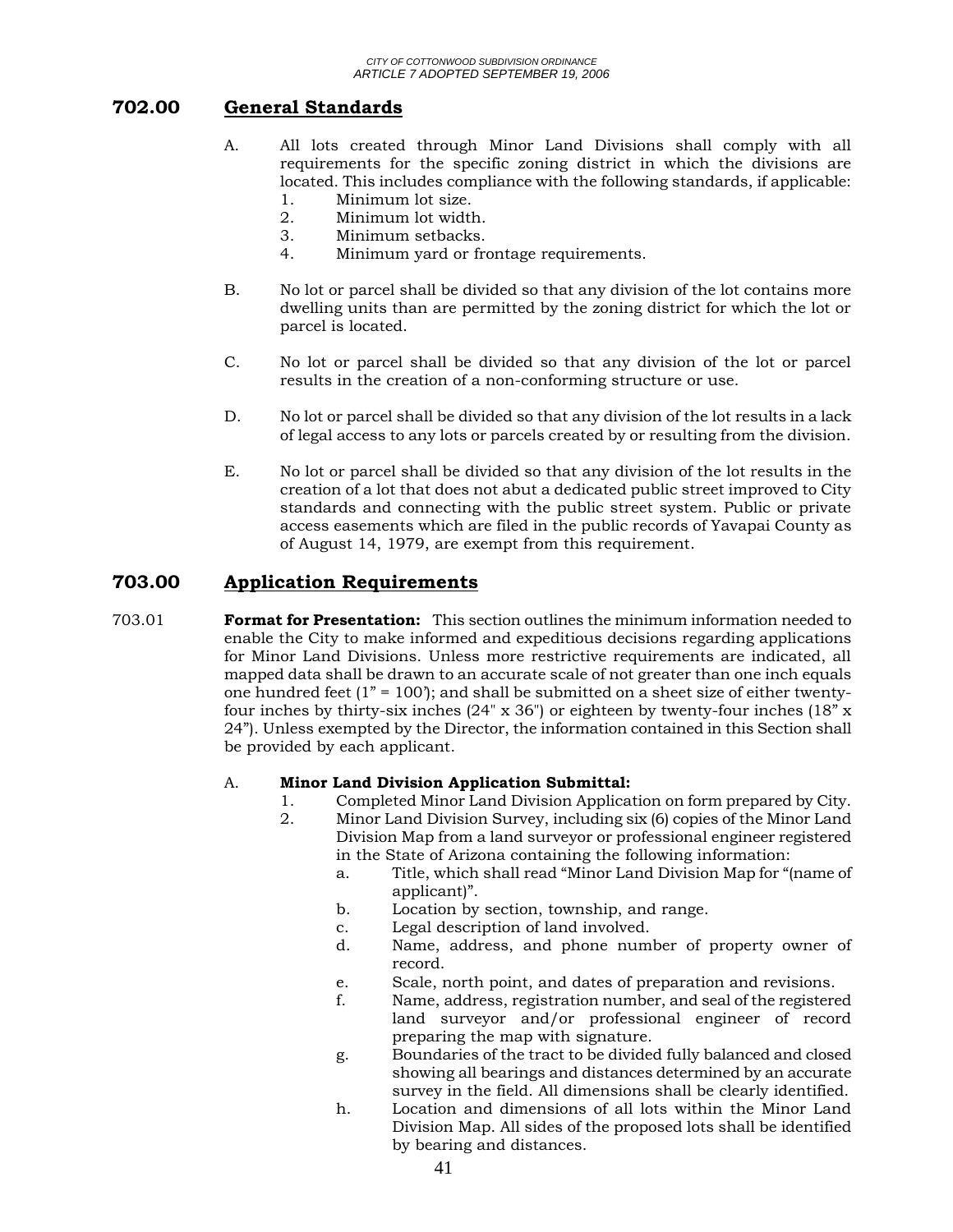*CITY OF COTTONWOOD SUBDIVISION ORDINANCE ARTICLE 7 ADOPTED SEPTEMBER 19, 2006*

- i. Indicate the size of each lot, tract or parcel with measurements shown in square feet and acreage.
- j. Show existing streets (public or private); and lot, tract or parcel lines. Indicate portion of parcel line for any abutting parcels for identification purposes.
- k. Identify existing and proposed easements, including access, utility, drainage and other easements, by course, length and width.
- l. All lots shall be identified by number or letter.
- m. If questions pertaining to property boundaries develop, the Community Development Department may require location of existing physical and natural features to be shown, including, but not limited to, buildings, structures, driveways, bridges, culverts, walls, fences, drainage courses, slopes and similar features.
- n. The map shall include provisions for signatures by the Community Development Director and the City Engineer.
- o. Location for Recorder's information.
- p. Identify any public utility extensions or upgrades, when required, to serve proposed land division.
- q. Provide other information as deemed necessary by the Director to enable the City to determine if the proposed Minor Land Division conforms to applicable ordinances and regulations.
- 3. Payment of a fee, as set by the City Council, for review of the application and for any revisions of official City maps to reflect the land division.

### **704.00 Application Process**

### A. **Pre-Application Meeting:**

- 1. The applicant shall meet with the Director, or his/her designee, to discuss the proposed Minor Land Division. The Director shall advise the applicant of the specific objectives of this article and the specific procedures, standards, and approval process regarding the review of the application.
- 2. The Director shall advise the applicant regarding the standards to determine whether the proposed division of land would constitute a subdivision.

### B. **Planning Review of Completed Application Submittal:**

The Director, or his/her designee, shall check all application submittals to ensure compliance with City Department comments and applicable City codes and ordinances. It shall be the responsibility of the Planning Department to ensure that all relevant city departments or other agencies receive copies of the proposal for review. The following information is required at the time of application:

- 1. Completed application form.
- 2. Completed land division survey map and all related documentation as determined with at least six (6) copies for review by other departments.
- 3. Application fee.

### C. **Inter-Departmental Review:**

The Planning Department shall route copies of the proposed Minor Land Division to applicable city departments, including Planning, Building, Public Works, Utilities and Fire Departments for review and comment prior to final decision by the Community Development Director.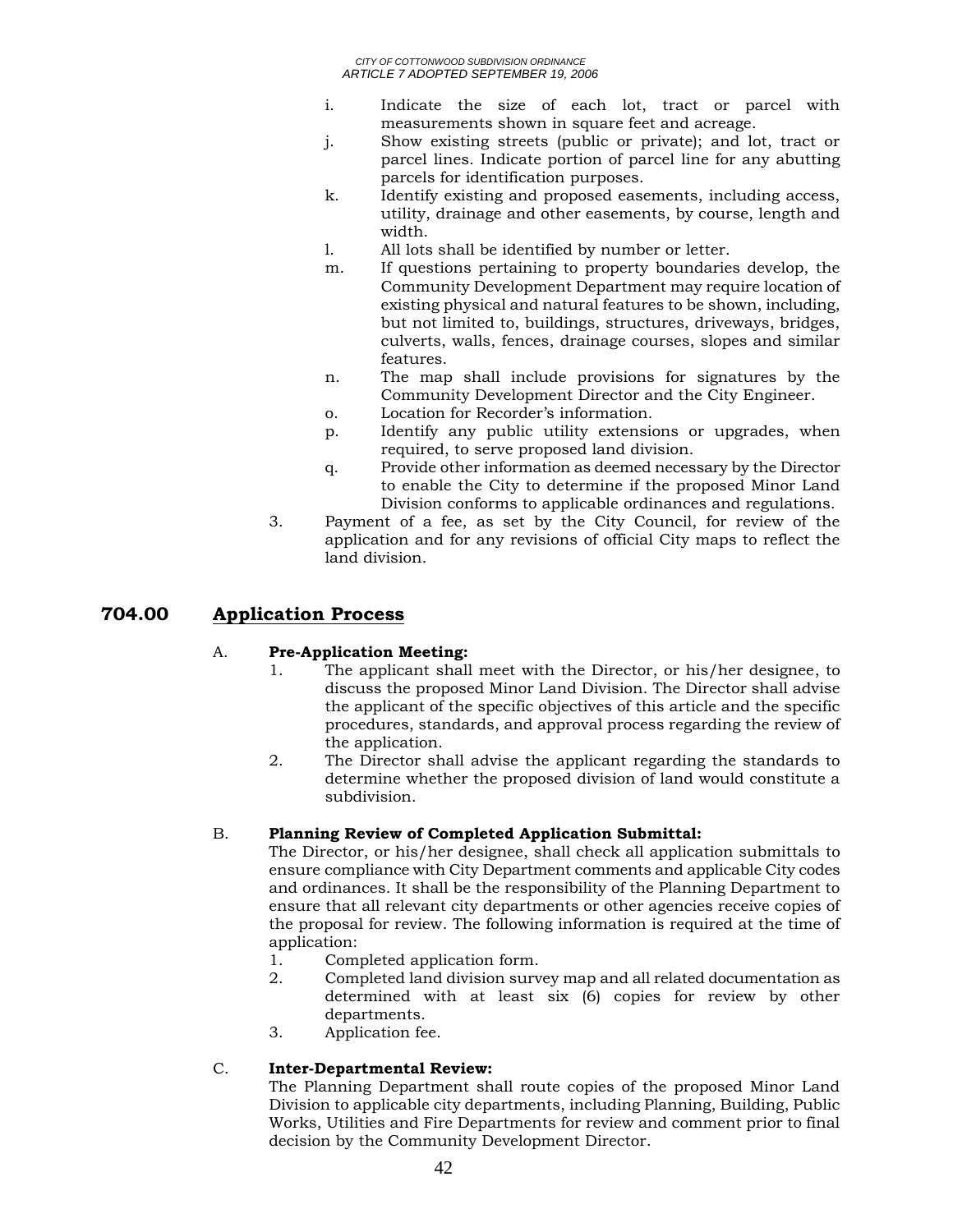### D. **Review Process:**

Upon receipt of a completed application, the Director, or his/her designee, shall provide a decision on the application within thirty (30) days. Review by city departments will be completed and comments returned to the Director prior to a final decision. Approval or denial may be based upon the requirements listed in Section 702.00 of this article describing General Standards.

### E. **Appeal:**

Any applicant for Minor Land Division who is dissatisfied or aggrieved by the decision of the Community Development Director may appeal such decision to the Board of Adjustment by filing a written notice of appeal with the City Clerk, not later than fifteen (15) days from the date of the Director's decision.

### F. **Actions after Final Approval:**

If approved, the applicant shall submit the following:

- 1. A final, recordable, reproducible, map twenty-four inches by thirty-six inches  $(24" \times 36")$  or eighteen by twenty-four inches  $(18" \times 24")$ consistent with the approved plan as described in Section 703.1 for the Minor Land Division Map.
- 2. The format for recording shall meet all requirements of the Yavapai County Recorder's Office, including size of map, type of paper material, margins, type size and other required elements.
- 3. Once approved by the City, the applicant shall record the Minor Land Division map with the Yavapai County Recorder's Office. A copy of the recorded minor land division map shall be provided to the Community Development Department after being recorded. Said recording shall occur within sixty (60) days of approval, or the Minor Land Division shall automatically become null and void.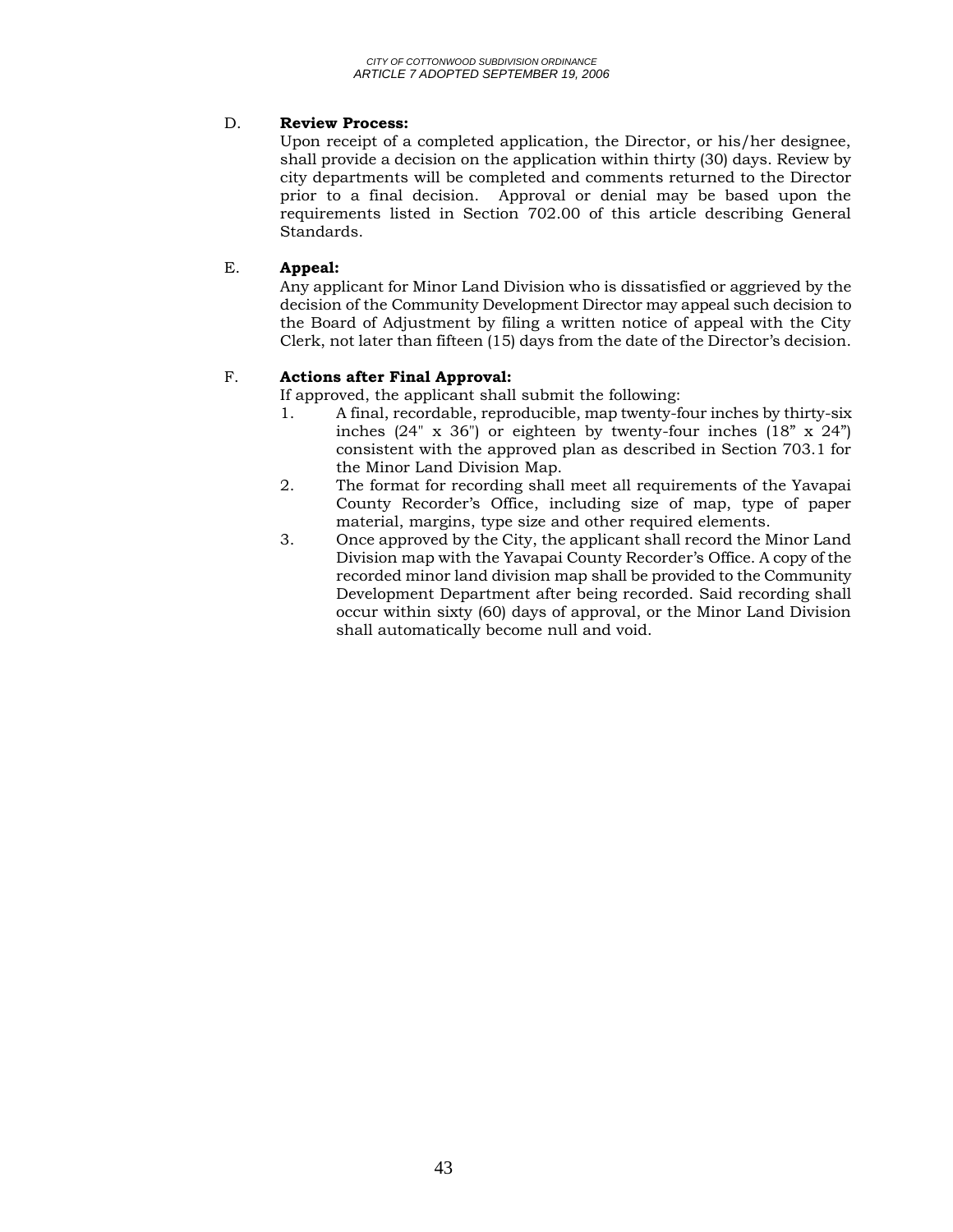### **705.00 Lot Line Adjustment**

- 705.01 **Purpose:** The Lot Line Adjustment is an agreement between adjoining property owners to adjust a common boundary line which does not result in a net gain in the number of lots or parcels. For purposes of this Article, a Lot Line Adjustment shall conform to the following provisions:
	- A. A Lot Line Adjustment between owners of adjoining properties solely for the purpose of revisions to common boundary lines; and,
	- B. Additional lots or parcels are not being created; and,
	- C. All lots remaining after the Lot Line Adjustment shall contain conforming setbacks and minimum lot size, width, depth, and frontage as required by the Zoning Ordinance, and shall meet all other lot development standards of the City of Cottonwood's Zoning Ordinance.
- 705.02 By authority of the Cottonwood City Council adopted pursuant to powers and jurisdictions vested through Arizona Revised Statutes, Section § 9-462.01 pertaining to zoning regulations, and Arizona Revised Statutes, Section § 9-463 pertaining to subdivision of lands within incorporated areas, and other applicable laws, statutes, orders, and regulations of the State of Arizona and the City of Cottonwood, the Cottonwood City Council does hereby grant the Community Development Director, hereafter referred to as "Director," the power and authority to administratively review and approve or disapprove of minor adjustments of lot line boundaries for parcels within the City of Cottonwood, as per the regulations contained herein.
	- A. **Effective Date:** The regulations contained in this Article shall apply to all adjustments of lot lines made within the corporate limits of the City of Cottonwood as of the effective date of this ordinance as adopted by the Cottonwood City Council.
	- B. **Applicability:** The adjustment, revision or moving of common boundary lines between lots, tracts, or parcels that does not create additional lots, tracts or parcels shall be subject to the provisions of this Article.

### 705.03 **General Standards:**

- A. All Lot Line Adjustments shall comply with all the requirements of the specific zoning district in which the divisions are located. This includes compliance with the following standards, if applicable:
	- 1. Minimum lot size.
	- 2. Minimum lot width.
	- 3. Minimum setbacks.
	- 4. Minimum yard or frontage requirements.
- B. No Lot Line Adjustment shall result in more dwelling units than are permitted by the zoning district for which the lot or parcel is located.
- C. No Lot Line Adjustment shall results in a split zoning classification on a single lot or parcel.
- D. No Lot Line Adjustment shall result in the creation of a non-conforming structure or use.
- E. No Lot Line Adjustment shall result in a lack of legal access as defined by City of Cottonwood standards to any lots or parcels created by the division.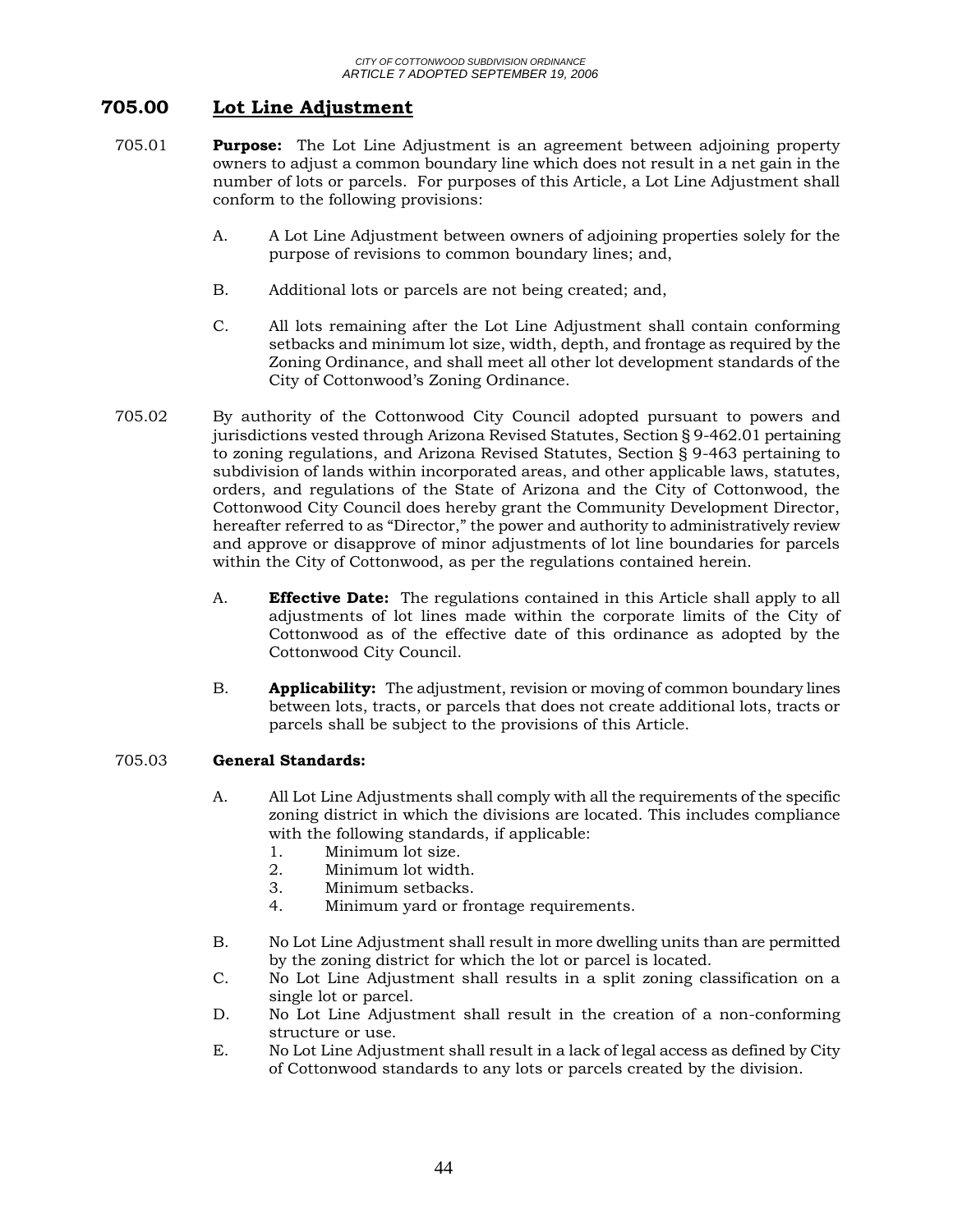### 705.04 **Application Requirements:**

This section outlines the minimum information needed to enable the City to make informed and expeditious decisions regarding applications for Lot Line Adjustments. Unless exempted by the Director, or his/her designee, the information contained in this Section shall be provided by each applicant. All mapped data shall be drawn to a scale of not greater than one inch equals one hundred feet  $(1^{\prime\prime} = 100^{\prime})$ . Unless otherwise directed, the map data shall be drawn on a sheet size of twenty-four inches by thirty-six inches (24" x 36") or eighteen by twenty-four inches (18" x24").

### A. **Lot Line Adjustment Package:**

- 1. Completed Lot Line Adjustment Application of form prepared by City.
- 2. Lot Line Adjustment Survey: two (2) copies completed by a registered land surveyor in the State of Arizona.
- 3. Payment of an Application Fee as set by the City Council.

### 706.05 **Lot Line Adjustment Application Process:**

### A. **Application Submittal:**

An application for Lot Line Adjustment shall be submitted to the Director with two (2) copies of the lot line adjustment survey and the application fee. The Director shall have thirty (30) working days to approve or reject the application

### B. **Review Process:**

If necessary to accurately review the application, the Director may require additional information to be shown on the Lot Line Adjustment map, including buildings, structures, streets, driveways, and other information as per Section 705.03 regarding General Standards. If rejected, written notice shall be provided to the applicant via first class mail, postmarked within ten (10) days after the expiration of the thirty (30) day review period. The written notice shall specify the reasons for denial.

### C. **Appeal:**

Any applicant for Lot Line Adjustment who is dissatisfied or aggrieved by the decision of the Community Development Director may appeal such decision to the Board of Adjustment by filing a written notice of appeal with the City Clerk, not later than fifteen (15) days from the date of the Director's decision.

### D. **Actions after Final Approval:**

If application is approved, the applicant shall submit the following:

- 1. A final, recordable, reproducible map either twenty-four inches by thirty-six inches (24" x 36") or eighteen by twenty-four inches (18" x 24") consistent with the approved plan showing all lot, tract or parcel corners, dimensions, a complete legal description of the site and of each lot, track, or parcel, and signature block for the Community Development Director, or his/her designee.
- 2. Upon approval by the Director, the applicant shall record the Lot Line Adjustment map with the Yavapai County Recorder's Office. A copy of the recorded Lot Line Adjustment shall be provided to the Community Development Department after being recorded. Said recording shall occur within sixty (60) days of approval or the Lot Line Adjustment shall automatically become null and void.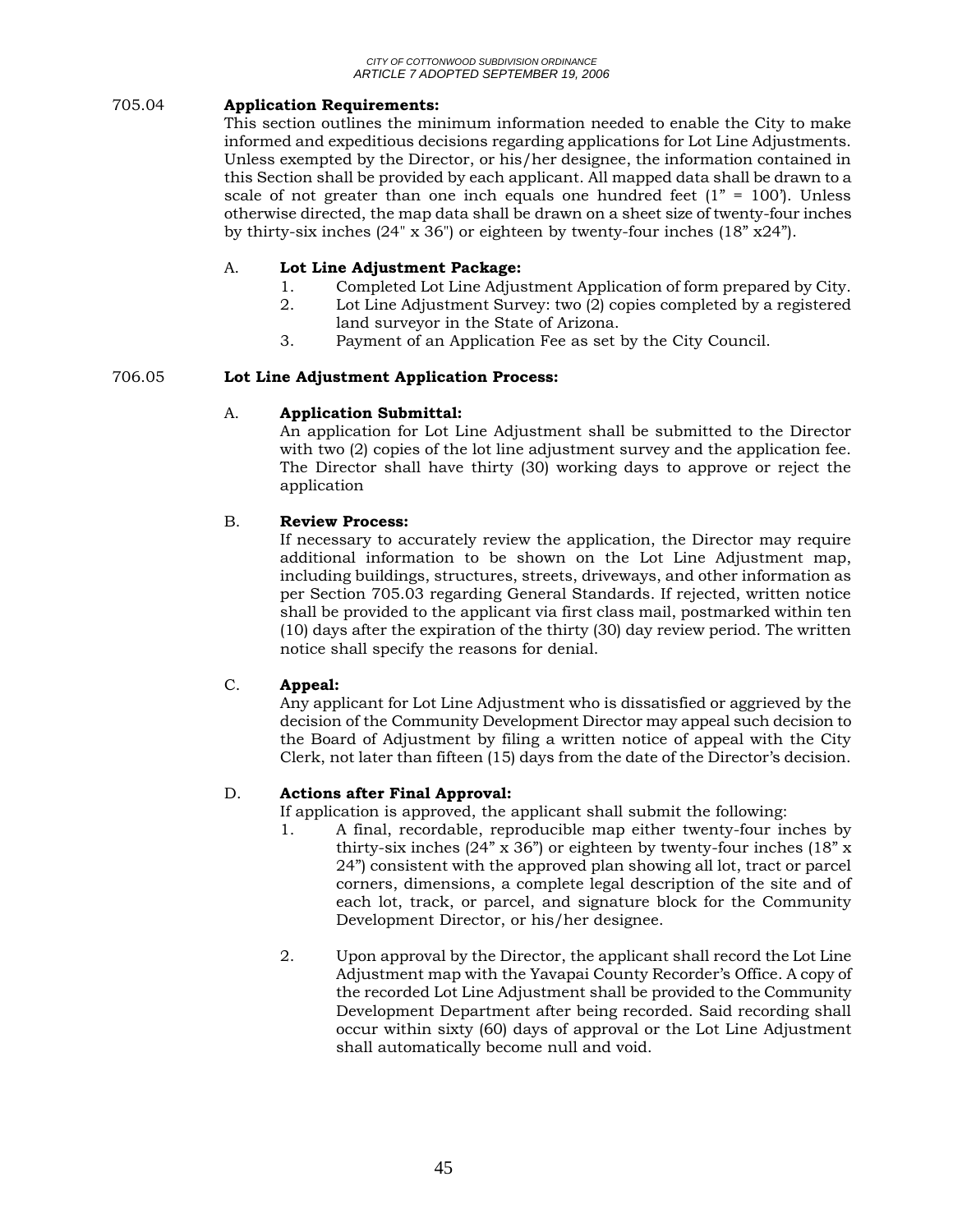### **ARTICLE 8**

### **CONDOMINIUMS AND CONDOMINIUM CONVERSIONS**

### **800.00 Condominiums and Condominium Conversions**

### 800.01 **Purpose:**

It is the purpose of this section to establish requirements and procedures for new Condominium Developments and Condominium Conversions for existing development so as to ensure such developments provide for the public health, safety and general welfare through adherence to development standards as provided in the City of Cottonwood Subdivision Ordinance and other applicable City codes and ordinances, including adequate provision of water supply, sanitary sewerage and similar common facilities.

### 800.02 **Definition:**

As per Arizona Revised Statutes § 33-1202, Definitions, "Condominium" means real estate, portions of which are designated for separate ownership and the remainder of which is designated for common ownership solely by the owners of the separate portions. Real estate is not a condominium unless the undivided interests in the common elements are vested in the unit owners.

### 800.03 **Applicability:**

Condominium and Condominium Conversion is subject to the regulations as described by Arizona Revised Statutes, Title 33, Chapter 9, Condominiums, and Title 9, Chapter 6.2, Municipal Subdivision Regulations. The creation of a condominium form of ownership for properties shall be through the subdivision platting process. There must be a minimum of four (4) units in order to qualify for a condominium through subdivision platting. (ARS §§ 33- 1201. et seq., and 9-463. et seq.)

### **801.00 General Standards**

### A. **General.**

The City Council shall not refuse approval of a final plat of a project described as a condominium under provisions of the subdivision regulations because of location of buildings on the property shown on the plat not in violation of such subdivision regulations or on account of the manner in which airspace is to be divided in conveying the condominium. Fees and lot design requirements shall be computed and imposed with respect to such plats on the basis of parcels or lots on the surface of the land shown thereon as included in the project. Plats of such projects may be based on building footprints but, as per state statute, they do need not show the buildings or the manner in which the buildings or airspace above the property are to be divided. This subsection does not limit the power of the City Council to regulate the location of buildings in such a project by or pursuant to a zoning ordinance.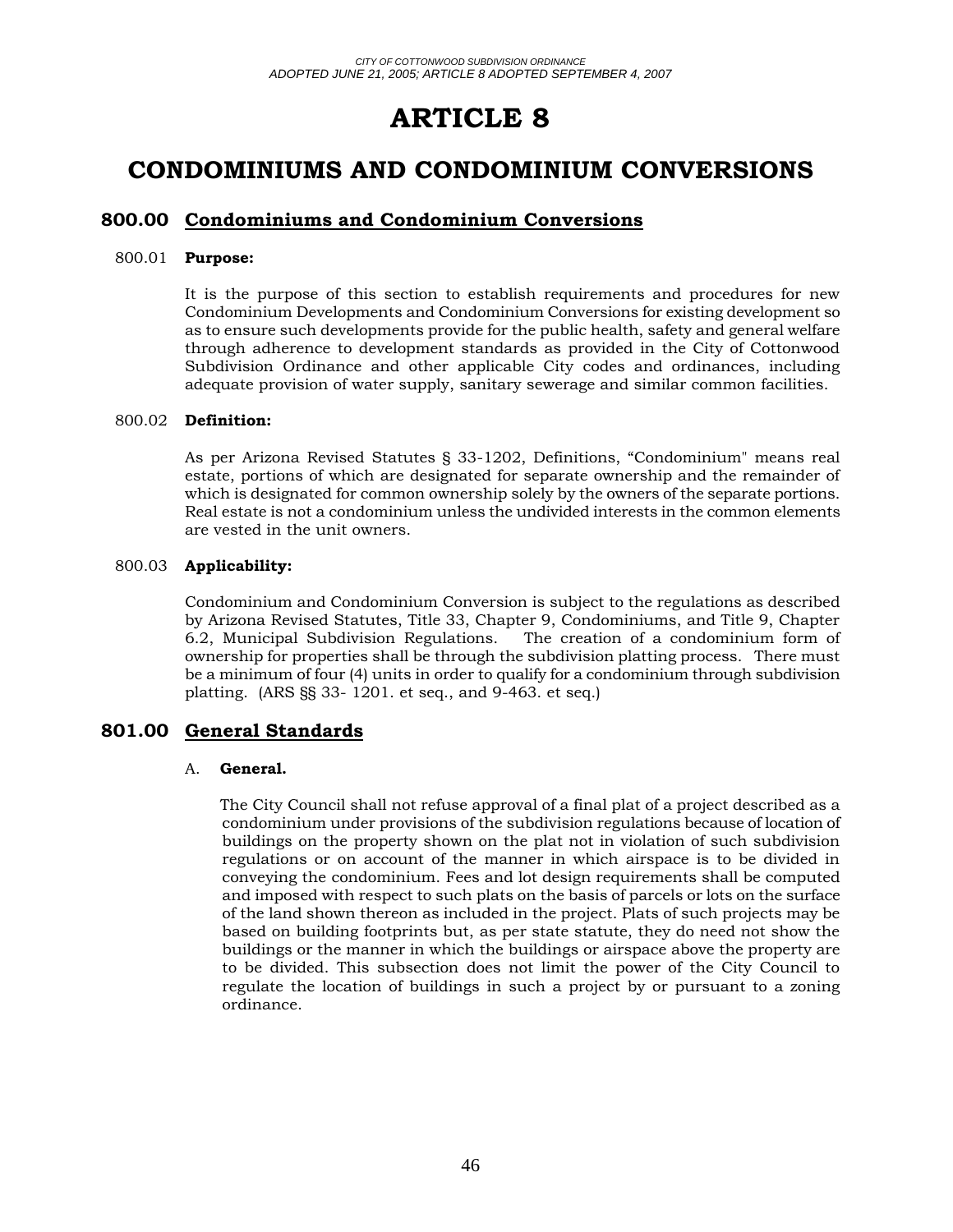### B. **New Condominium Development.**

New condominium development shall be subject to the standard procedures and requirements for development, as established by the City of Cottonwood, including compliance with zoning ordinances, building codes, design review and other applicable codes and ordinances.

### C. **Condominium Conversion.**

Condominium Conversion of existing development shall be subject to Final Plat approval by the Planning and Zoning Commission and City Council.

- 1. **Disclosure Report Requirements:** The subdivider shall submit an affidavit stating that the units to be converted meet the applicable standards of the Building Code, Municipal Code, Title 15, Buildings and Construction. Any subdivider who files a final plat for a condominium, cooperative, community apartment, townhouse development, or manufactured home subdivision, whether for the purpose of new development or the subdivision of an existing development, shall submit a copy of a report on the physical condition of all buildings, structures, and other improvements to the property to be subdivided prior to approval of a final plat by the Mayor and Council. This report shall be made available by the subdivider to all prospective purchasers of the initial condominium units prior to execution of a binding contract of purchase. The Disclosure Report shall be recorded with the Yavapai County Recorder at the same time as the Final Plat. The report shall contain the following:
	- a. A report describing, to the best knowledge or estimate of the subdivider, the physical condition of elements of the structure, equipment, or appliances in a unit, the repair or replacement of which will be the responsibility of the purchaser. The report shall state the approximate date on which the element, equipment, or appliance was originally constructed or installed; the approximate date on which it was subsequently replaced or will likely require replacement; and the current estimated cost of replacement.
	- b. This report shall not be construed to create any warranties, express or implied.
	- c. A report containing information to be obtained from the City Fire Department describing the extent to which the buildings and structures to be converted by the plat submitted by the subdivider deviate from applicable requirements of the Fire Code, Municipal Code, Title 15, Chapter 15.24 and related sections of the Building Code, Municipal Code, Title 15, Buildings and Construction in the following specified areas of fire safety:
		- 1) Accessibility of buildings and structures to fire-fighting equipment; and
		- 2) Proximity and frequency of fire hydrants; and
		- 3) Description of the building construction rating for "party walls" and fire barriers between units.
	- d. A statement of the estimated fees or assessments, if any, that the purchaser of a unit will pay, on a monthly and yearly basis, for at least a two (2) year period following purchase.
	- e. A report from a licensed pest control operator on each building or structure and each unit within the building or structure.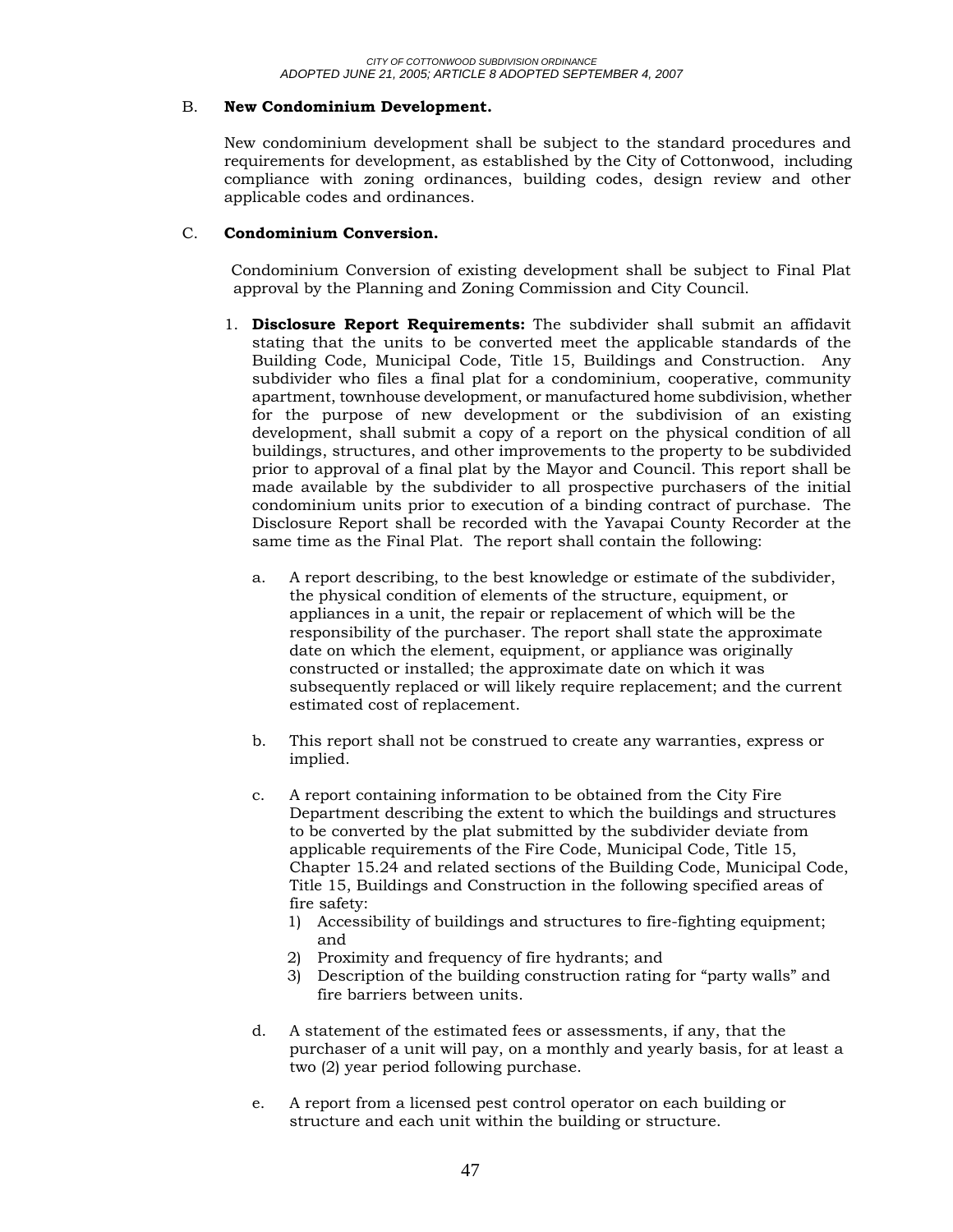*CITY OF COTTONWOOD SUBDIVISION ORDINANCE ADOPTED JUNE 21, 2005; ARTICLE 8 ADOPTED SEPTEMBER 4, 2007*

- f. A statement of the unit's average monthly utility costs, including water, sewer, trash collection, electricity and natural gas, based on the preceding twelve (12) month period, where the subdivider has access to such utility cost data.
- 2. **Certificate of Occupancy:** Prior to Final Plat Approval, evidence of building permits and/or Certificate of Occupancy for the original construction must be submitted or the applicant must provide plans of the site with the water distribution system and wastewater drainage system shown on as-built plans "signed and sealed" by an Arizona registered professional engineer. Copies of the required ADEQ application for such may be submitted to fulfill this requirement. The Professional Registrant must also submit a "signed and sealed" statement that indicates that the existing systems are properly installed and located as per Building Safety requirements. The statement shall indicate the year the structure was built, the building codes in effect at the time of construction completion, if known, and the results of independent testing of the "party walls" or fire barriers between units. Independent testing of at least 10% of the units in the overall project, including at least one unit in each separate building shall be required. This may require some site investigation by contractors to verify sizes and locations of systems and the physical condition of building components. The results shall be provided for the Building Official to review at the time the applicant applies for Final Plat Approval.

### **802.00 Application Process**

### 802.01 **General Requirements.**

#### A. **Sanitary Sewage, Water Supply and Refuse Disposal.**

It is the responsibility of the subdivider to provide the Arizona Department of Environmental Quality (ADEQ) with plans and applications for the design and operation of sanitary sewer facilities, water supply and refuse disposal, as required.

#### B. **New Condominium Development.**

For condominium projects being developed through new construction, the procedures for processing the application shall be the same as with other new development with the exception that the subdivision may be submitted directly for final plat review to the Planning and Zoning Commission and City Council after preliminary approval by staff that the plat complies with all technical requirements. The following steps are required for the review of new condominium development:

- 1. Code Review Board.
- 2. Development Review Board.
- 3. Submittal of Final Plat for Technical Review by Staff.
- 4. Submittal of Final Plat to Planning and Zoning Commission for Review.
- 5. Submittal of Final Plat to Mayor and City Council for review and approval.

#### C. **Condominium Conversion.**

Conversion of existing buildings to condominiums may proceed through an expedited process; however, such proposals still require review by various City departments and applicable agencies to ensure compliance with local and state requirements. Buildings constructed prior to issuance of building permits or certificates of occupancy may be required to provide evidence of adequacy of water distribution and wastewater drainage systems, as well as disclosure of building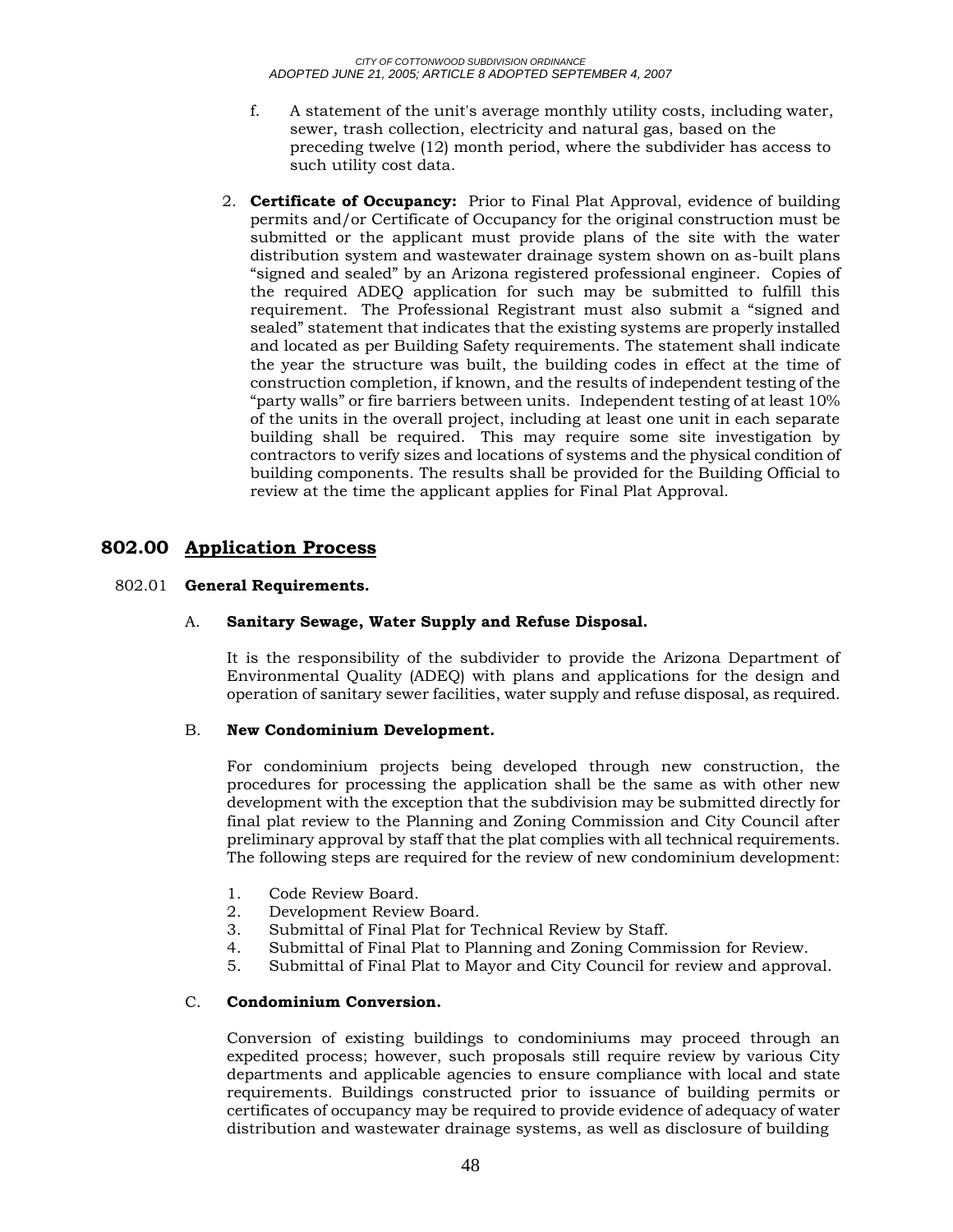*CITY OF COTTONWOOD SUBDIVISION ORDINANCE ADOPTED JUNE 21, 2005; ARTICLE 8 ADOPTED SEPTEMBER 4, 2007*

conditions as they relate to building and fire codes. The following steps are required for the review of condominium conversion projects:

- 1. Code Review Board.
- 2. Submittal of Final Plat for Technical Review by Staff.
- 3. Submittal of Final Plat to Planning and Zoning Commission for Review.
- 4. Submittal of Final Plat to Mayor and City Council for Review and Approval.

### **803.00 Final Plat Approval**

- A. The Planning and Zoning Commission and Mayor and City Council shall review the Final Plat submittal for the condominium and make their determination for approval, approval with conditions or denial based on the requirements and procedures indicated in Title 4 of the Subdivision Regulations, and subject to the following:
	- 1. That the proposed condominium subdivision conforms to the adopted goals, objectives and policies of the City of Cottonwood.
	- 2. That the proposed condominium subdivision will not be detrimental to the public health, safety, and general welfare.
	- 3. That the proposed condominium subdivision is consistent with the provisions and intents of Zoning Code, as applicable to the property.
	- 4. That the proposed condominium subdivision conforms to the design standards set forth in this ordinance and other applicable City, County, State and Federal regulations.
- B. After the applicant has received the required approvals, the Final Plat for the condominium development may be submitted to the Community Development Director for recording.
	- 1. **Time Limit:** The applicant/subdivider shall have six (6) months from the date of approval by the City Council to submit all required materials and to demonstrate all conditions have been met.
	- 2. **Copies:** Three (3) reproducible sets of the Final Plat shall be submitted to the Community Development Director.
	- 3. **Fees:** All development fees for subdivision and recording must be received prior to the recording of the Final Plat. Recording fees shall be made payable to the Yavapai County Recorder.
	- 4. **Conditions, Covenants and Restrictions: (CC&R's)** The subdivider shall submit two (2) copies of the deed restrictions that describe the responsibilities of the unit owners for maintaining common areas and facilities and all other pertinent information and requirements as applicable.
- C. **Assurances:** Any assurances required for improvements in accordance with Article 5 of these regulations must be received and approved prior to recording of the Final Plat.
- D. **Certificate of Occupancy:** After recording of the Final Plat the applicant may then apply for Certificate(s) of Occupancy for the newly created Condominiums from the Community Development Department and sell the units as Condominiums in accordance with the requirements of the State of Arizona Department of Real Estate.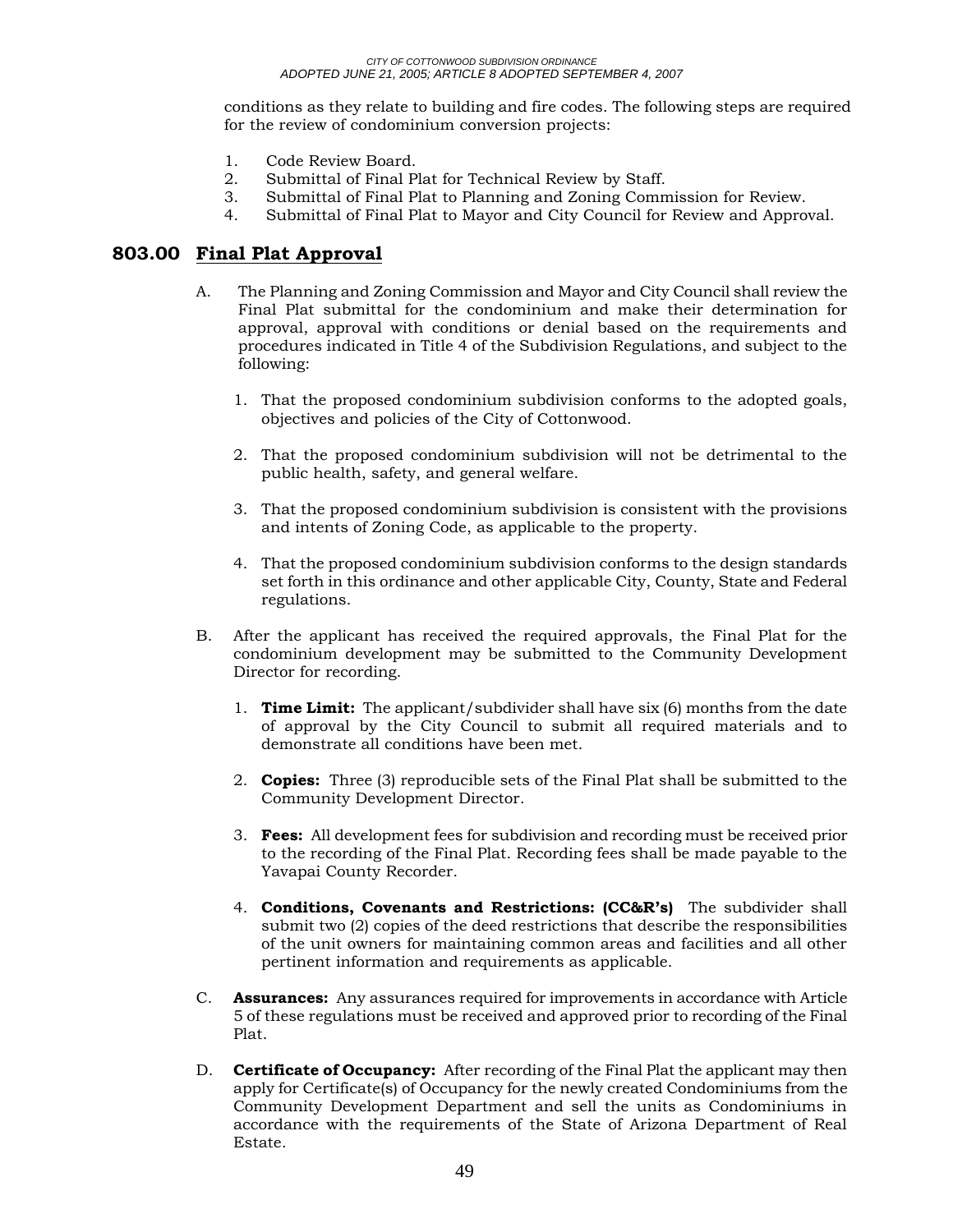# Appendix

## **Neighborhood Design Policies**

It is the intent of this ordinance to promote the comprehensive planning and development of neighborhoods which function as safe and healthy places for human habitation. Specific neighborhood design principles have been identified as a means to promote more interactive residential environments which place the needs of its human residents at a higher level than the needs of the automobile. Attention to safety, security, aesthetics and pedestrian amenities are highly valued as well as the needs of bicycle and automotive traffic. Developers are encouraged to address the following elements in the physical design of neighborhoods:

### **Residential Lots**

Residential structures should be placed close to the street at common setbacks to encourage greater opportunity for neighborhood interaction and "eyes on the street." Functional front porches are encouraged in residential design. It is encouraged that front porches be placed within 15 feet of the sidewalk, at an elevation which is also at least 30 inches above the sidewalk. Views should be directed toward the front and rear yards to enable closer placement of homes without reducing privacy. Physical definition should be provided between public and private lands by fences, hedges or garden walls. Public areas should be easily observable. Private yards, balconies and other spaces should be configured so as not to conflict with neighboring private spaces. Private open spaces should be protected by building placement and configuration. Vehicle storage, garbage and mechanical equipment should be positioned away from the street. Garages should be accessed from an alley. Where garages must be front loaded, the front side should be at least 20 feet behind the front plane of the house.

### **Streets, Alleys and Easements**

Alleys are encouraged as a means to reduce traffic on local streets and increase opportunities for emergency access and individual lot access drives; and to relieve local streets of unnecessary traffic, driveways, garage doors, utility placement and trash removal. Tree lined streets and shaded sidewalks are encouraged, together with traffic calming methods such as short block lengths (less than 400 feet) and minimal turning radii. Hammerhead dead-ends are favored over cul-de-sacs.

### **Blocks**

The length, width and shape of blocks shall be determined with due regard to provisions for adequate building sites, solar access and orientation, the zoning requirements as to lot area and dimensions, limitations, and opportunities of topography and associated needs for convenient access, traffic circulation, control and safety to streets and pedestrian traffic. Blocks should not be more than 1,320 feet in length except as the Commission considers necessary to secure efficient use of the land or as a desired feature of street design. Where fronting on major streets, lengthened blocks may be utilized in order to reduce the number of intersections along the major street or arterial. Where possible, blocks should be wide enough to allow two tiers of lots. Double frontage lots should be avoided in residential subdivisions.

### **Solar Orientation, Passive Heating and Cooling**

It is the intent of this ordinance to encourage development and architecture which responds to the regional climate and to preserve opportunities for solar access in the layout and design of subdivisions and structures; to promote the utilization of solar energy and other renewable energy resources in all new and existing residential, recreational, commercial and industrial buildings.